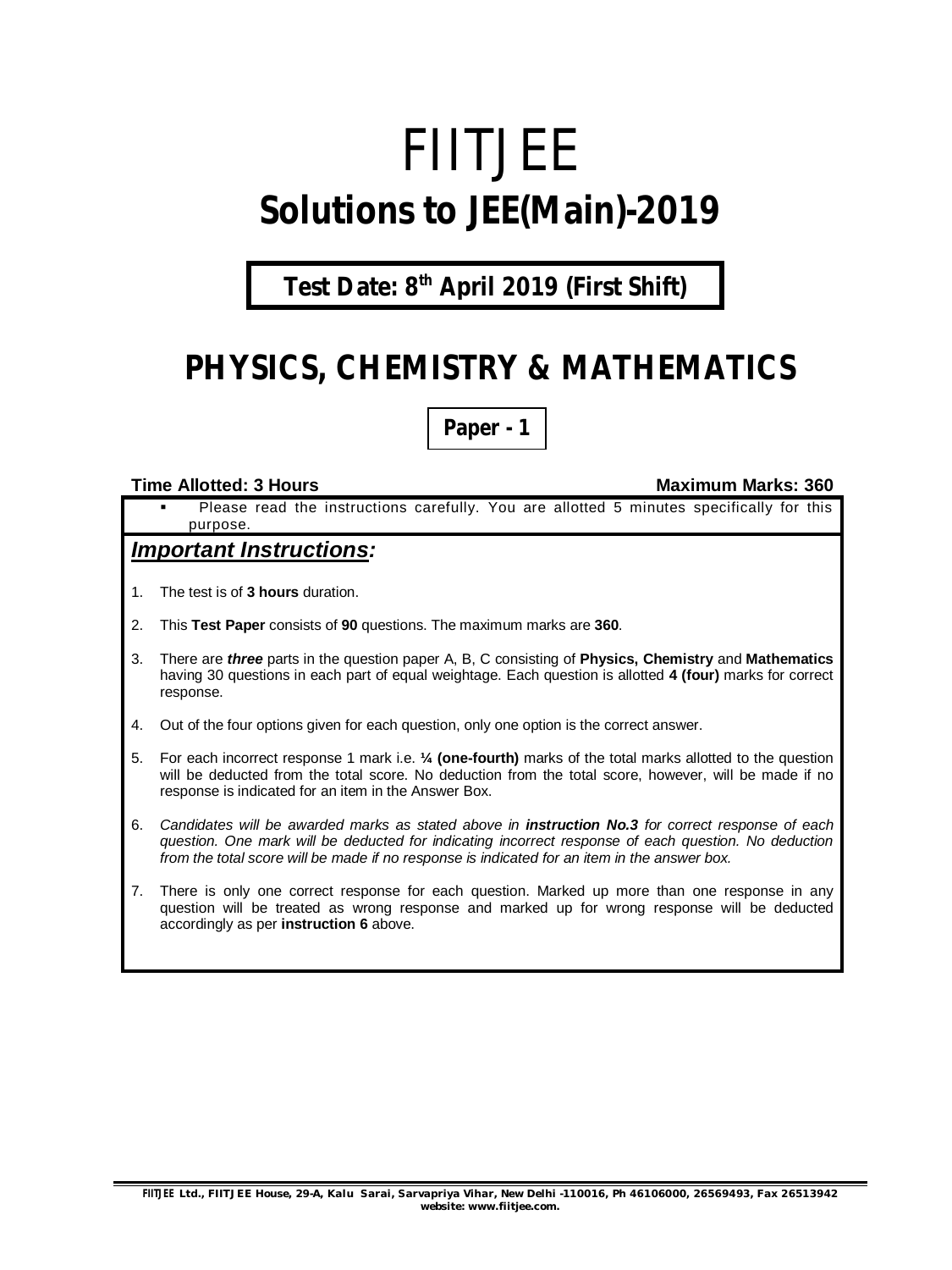# **PART –A (PHYSICS)**

1. If 10<sup>22</sup> gas molecules each of mass 10<sup>-26</sup> kg collide with a surface (perpendicular to it) elastically per second over an area 1  $m^2$  with a speed 10<sup>4</sup> m/s, the pressure exerted by the gas molecules will be of the order of:

(A) 
$$
10^8 \frac{N}{m^2}
$$
  
\n(B)  $10^3 \frac{N}{m^2}$   
\n(C)  $10^4 \frac{N}{m^2}$   
\n(D)  $10^{16} \frac{N}{m^2}$ 

2. A particle moves in one dimension from rest under the influence of a force that varies with the distance traveled by that varies with the distance traveled by the particle as shown in the figure. The kinetic energy of the particle after it has traveled 3 m is: (A) 2.5 J (B) 4 J (C) 5 J

(D) 6.5 J



- 3. An upright object is placed at a distance of 40 cm in front of a convergent lens of focal length 20 cm. A convergent mirror of focal length 10 cm is placed at a distance of 60 cm on the other side of the lens. The position and size of the final image will be:
	- (A) 40 cm from the convergent mirror, same size as the object
	- (B) 20 cm from the convergent mirror, same size as the object
	- (C) 40 cm from the convergent lens, twice the size of the object
	- (D) 20 cm from the convergent mirror, twice the size of the object
- 4. Four particles A, B, C and D with masses  $m<sub>n</sub> = m$ ,  $m<sub>n</sub> = 2m$ ,  $m<sub>n</sub> = 3m$  and  $m<sub>n</sub> = 4m$  are at the corners of a square. They have accelerations of equal magnitude with directions as shown. The acceleration of the centre of mass of the particles is:

(A) 
$$
\frac{a}{5}(\hat{i} - \hat{j})
$$
 (B) Zero  
\n(C)  $\frac{a}{5}(\hat{i} + \hat{j})$  (D)  $a(\hat{i} + \hat{j})$ 

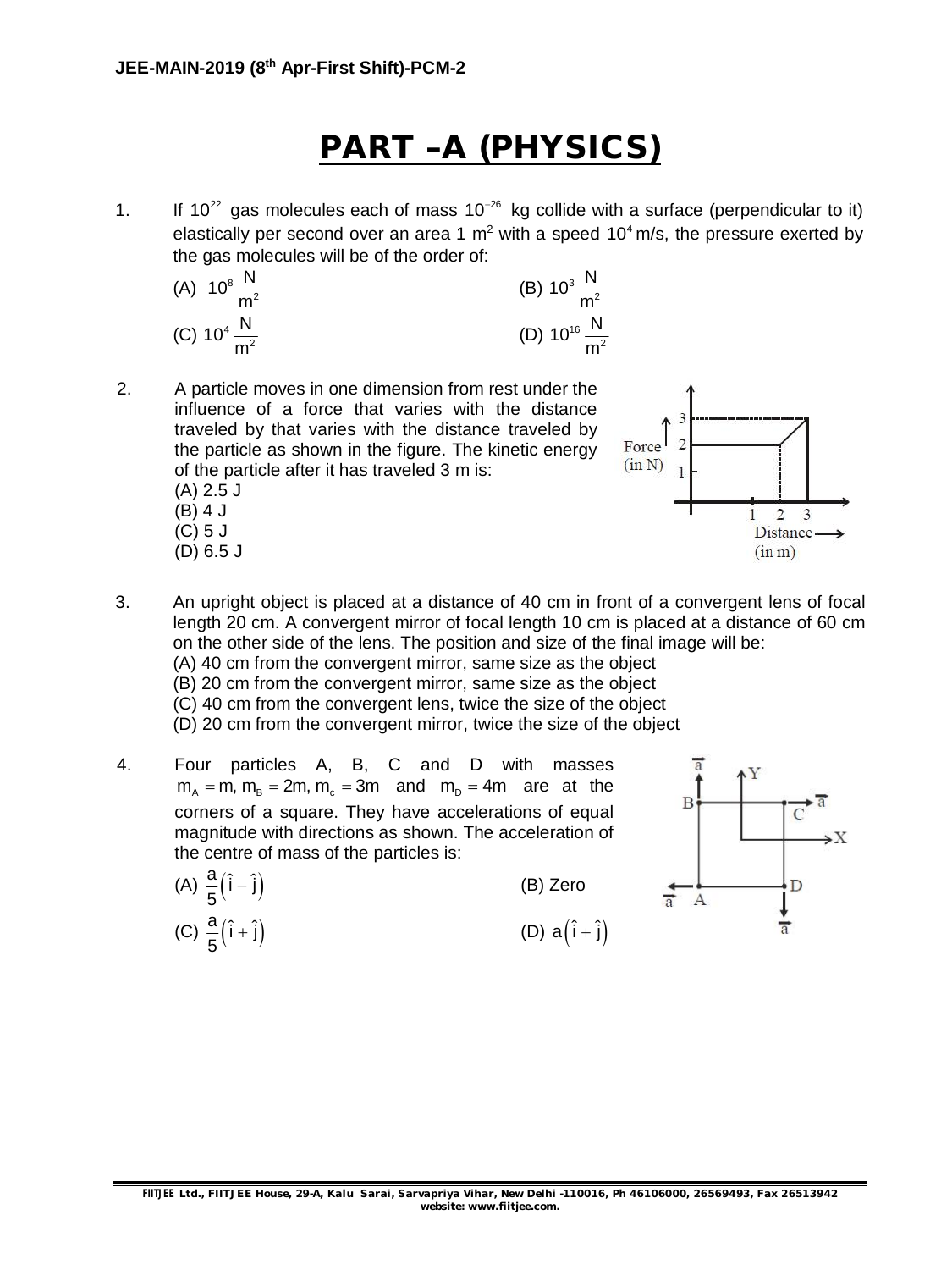5. Two identical beakers A and B contain equal volumes of two different liquids at  $60^{\circ}$ C each and left to cool down. Liquid in A has density of  $8 \times 10^2$  kg / m<sup>3</sup> and specific heat of 2000 Jkg<sup>-1</sup> K<sup>-1</sup> while liquid in B has density of 10 ${}^{3}$ kgm<sup>-3</sup> and specific heat of  $4000JKg<sup>-1</sup>K<sup>-1</sup>$ . Which of the following best describes their temperature versus time graph schematically? (assume the emissivity of both the beakers to be the same)





6. A thin strip 10 cm long is on a U shaped wire of negligible resistance and it is connected to a spring of spring constant  $0.5$ Nm<sup>-1</sup> (see figure). The assembly is kept in a uniform magnetic field of 0.1 T. If the strip is pulled from its equilibrium position and released, the number of oscillations it performs before its amplitude decreases by a factor of e is N. If the mass of the strip is 50 grams, its resistance 10 $\Omega$ and air drag negligible, N will be close to: (A) 50000 (B) 10000

| mm | 0 <sub>cm</sub> |
|----|-----------------|
|    |                 |
|    |                 |

(C) 1000 (D) 5000



 $10\Omega$ 

7. A 20 Henry inductor coil is connected to a 10 ohm resistance in series as shown in figure. The time at which rate of dissipation of energy (Joule's heat) across resistance is equal to the rate at which magnetic energy is stored in the inductor, is

$$
(A) \frac{2}{\ln 2} \tag{B) ln 2}
$$

(C) 
$$
\frac{1}{2}
$$
ln2 (D) 2ln2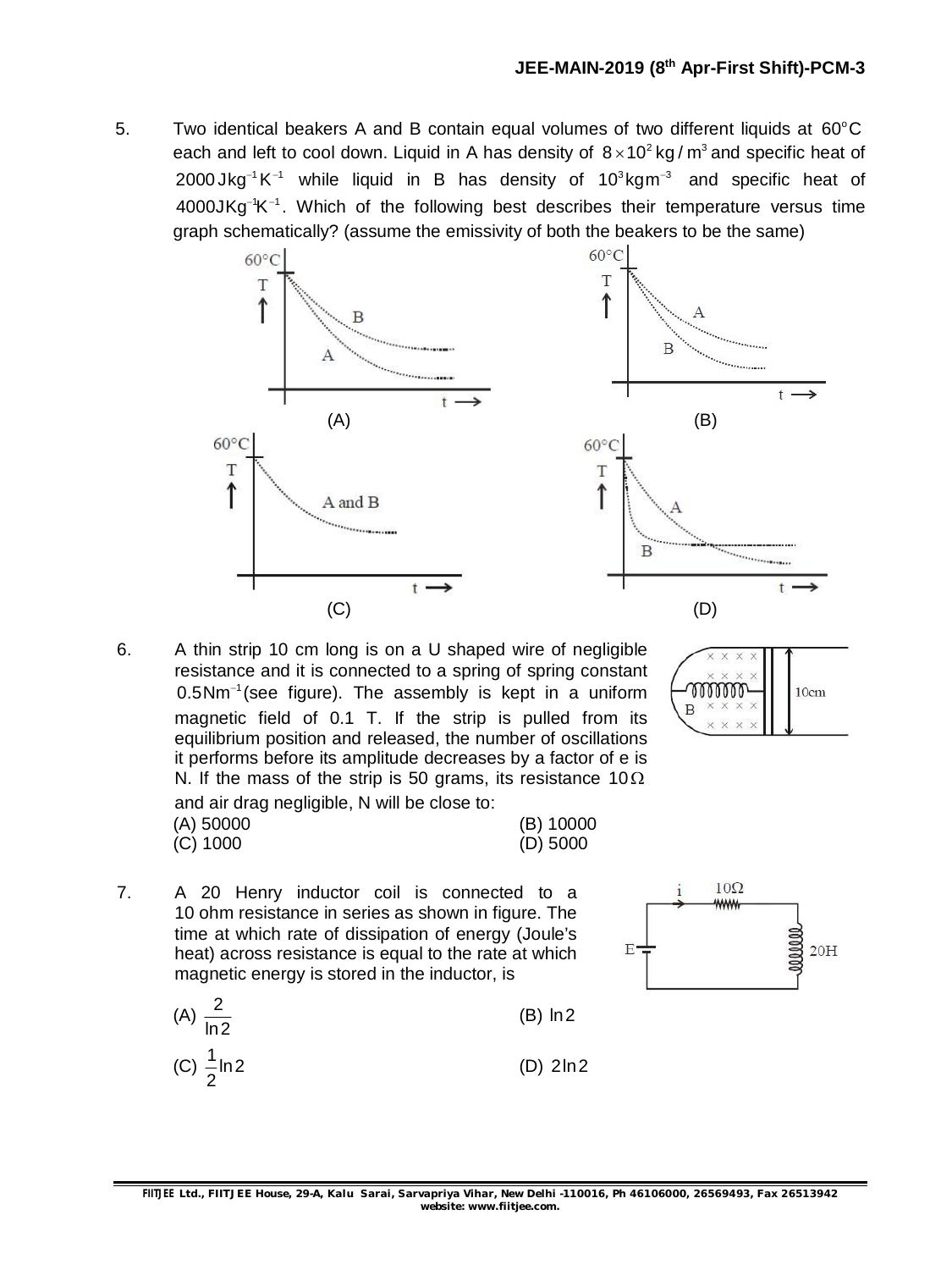### **JEE-MAIN-2019 (8 th Apr-First Shift)-PCM-4**

8. A wire of length 2L is made by joining two wires A and b of same lengths but different radii r and 2r and made of the same material. It is vibrating at a frequency such that the joint of the two wires forms a node. If the number of antinodes in wire A is p and that in B is q then the ratio  $p : q$  is:



9. A steel wire having a radius of 2.0 mm, carrying a load of 4 kg, is hanging from a ceiling. Given that  $g = 3.1 \pi m s^{-2}$ , what will be the tensile stress that would be developed in the wire?

| (A) $6.2 \times 10^6$ Nm <sup>-2</sup> | (B) $4.8 \times 10^6$ Nm <sup>-2</sup> |
|----------------------------------------|----------------------------------------|
| (C) $5.2 \times 10^6$ Nm <sup>-2</sup> | (D) $3.1 \times 10^6$ Nm <sup>-2</sup> |

10. Voltage rating of a parallel plate capacitor is 500V. Its dielectric can withstand a maximum electric field of 10 $^6$   $\stackrel{\sf V}{-}$ m . The plate area is  $10^{-4}$  m<sup>2</sup>. What is the dielectric constant if the capacitance is 15 pF? (given  $\epsilon_0 = 8.86 \times 10^{-12} \text{C}^2$  / Nm<sup>2</sup>)  $(A)$  3.8 (B) 6.2 (C) 4.5 (D) 8.5

11. An alternating voltage  $v(t) = 220 \sin 100 \pi l$  volt is applied to a purely resistive load of  $50\Omega$ . The time taken for the current to rise from half of the peak value of the peak value is: (A) 2.2 ms (B) 3.3 ms (C) 5 ms (D) 7.2 ms

12. The wavelength of the carrier waves in a modern optical fiber communication network is close to: (A) 1500 nm (B) 600 nm

| (A) 1500 nm   | $(B)$ 600 nm |
|---------------|--------------|
| $(C)$ 2400 nm | $(D)$ 900 nm |

13. Water from a pipe is coming at a rate of 100 litres per minute. If the radius of the pipe is 5 cm, the Reynolds number for the flow is of the order of : (density of water = 1000 kg/m<sup>3</sup>, coefficient of viscosity of water = 1 mPa s)  $(1)$   $10<sup>3</sup>$  $10^3$  (B)  $10^6$  $(2)$   $(2)$ 

| (A) TU     | טו (ס)     |
|------------|------------|
| (C) $10^2$ | (D) $10^4$ |

14. A boy's catapult is made of rubber cord which is 42 cm long, with 6 mm diameter of cross – section and of negligible mass. The boy keeps a stone weighing 0.02 kg on it and stretches the cord by 20 cm by applying a constant force. When released, the stone flies off with a velocity of 20 ms<sup>-1</sup>. Neglect the change in the area of cross section of the cord while stretched. The Young's modulus of rubber is closest to: (A)  $10^3$  Nm<sup>-2</sup> (B)  $10^6$  Nm<sup>-2</sup>

| .                           |                             |
|-----------------------------|-----------------------------|
| (C) $10^8$ Nm <sup>-2</sup> | (D) $10^4$ Nm <sup>-2</sup> |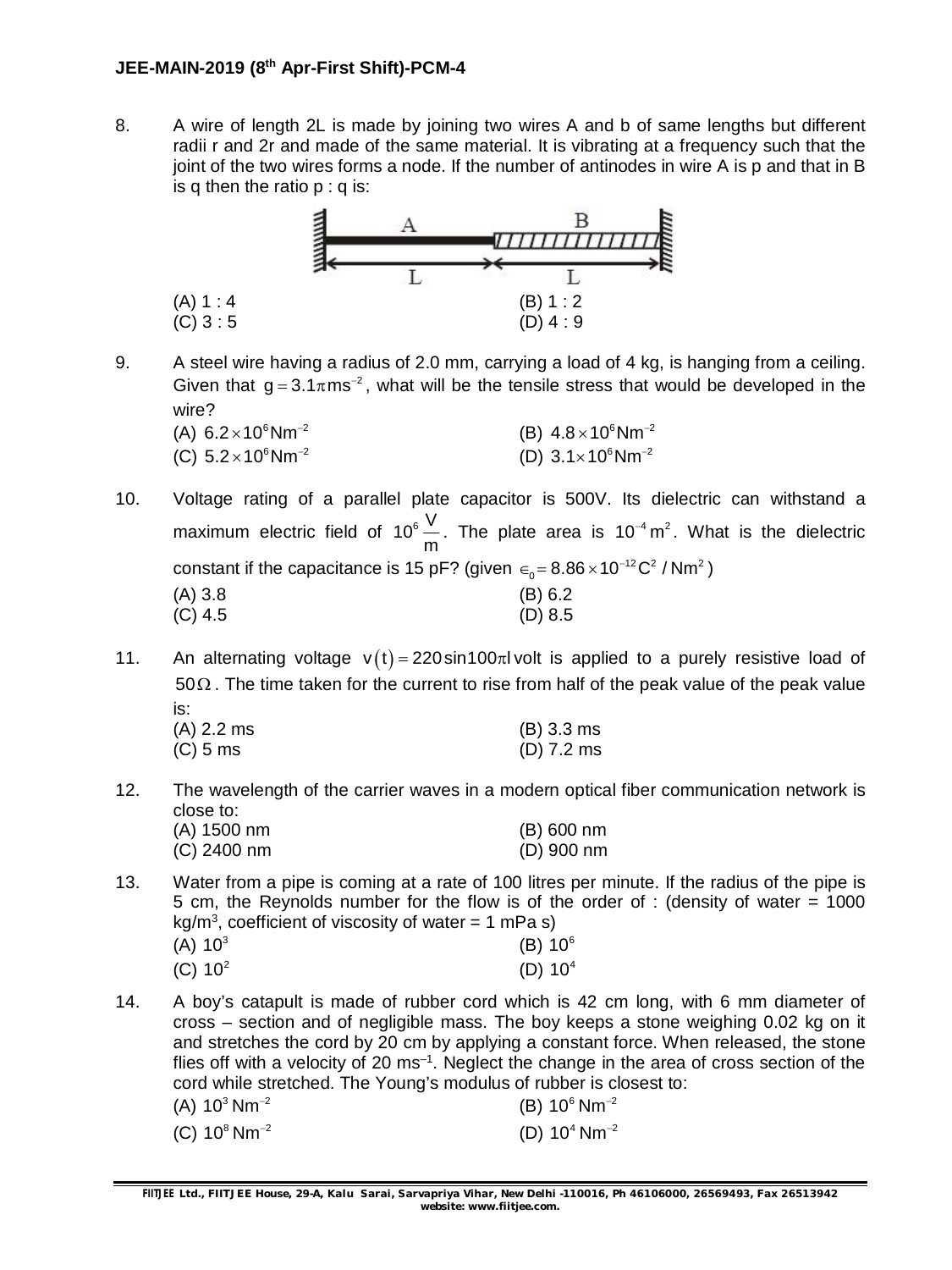15. Two particles move at right angle to each other. Their de Broglie wavelengths are  $\lambda_1$ and  $\lambda_2$  respectively. The particles suffere perfectly inelastic collision. The de Broglie wavelength  $\lambda$ , of the final particle, is given by:

(A) 
$$
\lambda = \sqrt{\lambda_1 \lambda_2}
$$
  
\n(B)  $\lambda = \frac{\lambda_1 + \lambda_2}{2}$   
\n(C)  $\frac{2}{\lambda} = \frac{1}{\lambda_1} + \frac{1}{\lambda_2}$   
\n(D)  $\frac{1}{\lambda^2} = \frac{1}{\lambda_1^2} + \frac{1}{\lambda_2^2}$ 

16. Four identical particles of mass M are located at the corners of a square of side 'a'. What should be their speed if each of them revolves under the influence of other's gravitational

field in a circular orbit circumscribing the square?  
\n(A) 
$$
1.35\sqrt{\frac{GM}{a}}
$$
  
\n(B)  $1.16\sqrt{\frac{GM}{a}}$   
\n(C)  $1.41\sqrt{\frac{GM}{a}}$   
\n(D)  $1.21\sqrt{\frac{GM}{a}}$ 



17. In figure, the optical fiber is  $l = 2m$  long and has a diameter of  $d = 20 \mu m$ . If a ray of light is incident on one end of the fiber at angle  $\theta_1 = 40^\circ$ , the number of reflection it makes before emerging from the other end is close to:



18. A circular coil having N turns and radius r carries a current. It is held in the XZ plane in a magnetic field  $\mathsf{B} \hat{\mathsf{i}}$  . The torque on the coil due to the magnetic field is:

| (A) $\frac{Br^21}{\pi N}$  | (B) zero          |
|----------------------------|-------------------|
| (C) $\frac{B\pi r^2 1}{N}$ | (D) $B\pi r^2 IN$ |

19. Ship A is sailing towards north – east with velocity  $\vec{v} = 30 \hat{i} + 50 \hat{j}$  km/hr where  $\hat{i}$  points east and  $\hat{j}$ , north. Ship B is at a distance of 80 km east and 150 km north of Ship A and is sailing towards west at 10 km/hr. A will be at minimum distance from B ins: (A) 2.2 hrs. (B) 4.2 hrs. (C) 2.6 hrs. (D) 3.2 hrs.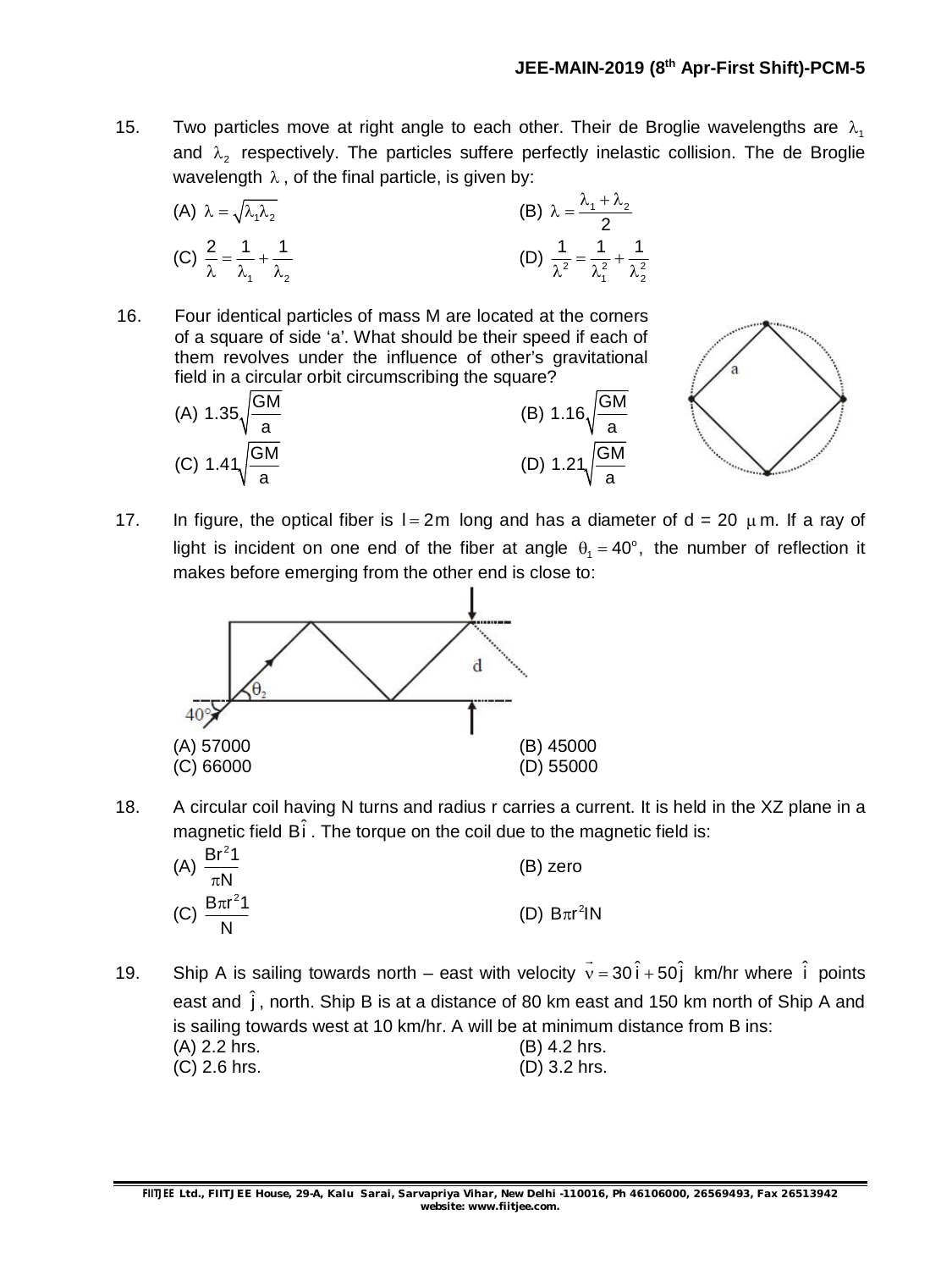### **JEE-MAIN-2019 (8 th Apr-First Shift)-PCM-6**

- 20. A plane electromagnetic wave travels in free space along the  $x -$  direction. The electric field component of the wave at a particular point of space and time is  $E = Vm^{-1}$  along y – direction. Its corresponding magnetic filed component, B would be: (A)  $2 \times 10^{-8}$ T along z – direction (B)  $6 \times 10^{-8}$  $6 \times 10^{-8}$ T along x – direction (C)  $6 \times 10^{-8}$ T along z- direction (D)  $2 \times 10^{-8}$ 2 $\times$ 10 $^{-8}$ T along y – direction
- 21. A thermally insulted vessel contains 150 g of water at  $0^{\circ}$ C. Then the air from the vessel is pumped out a adiabatically. A fraction of water turns into ice and the rest evaporates at 0°C itself. The mass of evaporated water will be closes to: (Latent heat of vaporization of water =  $2.10 \times 10^6$  Jkg<sup>-1</sup> and Laten heat of Fusion of water  $= 3.36 \times 10^5$ Jkg $^{-1}$ ) (A) 35 g (B) 150 g (C) 130 g (D) 20 g

22. Radiation coming from transition  $n = 2$  to  $n = 1$  of hydrogen atoms fall of He<sup>+</sup>ions in  $n =$ 1 and  $n = 2$  states. The possible. Transition of helium ions as they absorb energy from the radiation is:

| (A) $n = 2 \rightarrow n = 4$ | (B) $n = 2 \rightarrow n = 5$ |
|-------------------------------|-------------------------------|
| (C) $n = 2 \rightarrow n = 3$ | (D) $n = 1 \rightarrow n = 4$ |

- 23. A 200 $\Omega$  resistor has a certain color code. If one replaces the red color by green in the code, the new resistance will be: (A)  $500\Omega$  (B)  $400\Omega$ (C)  $300\Omega$  (D)  $100\Omega$
- 24. The reverse breakdown voltage of a Zener diode is 5.6 V in the given circuit .



The current  $I_z$  through the Zener is: (A) 10 mA (B) 15 mA (C) 7 mA (D) 17 mA

25.  $\;\;\;$  A thin circular plate of mass M and radius R has its density varying as  $\sf p(r)\sf = p_o$  r with  $\sf P_o$ as constant and r is the distance from its center. The moment of Inertia of the circular plate about an axis perpendicular to the plate and passing through its edge is  $I = aMR^2$ . The value of the coefficient a is:

| (A) $\frac{8}{5}$ | (B) $\frac{1}{2}$ |
|-------------------|-------------------|
| (C) $\frac{3}{5}$ | (D) $\frac{3}{2}$ |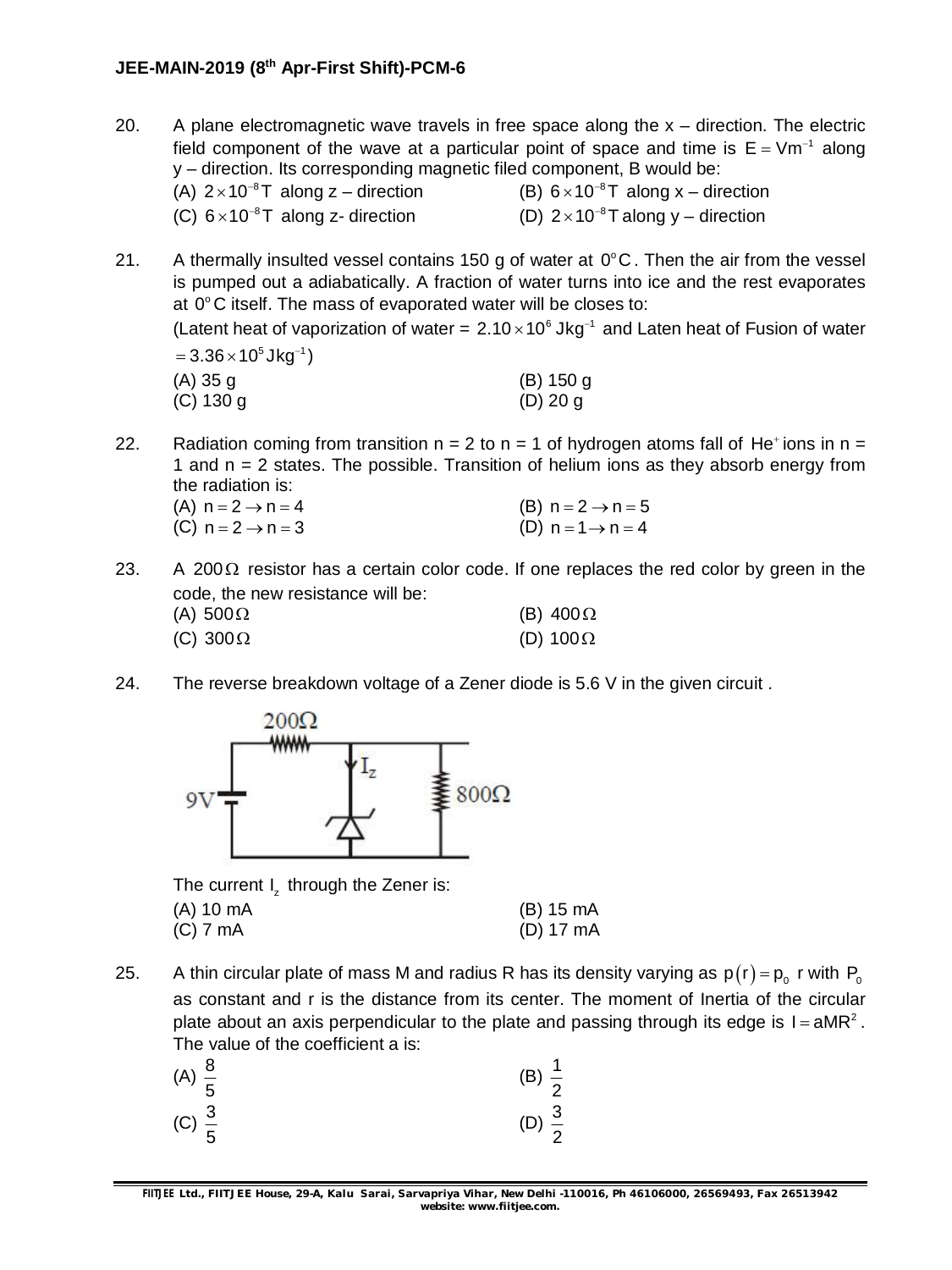| 26. | In SI units, the dimensions of $\sqrt{\frac{\epsilon_0}{\mu_0}}$ is: |                        |
|-----|----------------------------------------------------------------------|------------------------|
|     | (A) $AT^{-3}ML^{3/2}$                                                | (B) $A^{-1}TML^3$      |
|     | (C) $A^2T^3M^{-1}L^{-2}$                                             | (D) $AT^2M^{-1}L^{-1}$ |

27. For the circuit shown, with  $R_1 = 1.0 \Omega$ ,  $R_2 = 2.0 \Omega$ ,  $E_1 = 2 V$  and  $E_2 = E_3 = 4 V$ , the potential difference between the points 'a' and 'b' is approximately (in V):



- 28. A solid conducting sphere, having a charge Q, is surrounded by an uncharged conducting hollow spherical shell. Let the potential difference between the surface of the solid sphere and that of the outer surface of the hollow shell be V. If the shell is now given a charge of –4 Q, the new potential difference between the same two surface is: (A) 2 V (B) –2V (C) 4 V (B) –1  $(C)$  4 V
- 29. In an interference experiment the ratio of amplitudes of coherent waves is  $\frac{a_1}{b_1}$ 2  $a<sub>1</sub>$  1  $a_{2}$  3  $=\frac{1}{2}$ . The ratio of maximum and minimum intensities of fringes will be: (A) 9 (B) 4 (C) 18 (D) 2

30. The bob of a simple pendulum has mass 2g and a charge of  $5.0 \mu C$ . It is at rest in a uniform horizontal electric field of intensity 2000 $\frac{\mathsf{V}}{\mathsf{V}}$ m . At equilibrium, the angle that the pendulum makes with the vertical is: (take g = 10 $\frac{\text{m}}{\text{s}^2}$ s  $=10\frac{11}{2}$ (A)  $tan^{-1}(2.0)$ (B)  $\tan^{-1}(0.2)$ 

(C)  $\tan^{-1}(5.0)$ (D)  $\tan^{-1}(0.5)$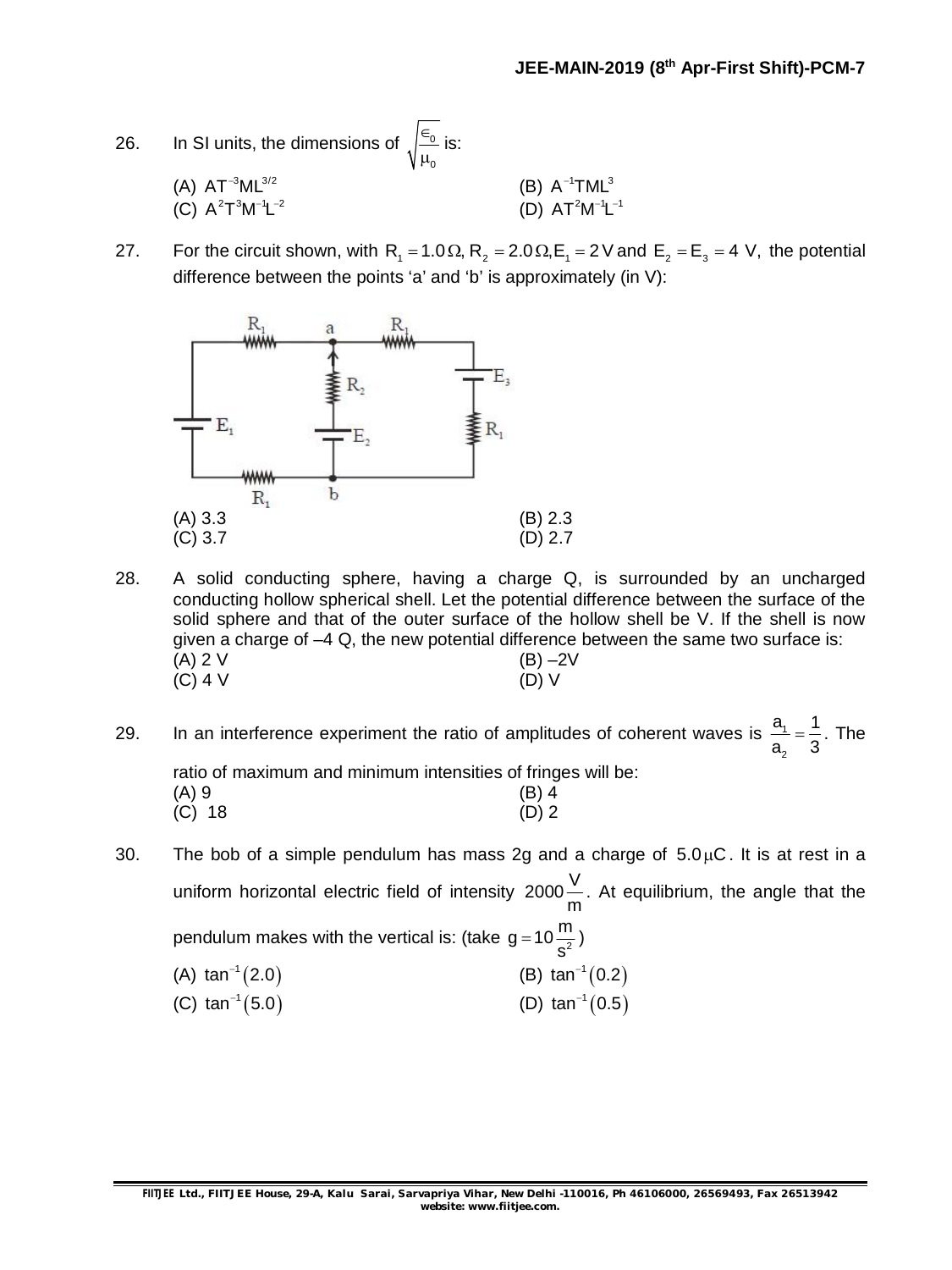## **PART –B (CHEMISTRY)**

- 31. Element 'B' forms ccp structure and 'A' occupies half of the octahedral voids, while oxygen atoms occupy all the tetrahedral voids. The structure of bimetallic oxide is (A)  $A_2B_2O$  (B)  $AB_2O_4$ (C)  $A_4B_2O$  (D)  $A_5BO_4$
- 32. Coupling of benzene diazonium chloride with 1 naphthol in alkaline medium will give:



33. The size of the iso-electronic species  $Cl^-$ , Ar and  $Ca^{2+}$  is affected by (A) Principal quantum number of valence shell (B) Azimuthal quantum number of valence shell (C) electron – electron interaction in the outer orbitals (D) nuclear charge

34. In the following compounds, the decreasing order of basic strength will be: (A)  $C_2H_5NH_2 > NH_3 > (C_2H_5)_2$  NH  $(B)$   $NH_3 > C_2H_5NH_2 > (C_2H_5)_2$ (B)  $NH_3 > C_2H_5NH_2 > (C_2H_5)$ , NH (C)  $(C_2H_5)_2$  NH >  $C_2H_5NH_2$  > NH<sub>3</sub> (D)  $(C_2H_5)_2$  NH > NH<sub>3</sub> >  $C_2H_5NH_2$ (D)  $(C_2H_5)$ , NH > NH<sub>3</sub> >  $C_2H_5NH_2$ 

35. The correct order of the spin only magnetic moment of metal ions in the following low spin complexes,  $\big[$  V  ${\rm (CN)}_6\big]^{4-}$  ,  ${\big[}{\sf Fe(CN)}_6\big]^{4-}$  , ${\big[}{\sf Ru(NH}_3)_6\big]^{3+}$  , and  ${\big[}{\sf Cr(NH}_3)_6\big]^{2-}$  $\left[\text{Cr}\left(\text{NH}_3\right)_6\right]^{2^+}$ , is: (A)  $Cr^{2+} > Ru^{3+} > Fe^{2+} > V^{2+}$ <br>
(C)  $Cr^{2+} > V^{2+} > Ru^{3+} > Fe^{2+}$ <br>
(D)  $V^{2+} > Ru^{3+} > Cr^{2+} > Fe^{2+}$ (C)  $Cr^{2+} > V^{2+} > Ru^{3+} > Fe^{2+}$  (D)  $V^{2+} > Ru^{3+} > Cr^{2+} > Fe^{2+}$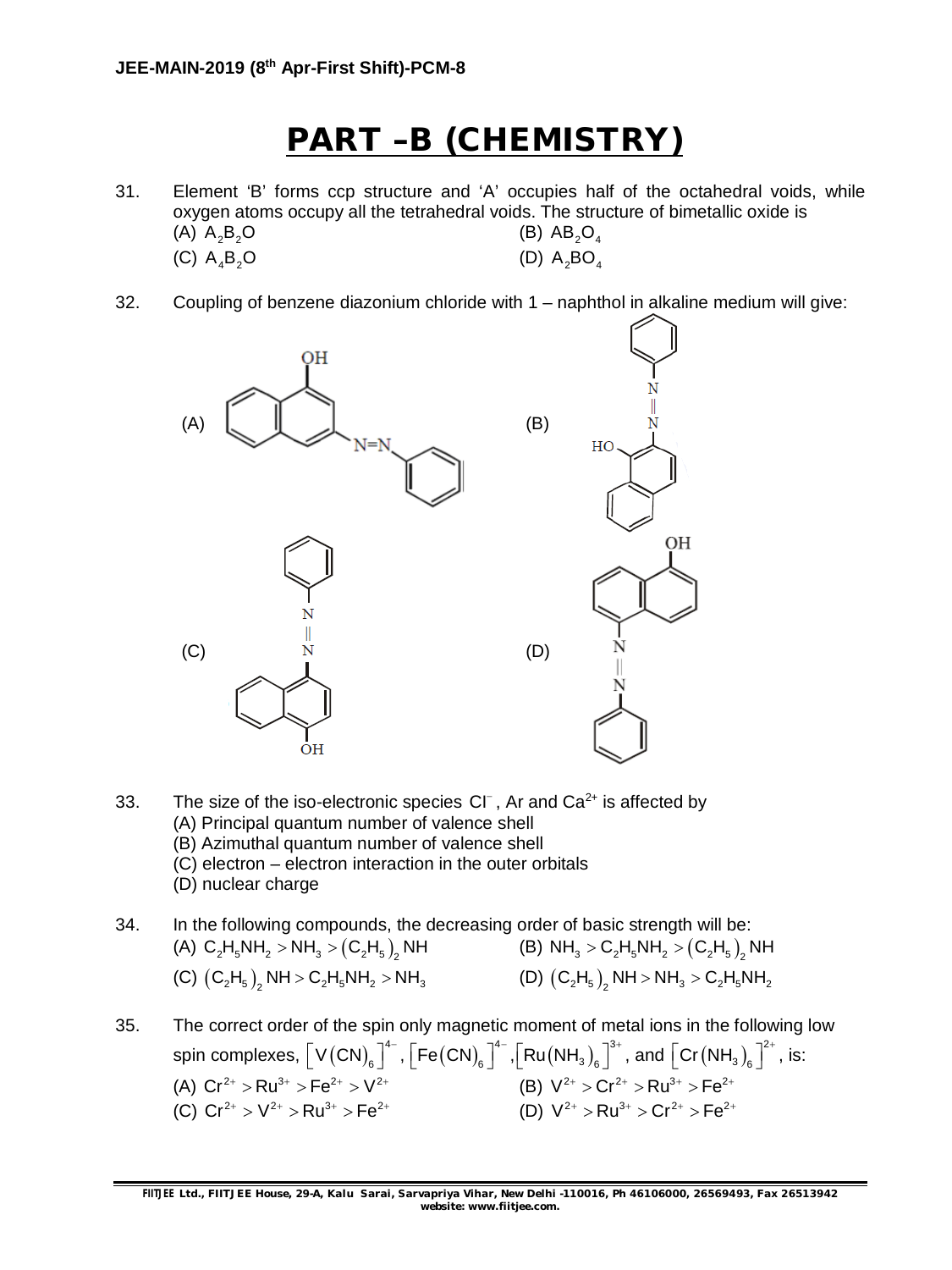36. An organic compound 'X' showing the following solubility profile is:



- 37. Diborane  $(B_2H_6)$  reacts independently with  $O_2$  and  $H_2O$  to produce, respectively: (A)  $H_3BO_3$  and  $B_2O_3$  (B)  $B_2O_3$  and  $H_3BO_3$ (C) HBO<sub>2</sub> and  $H_3BO_3$ and  $H_3BO_3$   $(D)$   $B_2O_3$  and  $[BH_4]^T$
- 38. The lanthanoide that would show colour is:  $(A)$  Gd<sup>3+</sup> (B)  $La^{3+}$ (C)  $Lu^{3+}$ (D)  $Sm^{3+}$
- 39. The major product of the following reaction



40. 100 mL of a water sample contains 0.81 g of calcium bicarbonate and 0.73 g of magnesium bicarbonate. The hardness of this water sample expressed in terms of equivalents of  $\text{CaCO}_3$  is:

(molar mass of calcium bicarbonate is 162 gmol<sup>-1</sup> and magnesium bicarbonate is 146 g  $mol^{-1})$ 

| (A) 10, 000 ppm | (B) 1, 000 ppm |
|-----------------|----------------|
| (C) 5,000 ppm   | $(D)$ 100 ppm  |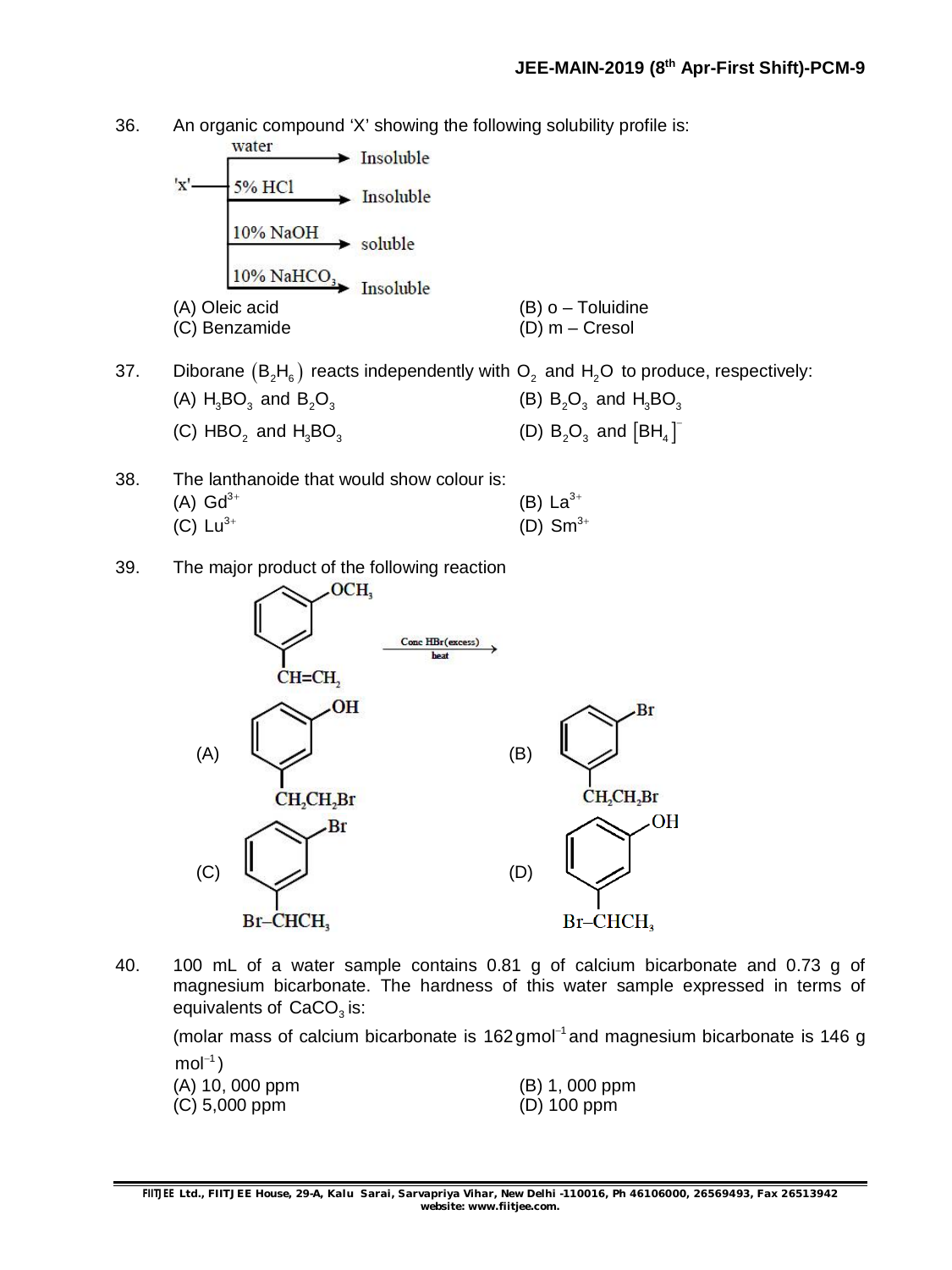41. An organic compound neither reacts with neutral ferric chloride solution nor with Fehling solution. It however, reacts with Grignard reagent and gives positive iodoform test. The compound is:



42. For the reaction  $2A + B \rightarrow C$ , the values of initial rate at different reactant concentrations are given in the table below: The rate law for the reaction is:

|                          | $[A](molL^{-1})$ | $[B](moll^{-1})$       | Initial Rate (mol $L^{-1}s^{-1}$ ) |  |
|--------------------------|------------------|------------------------|------------------------------------|--|
|                          | 0.05             | 0.05                   | 0.045                              |  |
|                          | 0.10             | 0.05                   | 0.090                              |  |
|                          | 0.20             | 0.10                   | 0.72                               |  |
| (A) Rate = $k[A]^2[B]^2$ |                  | (B) Rate = $k[A][B]^2$ |                                    |  |
| $(C)$ Rate = $k[A][B]$   |                  | (D) Rate = $k[A]^2[B]$ |                                    |  |

43. The major product of the following reaction is:







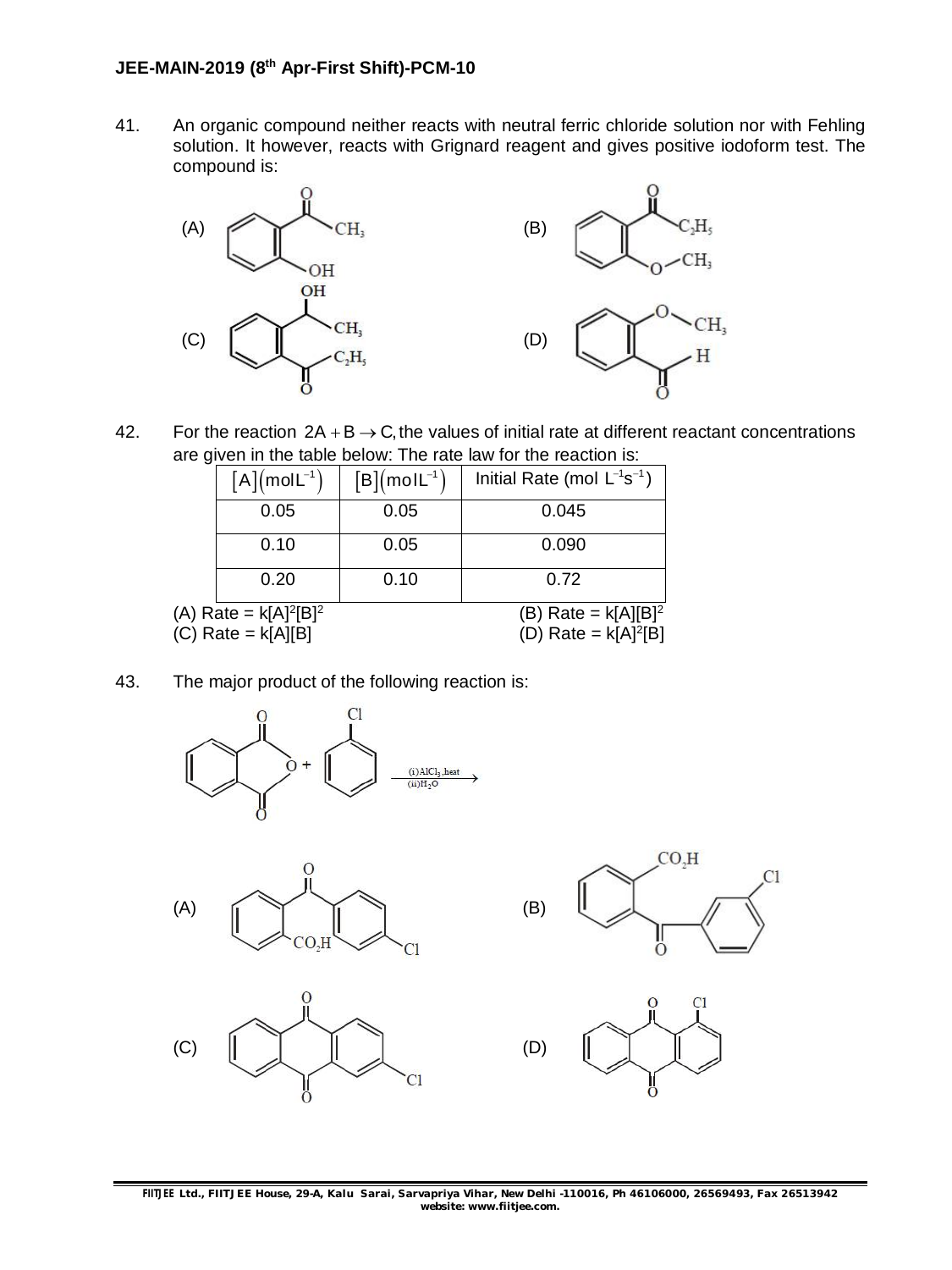- 44. Which is wrong with respect to our responsibility as a human being to protect our environment?
	- (A) Restricting the use of vehicles
	- (B) Using plastic bags
	- (C) Setting up compost tin in gardens
	- (D) Avoiding the use of floodlighted facilities.
- 45. The major product of the following reaction



- 46. For silver  $C_{\text{P}}(JK^{-1} \text{mol}^{-1}) = 23 + 0.01T$ . If the temperature (T) of 3 moles of silver is raised from 300 K to 1000 K at 1 atm pressure, the value of  $\Delta H$  will be close to: (A) 13 kJ (B) 62 kJ (C) 16 kJ (D) 21 kJ
- 47. The correct order of hydration enthalpies of alkali metal ions is: (A)  $Li^+ > Na^+ > K^+ > Cs^+ > Rb^+$  (B)  $Na^+ > Li^+ > K^+ > Rb^+ > Cs^+$ (C)  $Na^+ > Li^+ > K^+ > Cs^+ > Rb^+$  (D)  $Li^+ > Na^+ > K^+ > Rb^+ > Cs^+$
- 48. Adsorption of a gas follows Freundlich adsorption isotherm. x is the mass of the gas adsorbed on mass m of the adsorbent. The plot of  $\log\!{\frac{\text{X}}{1}}$ m versus log p is shown in the

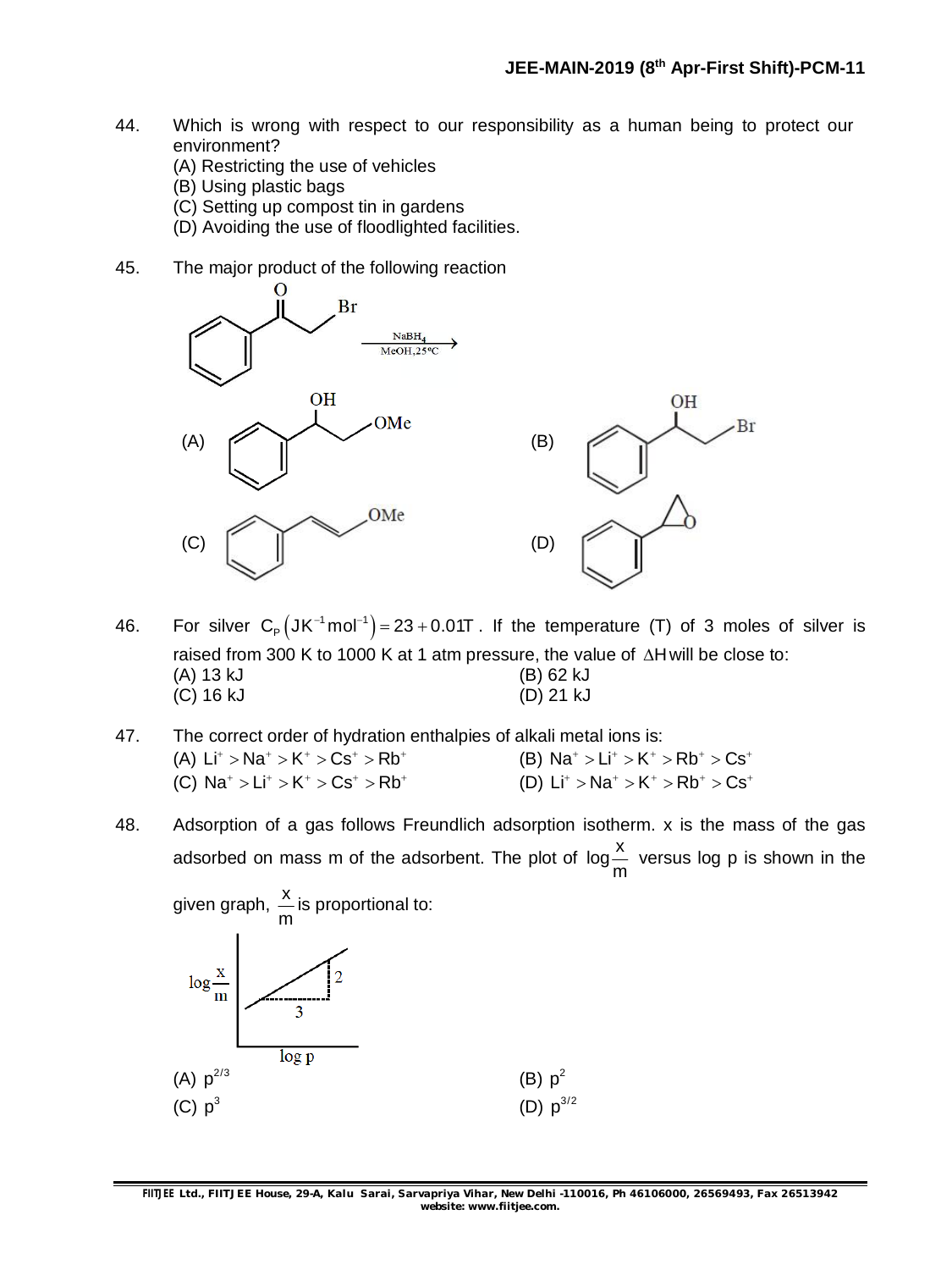#### **JEE-MAIN-2019 (8 th Apr-First Shift)-PCM-12**

49. The vapour pressures of pure liquids A and B are 400 and 600 mm Hg, respectively at 298 K. On mixing the two liquids, the sum of their initial volumes is equal to the volume of the final mixture. The mole fraction of liquid B is 0.5 in the mixture. The vapour pressure of the final solution, the mole fractions of components A and B in vapour phase, respectively are: (A) 500 mmHg, 0.4, 0.6 (B) 500 mmHg, 0.5, 0.5

(C) 450 mmHg, 0.5, 0.5 (D) 450 mmHg, 0.4, 0.6

- 50. Given that  $E^0_{O_2/H_2O}$  = +1.23V;  $E^0_{S_2O_8^{2-}/SO_4^{2-}}$  = 2.05 V; $E^0_{B_{12}/Br^-}$  = +1.09 V; $E^0_{Au^{3+}/Au}$  = 1.4V . The strongest oxidizing agent is:  $(A)$  O<sub>2</sub> (B)  $S_2O_8^{2-}$  $(C)$  Au<sup>3+</sup>  $(D)$  Br<sub>2</sub>
- 51. The quantum number of four electrons are given below:

I.  $n = 4, l = 2, m<sub>l</sub> = -2, m<sub>s</sub> = -1/2$ II.  $n = 3, l = 2, m<sub>l</sub> = 1, m<sub>g</sub> = +1/2$ III.  $n = 4, l = 1, m<sub>l</sub> = 0, m<sub>s</sub> = +1/2$ IV.  $n = 3, l = 1, m = 1; m = -1/2$ The correct order of their increasing energies will be:  $(A) I < II I < IV$  (B)  $I < II < III < IV$ (C)  $|V| < |I| < |I| < |I|$  (D)  $|V| < |I| < |I| < |I|$ 

52. If solubility product of  $Zr_3(PO_4)_4$  is denoted by  $\mathsf{K}_{\textsf{SP}}$  and its molar solubility is denoted by S, then which of the following relation between S and  $K_{SP}$  is correct?

| (A) $S = \left(\frac{K_{SP}}{6912}\right)^{1/7}$ | $\sqrt{1/6}$<br>(B) $S = \left(\frac{K_{SP}}{144}\right)^{1/6}$ |
|--------------------------------------------------|-----------------------------------------------------------------|
| (C) $S = \left(\frac{K_{Sp}}{929}\right)^{1/9}$  | (D) $S = \left(\frac{K_{SP}}{216}\right)^{11}$                  |

- 53. Which of the following amines can be prepared by Gabriel phthalimide reaction? (A) t – butylamine (B) n – butylamine (C) neo – pentylamine (D) triethylamine
- 54. Which one of the following equations does not correctly represent the first law of thermodynamics for the given processes involving an ideal gas? (Assume non – expansion work is zero) (A) Adiabatic process:  $\Delta U = -w$  (B) Isochoric process:  $\Delta U = q$

(C) Cyclic process:  $q = -w$  (D) Isothermal process:  $q = -w$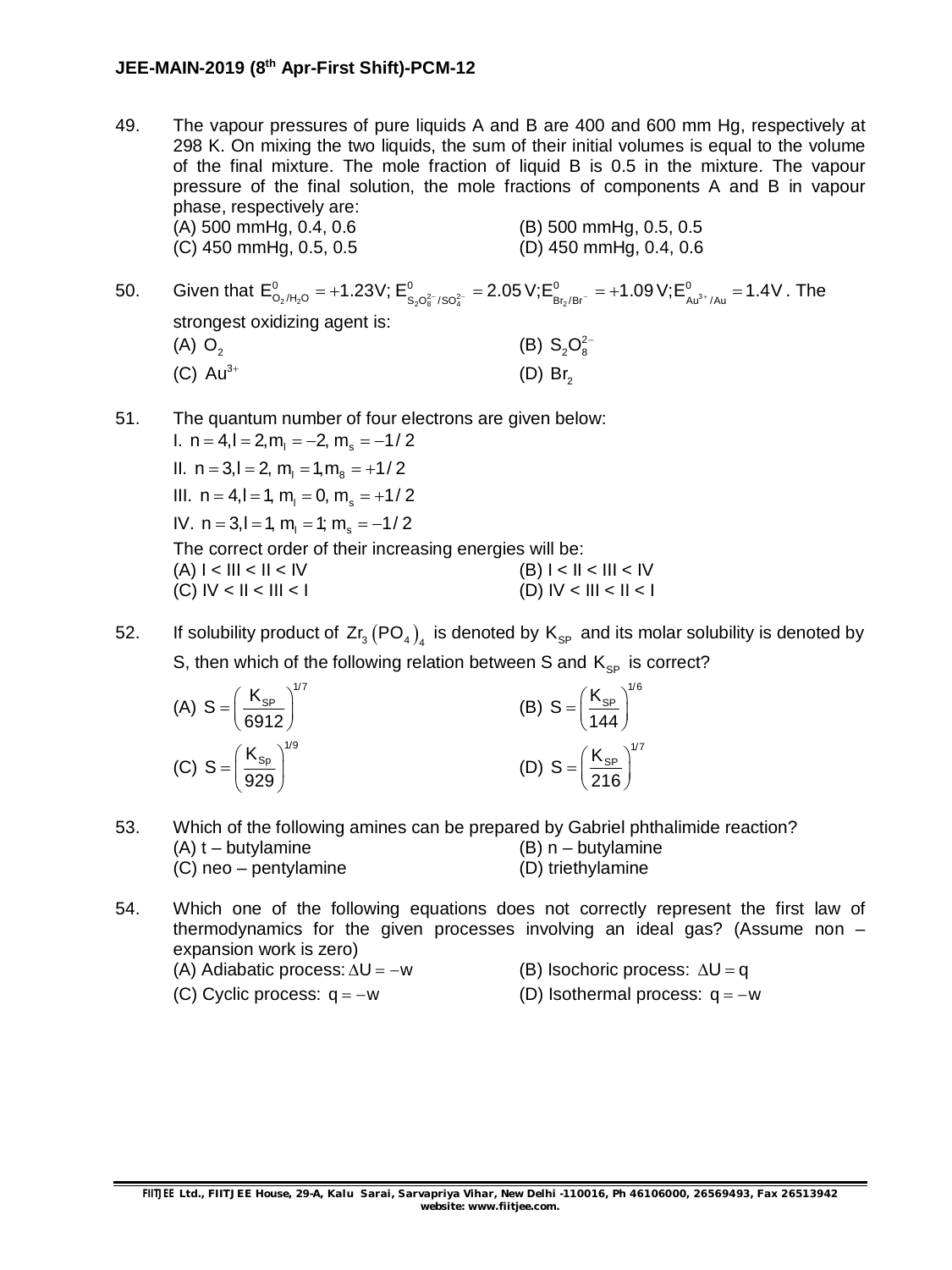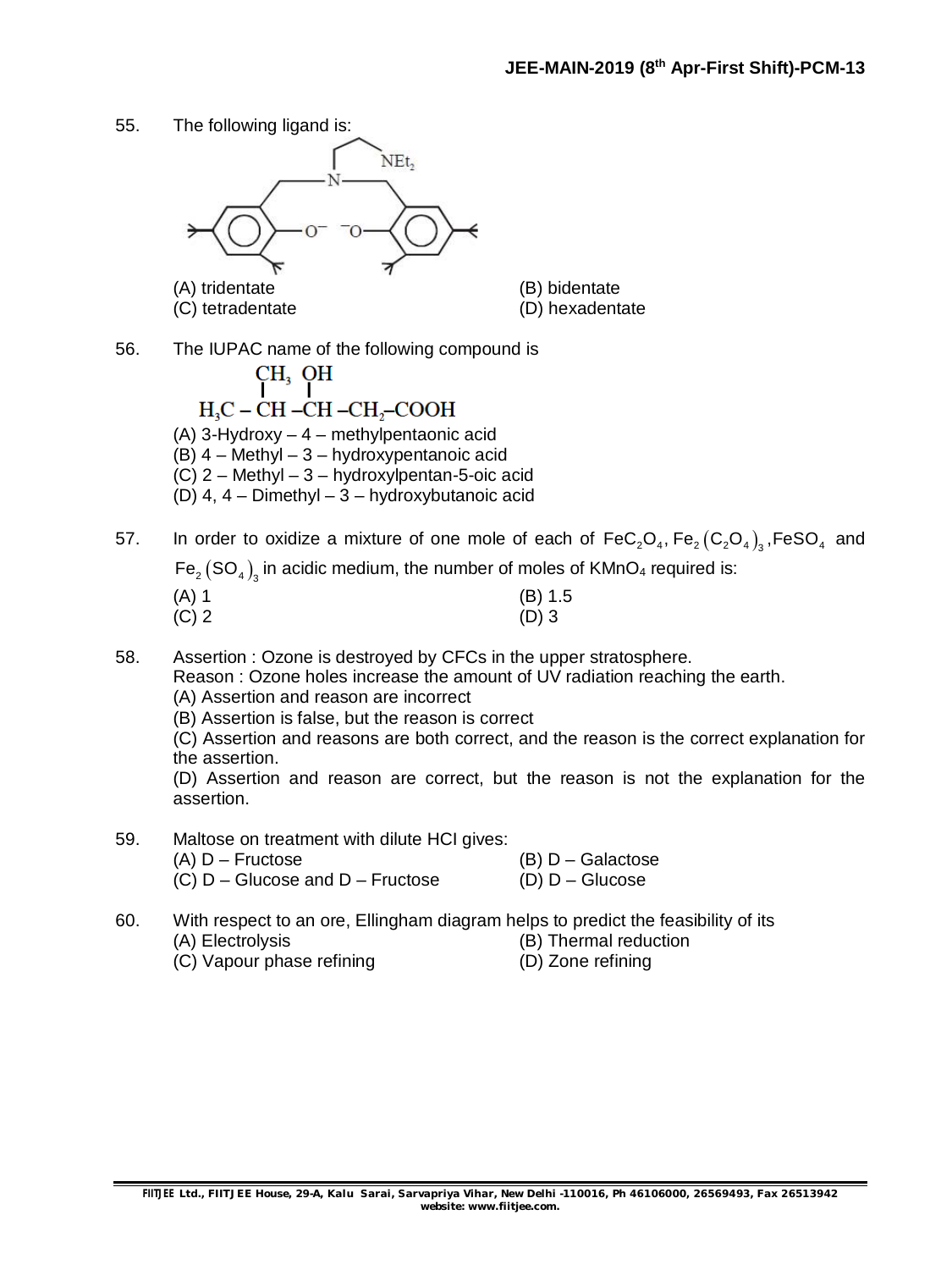## **PART–C (MATHEMATICS)**

61. The magnitude of the projection of the vector  $2\hat{i} + 3\hat{j} + \hat{k}$  on the vector perpendicular to the plane containing the vectors  $\hat{i} + \hat{j} + \hat{k}$  and  $\hat{i} + 2\hat{j} + 3\hat{k}$ , is:

(A) 
$$
3\sqrt{6}
$$
 (B)  $\frac{\sqrt{3}}{2}$   
(C)  $\sqrt{6}$  (D)  $\sqrt{\frac{3}{2}}$ 

62. The shortest distance between the line  $y = x$  and the curve  $y^2 = x - 2$  is:

| $-11$<br>(A) $\frac{11}{4\sqrt{2}}$ | $(B)$ 2           |  |
|-------------------------------------|-------------------|--|
| (C) $\frac{7}{4\sqrt{2}}$           | (D) $\frac{7}{8}$ |  |

63. If  $\alpha$  and  $\beta$  be the roots of the equation  $x^2 - 2x + 2 = 0$ , then the least value of n for which n  $\left(\frac{\alpha}{\beta}\right)^n = 1$  is:

| $(\beta)$ |         |
|-----------|---------|
| (A) 4     | $(B)$ 2 |
| $(C)$ 5   | $(D)$ 3 |

64. All possible numbers are formed using the digits 1, 1, 2, 2, 2, 2, 3, 4, 4 taken all at a time. The number of such numbers in which the odd digits occupy even places is: (A) 180 (B) 175 (C) 162 (D) 160

65. 
$$
\int \frac{\sin \frac{5x}{2}}{\sin \frac{x}{2}} dx \text{ is equal to:}
$$
  
\n(where c is a constant of integration).  
\n(A)  $x + 2\sin x + 2\sin 2x + c$   
\n(B)  $2x + \sin x + 2\sin 2x + c$   
\n(C)  $x + 2\sin x + \sin 2x + c$   
\n(D)  $2x + \sin x + \sin 2x + c$ 

66. Let O (0, 0) and A (0, 1) be two fixed points. Then the locus of a point P such that the perimeter of  $\triangle AOP$ , is 4, is:

| (A) $9x^2 - 8y^2 + 8y = 16$ | (B) $8x^2 + 9y^2 - 9y = 18$ |
|-----------------------------|-----------------------------|
| (C) $9x^2 + 8y^2 - 8y = 16$ | (D) $8x^2 - 9y^2 + 9y = 18$ |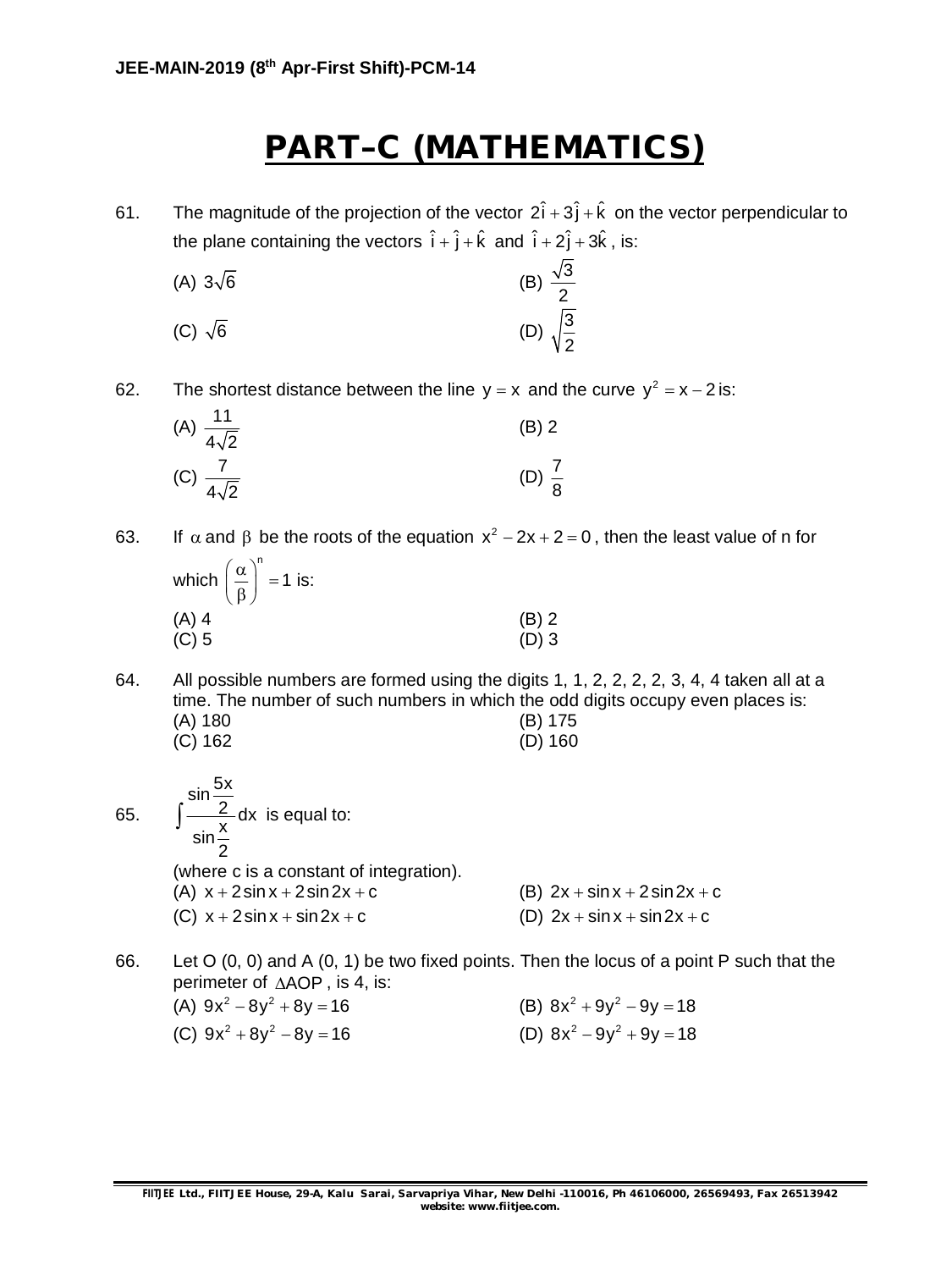67. If 
$$
\cos(\alpha + \beta) = \frac{3}{5} \sin(\alpha - \beta) = \frac{5}{13}
$$
 and  $0 < \alpha, \beta < \frac{\pi}{4}$ , then  $\tan(2\alpha)$  is equal to:  
\n(A)  $\frac{63}{52}$   
\n(C)  $\frac{63}{16}$   
\n(D)  $\frac{21}{16}$   
\n68. Let  $A = \begin{pmatrix} \cos \alpha & -\sin \alpha \\ \sin \alpha & \cos \alpha \end{pmatrix}$ ,  $(\alpha \in \mathbb{R})$  such that  $A^{\frac{32}{2}} = \begin{pmatrix} 0 & -1 \\ 1 & 0 \end{pmatrix}$ . Then a value of  $\alpha$  is:  
\n(A) 0  
\n(B)  $\frac{\pi}{16}$   
\n(C)  $\frac{\pi}{32}$   
\n(D)  $\frac{\pi}{64}$   
\n59. If  $f(x) = \log_e(\frac{1-x}{1+x})$ ,  $|x| < 1$ , then  $f(\frac{2x}{1+x^2})$  is equal to:  
\n(A)  $2f(x)$   
\n(B)  $(f(x))^2$   
\n(C)  $2f(x^2)$   
\n(D)  $-2f(x)$   
\n70. If  $2y = \left(\cot^{-1}(\frac{\sqrt{3}\cos x + \sin x}{\cos x - \sqrt{3}\sin x})\right)^2$ ,  $x \in \left(0, \frac{\pi}{2}\right)$  then  $\frac{dy}{dx}$  is equal to  
\n(A)  $\frac{\pi}{6} - x$   
\n(B)  $\frac{\pi}{3} - x$   
\n(C)  $x - \frac{\pi}{6}$   
\n(D)  $2x - \frac{\pi}{3}$   
\n31. The sum of the solutions of the equation  $|\sqrt{x} - 2| + \sqrt{x}(\sqrt{x} - 4) + 2 = 0$ ,  $(x > 0)$  is equal to:  
\n(A) 9  
\n(C) 10  
\n72.  $\lim_{x \to \infty} \frac{\sin^2 x}{\sqrt{2} - \sqrt{1 + \cos x}}$  equals  
\n(A)  $\sqrt{2}$   
\n(B) 4  
\n(C) 4  
\n(D) 22  
\n33.  $2.^{20}C_0 +$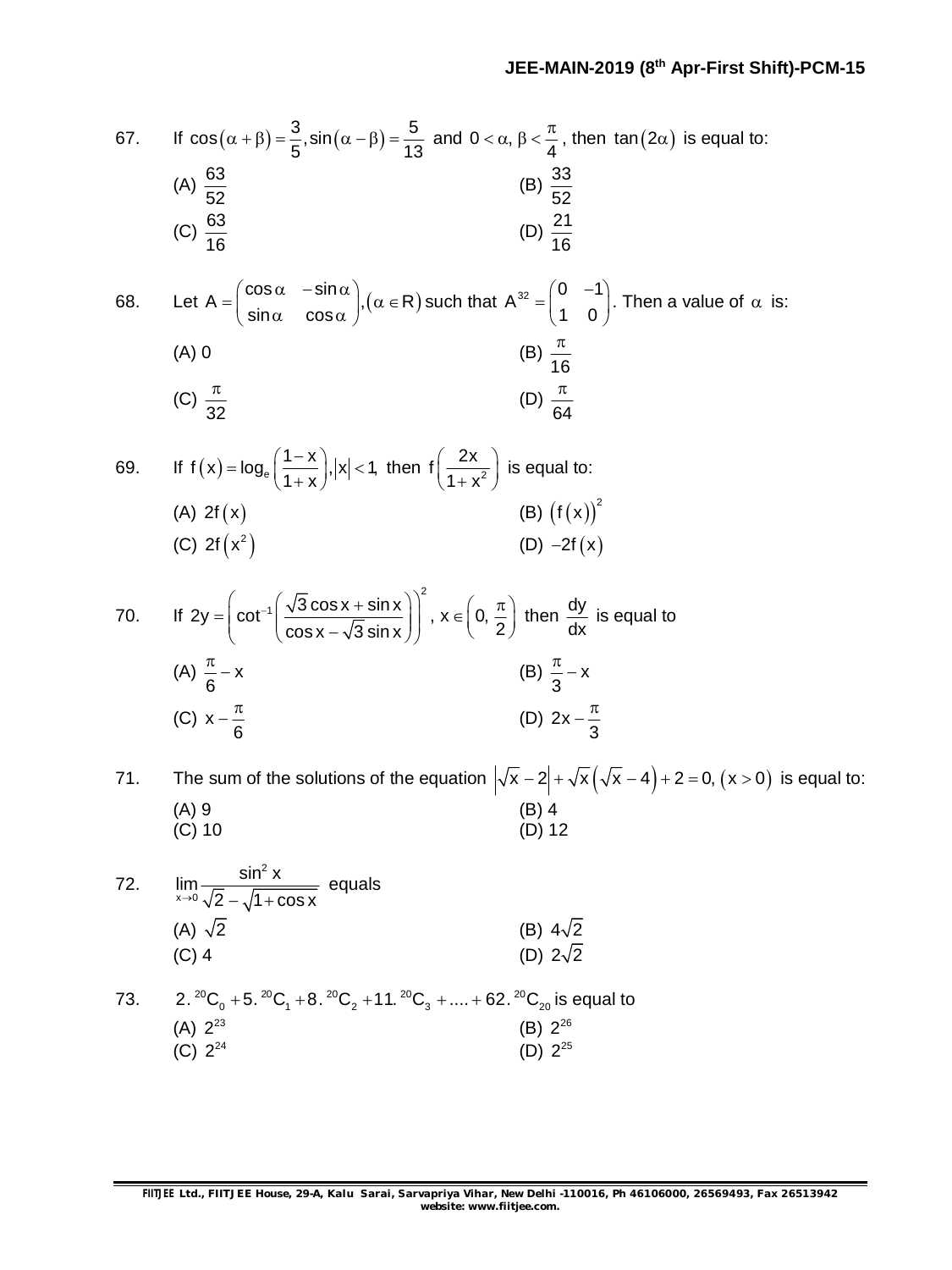### **JEE-MAIN-2019 (8 th Apr-First Shift)-PCM-16**

74. Let y = y(x) be the solutions of the differential equation,  $(x^2 + 1)^2 \frac{dy}{dx} + 2x(x^2 + 1)y = 1$ dx  $+1\left(-\frac{3y}{2}+2x(x^2+1)y\right)=1$ such that  $y(0) = 0$  . If  $\sqrt{ay(1)} = \frac{\pi}{32}$ ,  $\frac{\pi}{32}$  $t=\frac{\pi}{22}$ , then the value of 'a' is (A)  $\frac{1}{2}$ 2 (B) 1 (C)  $\frac{1}{16}$ 16 (D)  $\frac{1}{1}$ 4 75. If  $f(x) = \frac{2 - x \cos x}{2 - x \cos x}$  $2 + x \cos x$  $=\frac{2-}{2}$  $\frac{x \cos x}{x + x \cos x}$  and  $g(x) = \log_e x, (x > 0)$  then the value of the integral  $(f(x))$ /4 /4  $g(f(x))dx$  $\pi$  $-\pi$  $\int$  g(f(x))dx is:  $(A)$  log 1  $log_e 1$  (B)  $log_e 2$  $(C)$  log<sub>e</sub> e  $log_e e$  (D)  $log_e 3$ 76. The area (in sq. units) of the region  $A = \{(x,y) \in R \times R | 0 \le x \le 3, 0 \le y \le 4, y \le x^2 + 3x \}$  is:  $(A) \frac{26}{9}$ 3 (B)  $\frac{59}{9}$ 6 (C)  $\frac{53}{6}$ 6 (D) 8

- 77. The mean and variance of seven observations are 8 and 16, respectively. If 5 of the observations are 2, 4, 10, 12, 14, then the product of the remaining two observations is: (A) 40 (B) 45 (C) 49 (D) 48
- 78. The length of the perpendicular from the point  $(2, -1, 4)$  on the straight line,  $x+3$   $y-2$  z 10  $-7$  1  $\frac{+3}{12} = \frac{y-2}{7} = \frac{1}{7}$  $\overline{a}$ is: (A) greater than 2 but less than 3 (B) less than 2 (C) greater than 4 (D) greater than 3 but less than 4
- 79. The contrapositive of the statement "If you are born in India, then you are a citizen of India", is:
	- (A) If you are a citizen of India, then you are born in India
	- (B) If your are not a citizen of India, then you are not born in India
	- (C) If you are no born in India, then you are not a citizen of India
	- (D) If you are born in India, then you are not a citizen of India
- 80. The sum of all natural numbers 'n' such that  $100 < n < 200$  and H.C. F (91, n) > 1 is: (A) 3221 (B) 3303 (C) 3203 (D) 3121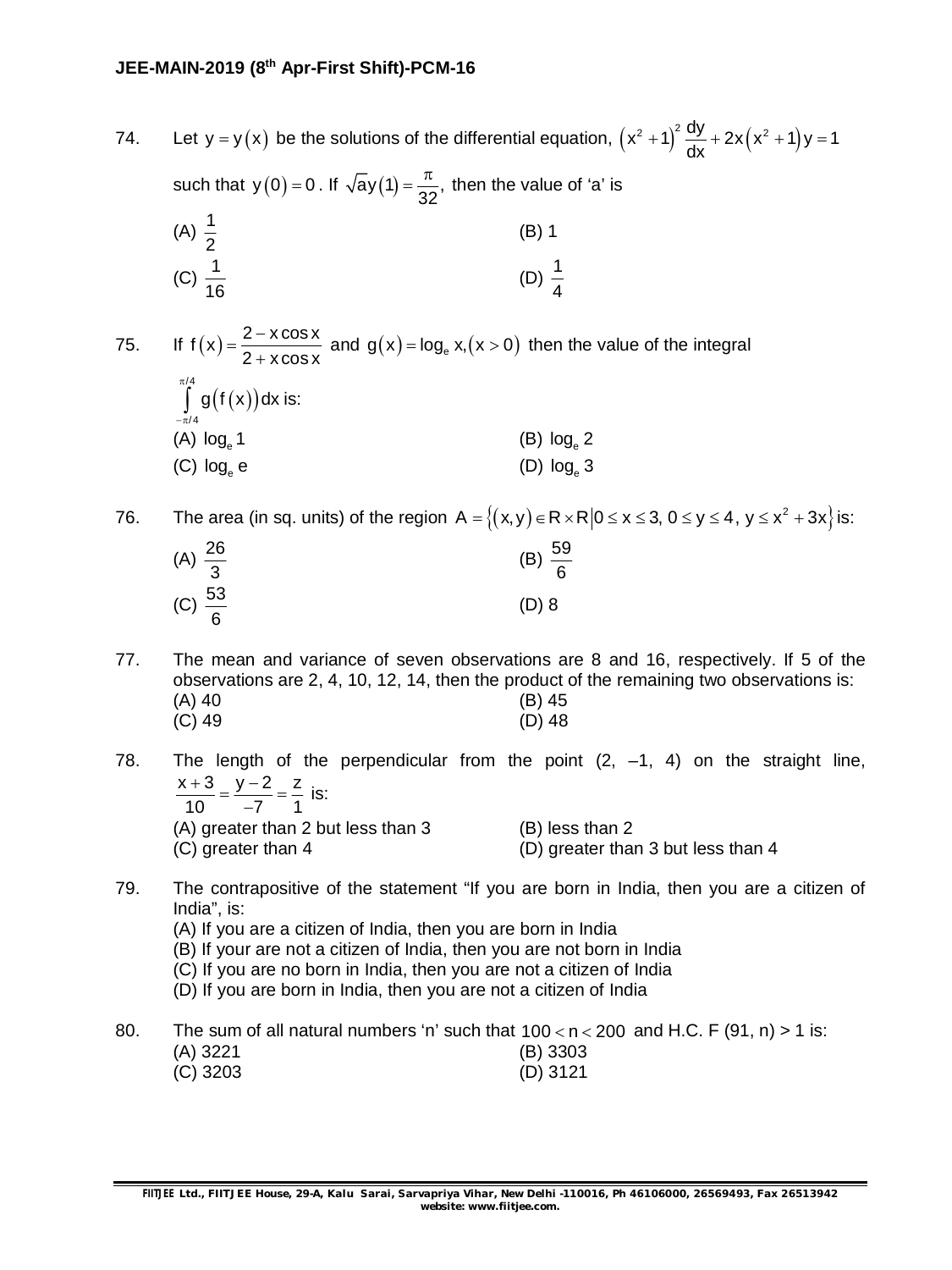81. If  $S_1$  and  $S_2$  are respectively the sets of local minimum and local maximum points of the function.  $f(x) = 9x^4 + 12x^3 - 36x^2 + 25, x \in R$ , then

(A)  $S_1 = \{-2, 1\}$ ;  $S_2 = \{0\}$ (B)  $S_1 = \{-2, 0\}$ ;  $S_2 = \{1\}$ (C)  $S_1 = \{-2\}$ ;  $S_2 = \{0,1\}$ (D)  $S_1 = \{-1\}$ ;  $S_2 = \{0, 2\}$ 

82. The sum of the co – efficient of all even degree terms in x in the expansion of  $(x+\sqrt{x^3-1})^6 + (x-\sqrt{x^3-1})^6$ ,  $(x>1)$  is equal to: (A) 26 (B) 24  $(C)$  32 (D) 29

83. A point on the straight line,  $3x + 5y = 15$  which is equidistant from the coordinate, axes will lie only in:<br>(A)  $4<sup>th</sup>$  quadrant (A)  $4^{\text{th}}$  quadrant (B) 1<sup>st</sup>, 2<sup>nd</sup> and  $4^{\text{th}}$  quadrants (C)  $1^{st}$  quadrant (D)  $1^{st}$  and  $2^{nd}$  quadrants

84. If the tangents on the ellipse  $4x^2 + y^2 = 8$  at the points (1, 2) and (a, b) are perpendicular to each other, then  $a^2$  is equal to:

(A) 
$$
\frac{2}{17}
$$
  
\n(B)  $\frac{4}{17}$   
\n(C)  $\frac{64}{17}$   
\n(D)  $\frac{128}{17}$ 

85. If 
$$
\alpha = \cos^{-1}\left(\frac{3}{5}\right)
$$
,  $\beta = \tan^{-1}\left(\frac{1}{3}\right)$ , where  $0 < \alpha, \beta < \frac{\pi}{2}$ , then  $\alpha - \beta$  is equal to:  
\n(A)  $\sin^{-1}\left(\frac{9}{5\sqrt{10}}\right)$   
\n(B)  $\cos^{-1}\left(\frac{9}{5\sqrt{10}}\right)$   
\n(C)  $\tan^{-1}\left(\frac{9}{5\sqrt{10}}\right)$   
\n(D)  $\tan^{-1}\left(\frac{9}{14}\right)$ 

86. The equation of a plane containing the line of intersection of the planes  $2x - y - 4 = 0$ and  $y + 2z - 4 = 0$  and passing through the point (1, 1, 0) is: (A)  $x + 3y + z = 4$  (B)  $2x - z = 2$ (C)  $x - 3y - 2z = -2$  (D)  $x - y - z = 0$ 

87. The sum of the squares of the lengths of the chords intercepted on the circle,  $x^{2} + y^{2} = 16$ , by the lines,  $x + y = n, n \in N$ , where N is the set of all natural numbers is: (A) 320 (B) 160 (C) 105 (D) 210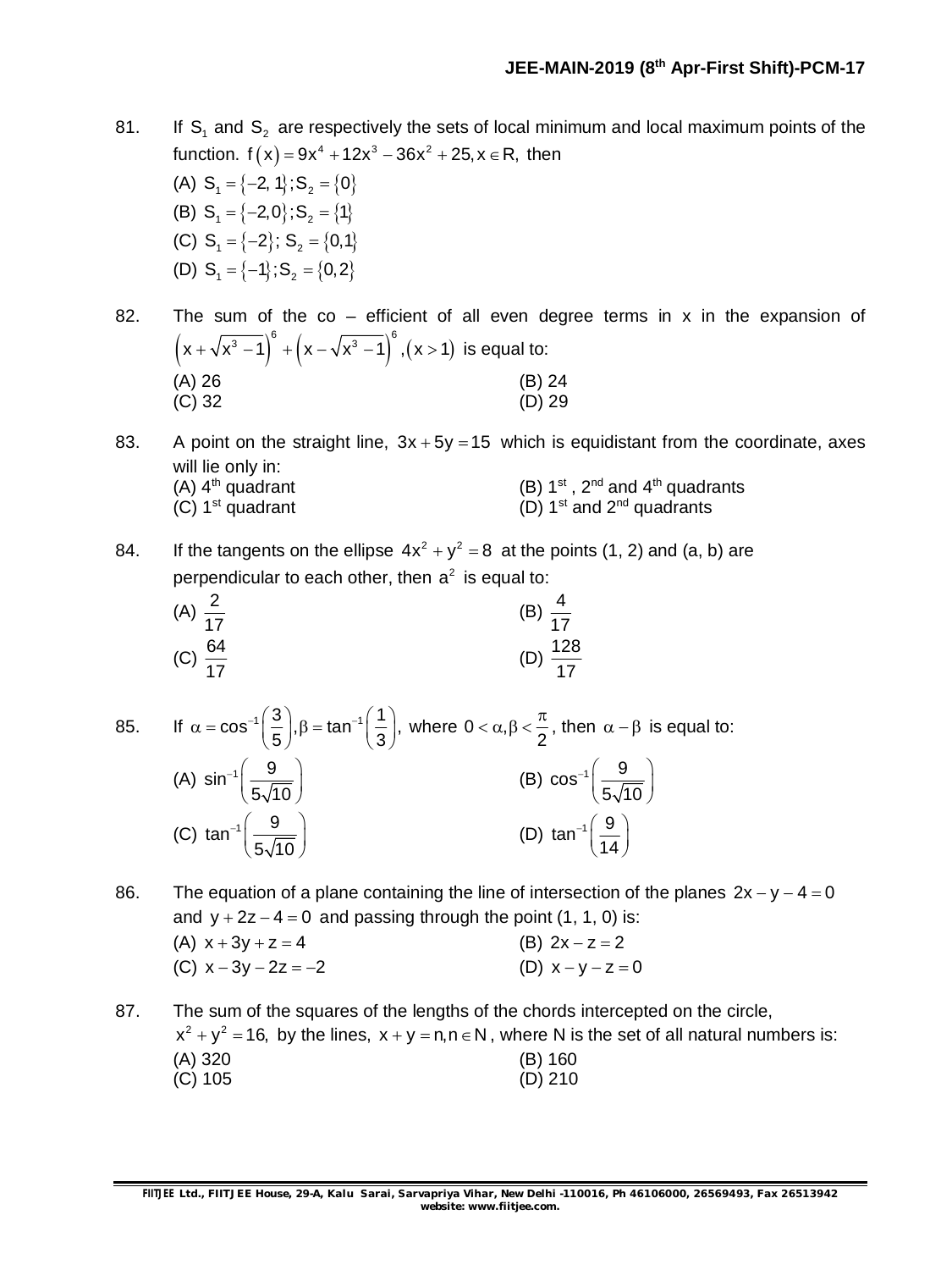88. The greatest value of  $c \in R$  for which the system of linear equations  $x - cy - cz = 0$  $cx - y + cz = 0$  $cx + cy - z = 0$ has a non – trivial solution, is: (A) –1 (C)  $\frac{1}{2}$ 2 (B) 2 (D) 0

89. Let  $f : [0,2] \to \mathbb{R}$  be a twice differentiable function such that  $f''(x) > 0$ , for all  $x \in (0,2)$ . If

 $\phi(x) = f(x) + f(2-x)$ , then  $\phi$  is: (A) increasing on (0, 2) (B) decreasing on (0, 2) (C) decreasing on (0, 1) and increasing on (1, 2) (D) increasing on (0, 1) and decreasing on (1, 2)

90. Let A and b be two non – null events such that  $A \subset B$ . Then, which of the following statements is always correct?

(A) 
$$
P(A|B) = 1
$$
  
\n(B)  $P(A|B) \le P(A)$   
\n(C)  $P(A|B) = P(B) - P(A)$   
\n(D)  $P(A|B) \ge P(A)$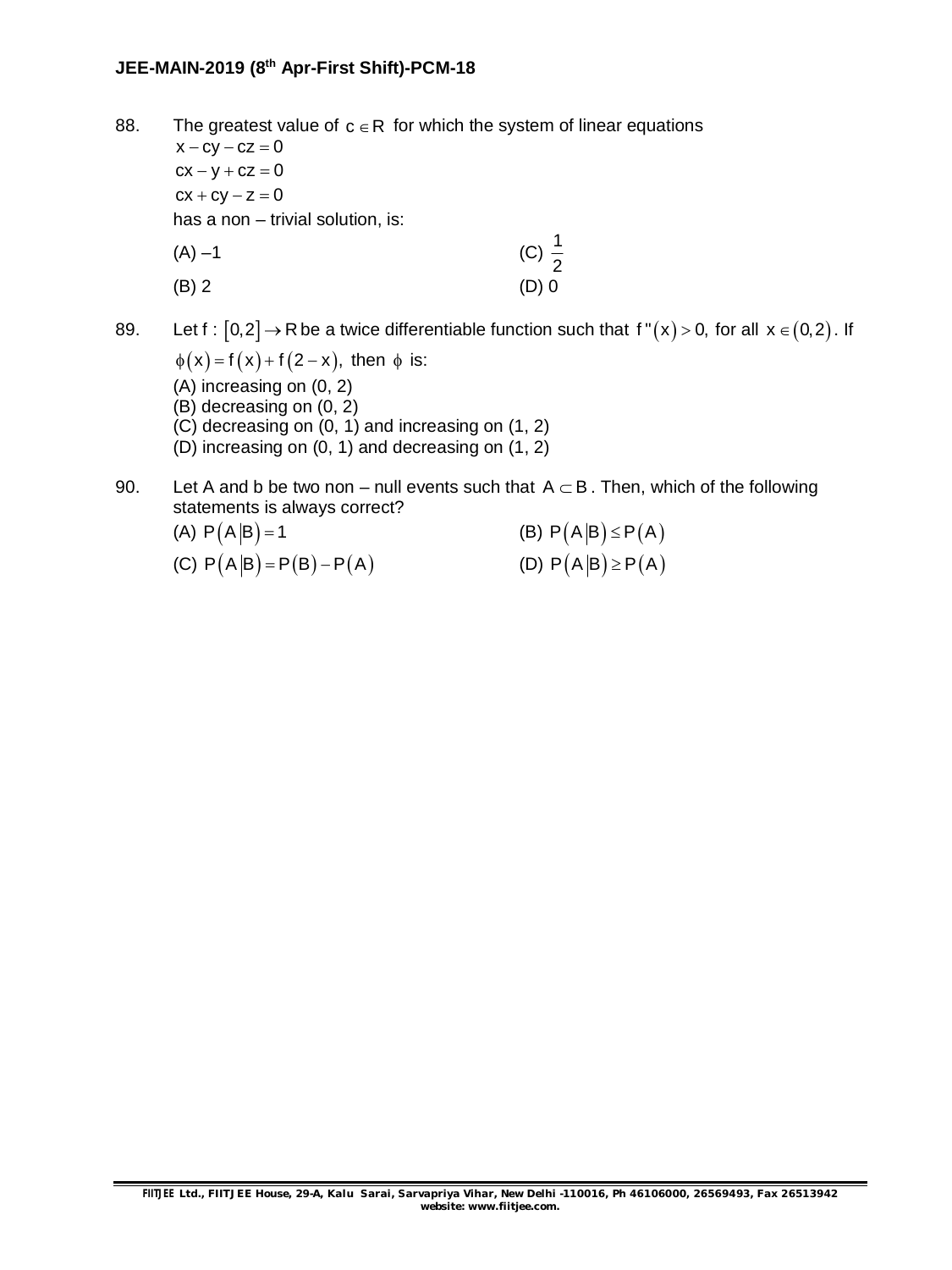# **JEE (Main) – 2019 ANSWERS**

### **PART A – PHYSICS**

| 1.<br>5.<br>9.<br>13.<br>17.<br>21.<br>25.<br>29.    | <b>Bonus</b><br>A<br>D<br>D<br><b>Bonus</b><br>D<br>A<br>B | 2.<br>6.<br>10.<br>14.<br>18.<br>22.<br>26.<br>30.   | D<br>D<br>D<br>В<br>D<br>B<br>$\mathbf C$<br>D | 3.<br>7.<br>11.<br>15.<br>19.<br>23.<br>27.   | <b>Bonus</b><br>D<br>B<br>D<br>$\mathbf C$<br>A<br>A | 4.<br>8.<br>12.<br>16.<br>20.<br>24.<br>28.   | A<br>В<br>Α<br>B<br>A<br>A<br>D |
|------------------------------------------------------|------------------------------------------------------------|------------------------------------------------------|------------------------------------------------|-----------------------------------------------|------------------------------------------------------|-----------------------------------------------|---------------------------------|
|                                                      |                                                            |                                                      |                                                | <b>PART B - CHEMISTRY</b>                     |                                                      |                                               |                                 |
| 31.<br>35.<br>39.<br>43.<br>47.<br>51.<br>55.<br>59. | B<br>В<br>D<br>A<br>D<br>C<br>C<br>D                       | 32.<br>36.<br>40.<br>44.<br>48.<br>52.<br>56.<br>60. | C<br>D<br>A<br>B<br>A<br>A<br>A<br>В           | 33.<br>37.<br>41.<br>45.<br>49.<br>53.<br>57. | D<br>В<br>C<br>D<br>A<br>В<br>C                      | 34.<br>38.<br>42.<br>46.<br>50.<br>54.<br>58. | С<br>D<br>В<br>B<br>В<br>B<br>D |
|                                                      |                                                            |                                                      |                                                | <b>PART C - MATHEMATICS</b>                   |                                                      |                                               |                                 |
| 61.<br>65.<br>69.<br>73.<br>77.<br>81.<br>85.<br>89. | D<br>C<br>A<br>D<br>D<br>A<br>A<br>C                       | 62.<br>66.<br>70.<br>74.<br>78.<br>82.<br>86.<br>90. | C<br>C<br>D<br>$\mathbf C$<br>D<br>B<br>D<br>D | 63.<br>67.<br>71.<br>75.<br>79.<br>83.<br>87. | A<br>C<br>C<br>A<br>B<br>D<br>D                      | 64.<br>68.<br>72.<br>76.<br>80.<br>84.<br>88. | A<br>D<br>В<br>B<br>D<br>A<br>В |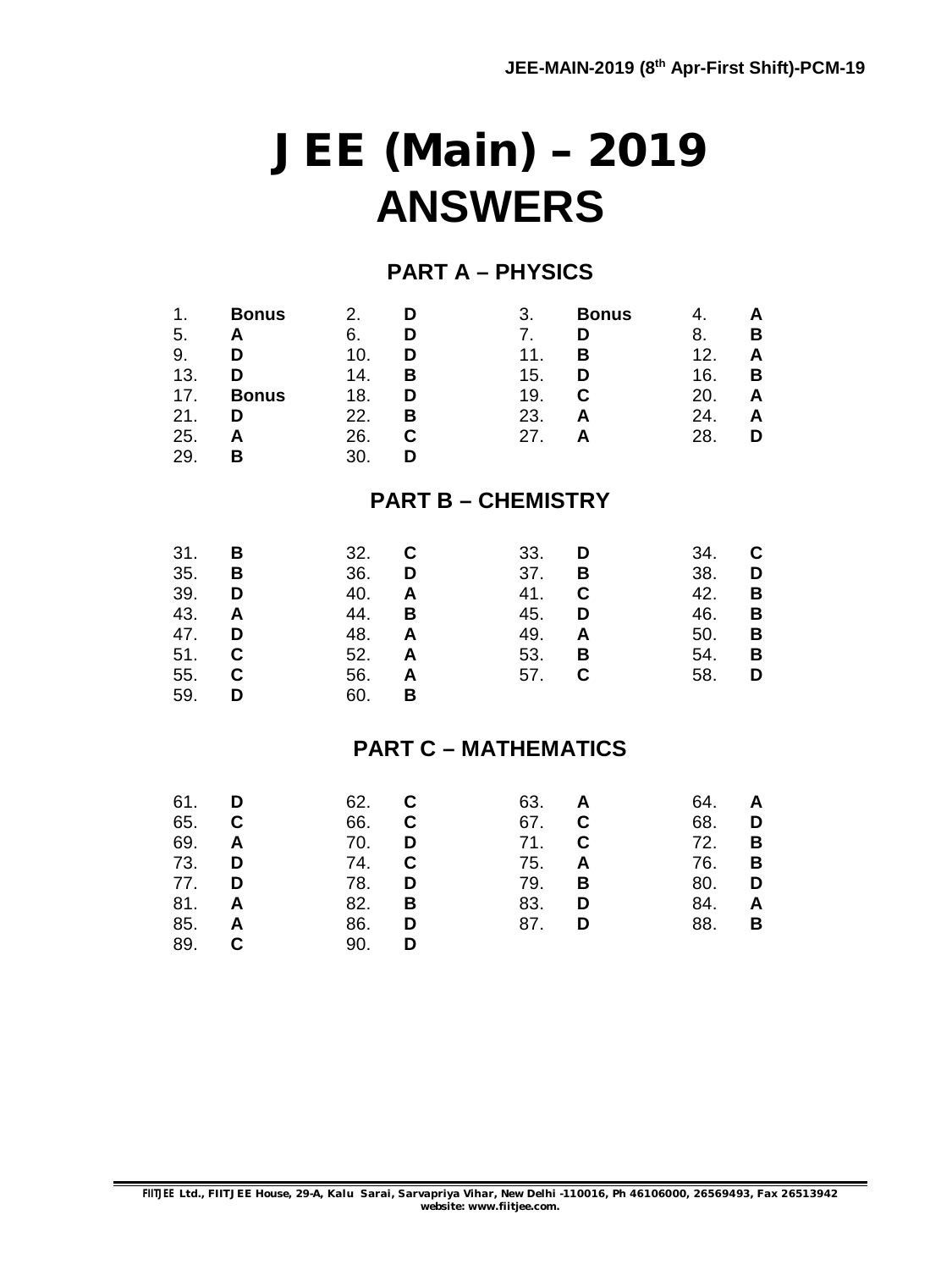### **HINTS AND SOLUTIONS PART A – PHYSICS**

1. Pressure is defined as normal force per unit area. Force is calculated as change in momentum/ time. By this answer is 2N/m<sup>2</sup> None of the option matches so this question must be Bonus. Detailed solution is as following: Magnitude of change in momentum per collision  $= 2$ mv

$$
Pressure = \frac{Force}{Area} = \frac{N(2mv)}{1}
$$

$$
= \frac{10^{22} \times 2 \times 10^{-26} \times 10^{4}}{1}
$$

$$
= 2 N/m^{2}
$$



2. According to work energy theorem. Work done by force on the particle  $=$  Change in KE Work done = Area under F-x graph =  $\int$ F $\cdot$ dx =

$$
2 \times 2 + \frac{(2+3) \times 1}{2}
$$
  
W = KE<sub>final</sub> - KE<sub>initial</sub> = 6.5  
KE<sub>initial</sub> = 0  
KE<sub>final</sub> = 6.5 J



- 3. There will be 3 phenomenon
	- (i) Refraction from lens
	- (ii) Reflection from mirror
	- (iii) Refraction from lens

After these phenomena. Image will be on object and will have same size. None of the option depicts so this question is Bonus.



1<sup>st</sup> refraction  $u = -40$  cm;  $f = +20$  cm  $\Rightarrow$  v = +40 cm (image I<sub>1</sub>) and m<sub>1</sub> = -1 for reflection  $u = -20$  cm ;  $f = -10$  cm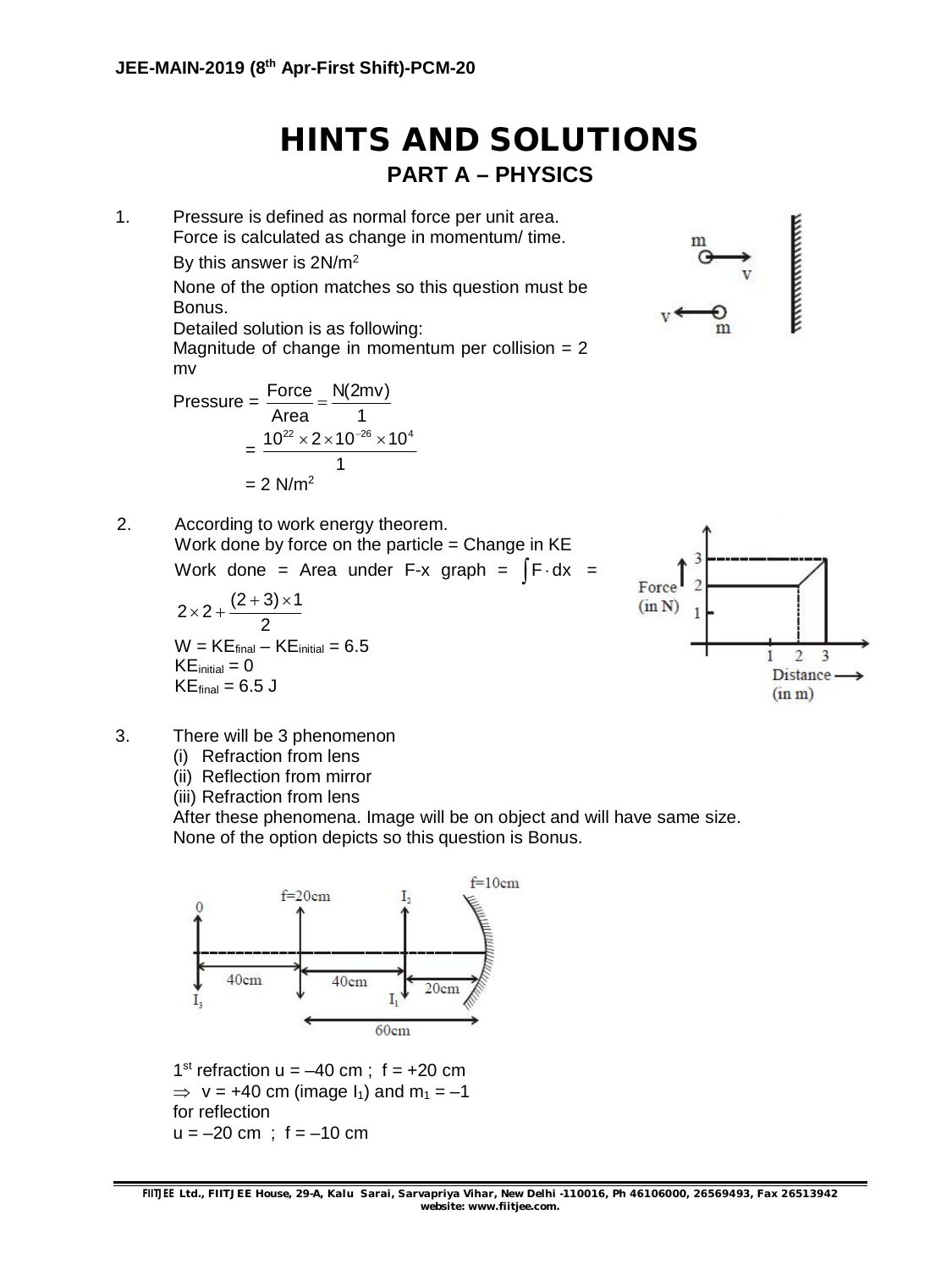$\Rightarrow$  v = -20 cm (image I<sub>2</sub>) and m<sub>2</sub> = -1 2<sup>nd</sup> refraction  $u = -40$  cm;  $f = +20$  cm  $\Rightarrow$  v = +40 cm (image I<sub>3</sub>) and m<sub>3</sub> = -1 Total magnification =  $m_1 \times m_2 \times m_3 = -1$  and final image is formed at distance 40 cm from convergent lens and is of same size as the object.

4. 
$$
\vec{a}_A = -a\hat{i}
$$
;  $\vec{a}_B = a\hat{j}$ 

$$
\vec{a}_{c} = a\hat{i} \quad ; \quad \vec{a}_{p} = -a\hat{j}
$$
\n
$$
\vec{a}_{cm} = \frac{m_{a}\vec{a}_{a} + m_{b}\vec{a}_{b} + m_{c}\vec{a}_{c} + m_{d}\vec{a}_{d}}{m_{a} + m_{b} + m_{c} + m_{d}}
$$
\n
$$
\vec{a}_{cm} = \frac{-ma\hat{i} + 2m\hat{j} + 3ma\hat{i} - 4ma\hat{j}}{10m}
$$
\n
$$
= \frac{2ma\hat{i} - 2ma\hat{j}}{10m} = \frac{a}{5}\hat{i} - \frac{a}{5}\hat{j} = \frac{a}{5}(\hat{i} - \hat{j})
$$



6.

5. 
$$
-ms\frac{dT}{dt} = e\sigma A(T^4 - T_0^4)
$$
  
\n
$$
-\frac{dT}{dt} = \frac{e\sigma A}{ms}(T^4 - T_0^4) \quad ; \quad -\frac{dT}{dt} = \frac{4e\sigma AT_0^3}{ms}(\Delta T)
$$
  
\n
$$
T = T_0 + (T_1 - T_0) e^{-kt}
$$
  
\nwhere  $k = \frac{4e\sigma AT_0^3}{ms}$   
\n
$$
k = \frac{4e\sigma AT_0^3}{\rho vs} \quad ; \quad \left|\frac{dT}{dt}\right| \propto k
$$
  
\n
$$
\therefore \quad \left|\frac{dT}{dt}\right| \propto \frac{1}{\rho s}
$$
  
\n
$$
\rho_A S_A = 2000 \times 8 \times 10^2 = 16 \times 10^5
$$
  
\n
$$
\rho_B S_B = 4000 \times 10^3 = 4 \times 10^6
$$
  
\n
$$
\rho_A S_A < \rho_B S_B
$$
  
\n
$$
\left|\frac{dT}{dt}\right|_A > \left|\frac{dT}{dt}\right|_B
$$

$$
T_0 = 2\pi \sqrt{\frac{m}{k}} = \frac{2\pi}{\sqrt{10}}
$$
  
A = A<sub>0</sub>e<sup>-1/ $\gamma$</sup>   

$$
\therefore \text{ for } A = \frac{A_0}{e}, t = \gamma
$$
  

$$
t = \gamma = \frac{2m}{b} = \frac{2m}{\frac{B^2 \ell^2}{R}} = 10^4 \text{ s}
$$
  

$$
\therefore \text{ No of oscillation } \frac{t}{T_0} = \frac{10^4}{2\pi/\sqrt{10}} \approx 5000.
$$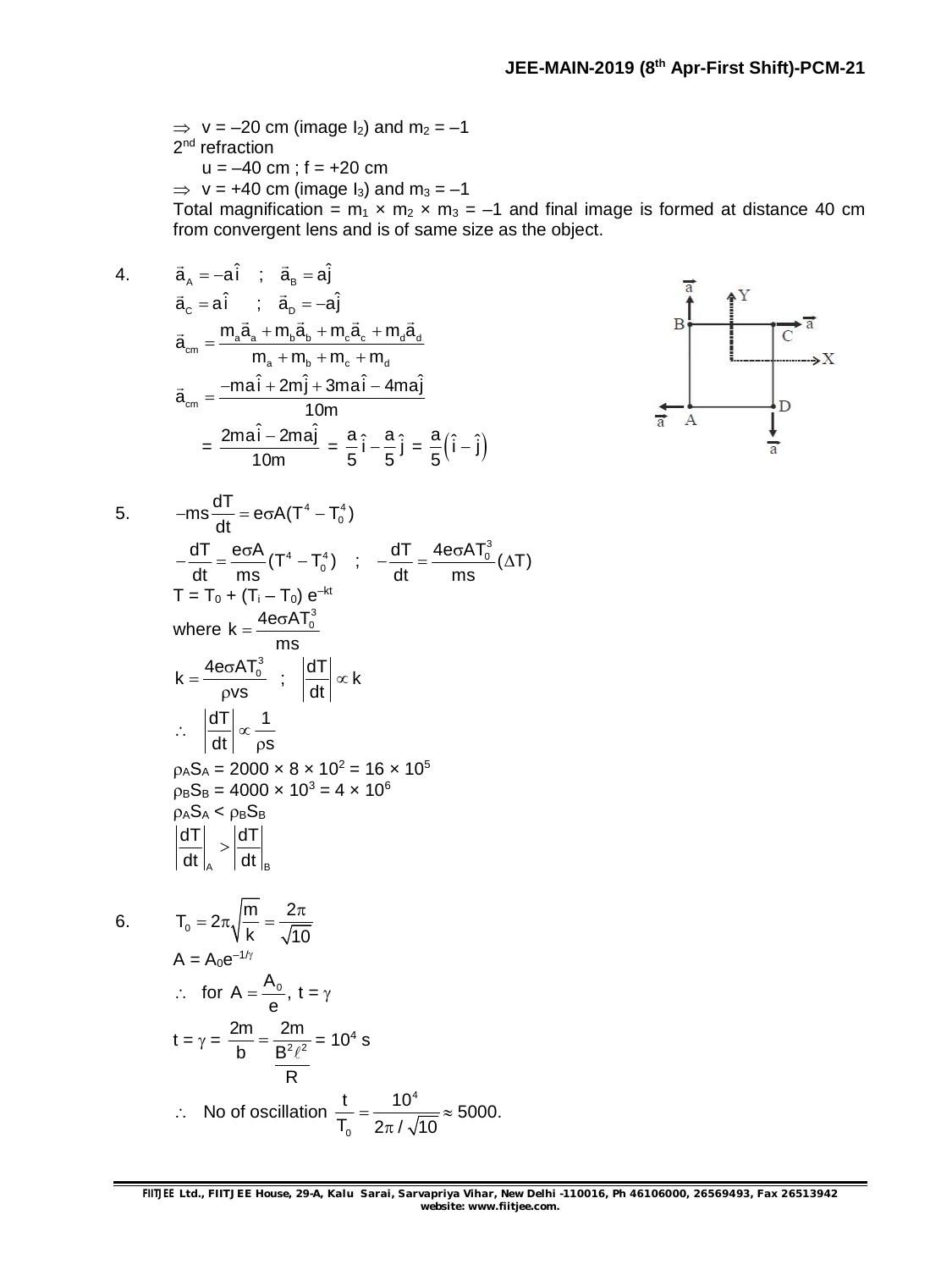- 7.  $LIDI = I<sup>2</sup>R$  $L \times \frac{E}{10} (-e^{-t/2}) \times \frac{-1}{0} = \frac{E}{10} (1 - e^{-t/2}) \times 10$  $10'$   $2$  10  $\times \frac{E}{10}(-e^{-t/2}) \times \frac{-1}{0} = \frac{E}{10} (1-e^{-t/2}) \times 1$  $e^{-t/2} = 1 - e^{-t/2}$  ; t = 2 $\ln 2$
- 8. Let mass per unit length of wires are  $\mu_1$  and  $\mu_2$ respectively.
	- $\therefore$  Materials are same, so density  $\rho$  is same.

 $\mathcal{L}_{\bullet}$ <sup>2</sup> $\sim$   $\sim$   $4\pi r^2$  $\mu_1 = \frac{\rho \pi r^2 L}{l} = \mu$  and  $\mu_2 = \frac{\rho 4 \pi r^2 L}{l} = 4 \mu$  $L$   $\sim$   $\sim$   $L$  $\mu_1 = \frac{\rho \pi r^2 L}{r} = \mu$  and  $\mu_2 = \frac{\rho 4 \pi r^2 L}{r} = 4\mu$ Tension in both are same  $=$  T, let speed of wave in wires are  $V_1$  and  $V_2$  $V_1 = \frac{V_1}{2!} = \frac{V}{2!}$  &  $f_{02} = \frac{V_2}{2!} = \frac{V}{4!}$ 



2L 2L 2L 4L  $=\frac{v_1}{2!}=\frac{v_2}{2!}$  &  $f_{02}=\frac{v_2}{2!}=-$ Frequency at which both resonate is L.C.M. of both frequencies i.e.  $\frac{V}{\gamma}$ . 2L

Hence number of loops in wires are 1 and 2 respectively



So, ratio of number of antinodes is 1 : 2.

9. Tensile stress in wire will be  $=\frac{1}{2}$  Tensile force Cross section Area

$$
= \frac{mg}{\pi R^2} = \frac{4 \times 3.1\pi}{\pi \times 4 \times 10^{-6}} \text{Nm}^{-2} = 3.1 \times 10^6 \text{ Nm}^{-2}
$$

10. 
$$
A = 10^{-4} \text{ m}^2
$$
  
\n $E_{\text{max}} = 10^6 \text{ V/m}$   
\n $C = 15 \text{ }\mu\text{F}$   
\n $C = \frac{k\epsilon_0 A}{d}$ ;  $\frac{Cd}{\epsilon_0 A} = k$   
\n $k = \frac{15 \times 10^{-12} \times 500 \times 10^{-6}}{8.86 \times 10^{-12} \times 10^4} = \frac{15 \times 5}{8.86} = 8.465$   
\n $k \approx 8.5$ 

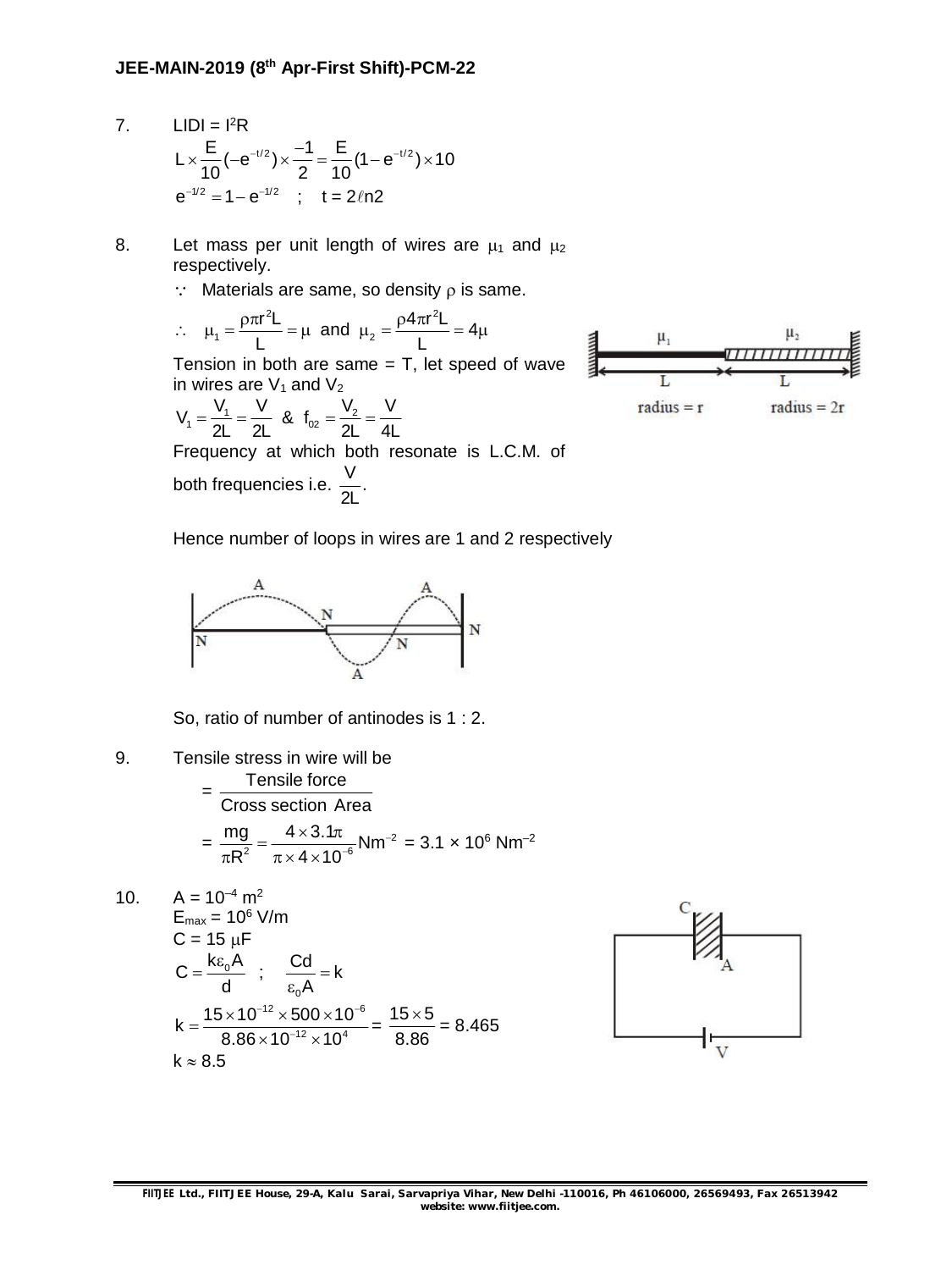11.  $V(t) = 220 \sin(100 \pi t)$  volt time taken,

$$
t = \frac{\theta}{\omega} = \frac{\frac{\pi}{3}}{100\pi} = \frac{1}{300} \sec
$$
  
= 3.3 ms

<sup>2</sup>  $\lambda_1^2$   $\lambda_2^2$ 

 $\lambda^2$   $\lambda_1^2$   $\lambda_2^2$ 



12. To minimize attenuation, wavelength of carrier waves is close to 1500 nm.

13. Reynolds number = 
$$
\frac{pvd}{\eta}
$$
  
\nVolume flow rate =  $v \times \pi r^2$   
\n $v = \frac{100 \times 10^{-3}}{60} \times \frac{1}{\pi \times 25 \times 10^{-4}}$   
\n $v = \frac{2}{3\pi} m/s$   
\nReynolds number =  $\frac{10^3 \times 2 \times 10 \times 10^{-2}}{10^{-3} \times 3\pi} = 2 \times 10^4$   
\nOrder 10<sup>4</sup>  
\n14. Energy of catapult =  $\frac{1}{2} \times \left(\frac{\Delta \ell}{\ell}\right)^2 \times Y \times A \times \ell$   
\n= Kinetic energy of the ball =  $\frac{1}{2}mv^2$   
\nTherefore,  $\frac{1}{2} \times \left(\frac{20}{42}\right)^2 \times Y \times \pi \times 3^2 \times 10^{-6} \times 42 \times 10^{-2} = \frac{1}{2} \times 2 \times 10^{-2} \times (20)^2$   
\n $Y = 3 \times 10^6$  Nm<sup>2</sup>  
\n15.  $\oint_{\frac{1}{\lambda_1}} = P_1$   $\oint_{\frac{1}{\lambda_2}} P_2 = \frac{h}{\lambda_2}$   
\n $\vec{P}_1 = \frac{h}{\lambda_1}$  and  $\vec{P}_2 = \frac{h}{\lambda_2}$   
\nUsing momentum conservation  
\n $\vec{P} = \vec{P}_1 + \vec{P}_2 = \frac{h}{\lambda_1} \hat{i} + \frac{h}{\lambda_2} \hat{j}$   
\n $|\vec{P}| = \sqrt{\left(\frac{h}{\lambda_1}\right)^2 + \left(\frac{h}{\lambda_2}\right)^2}$   
\n $\frac{h}{\lambda_1} = \sqrt{\left(\frac{h}{\lambda_1}\right)^2 + \left(\frac{h}{\lambda_2}\right)^2}$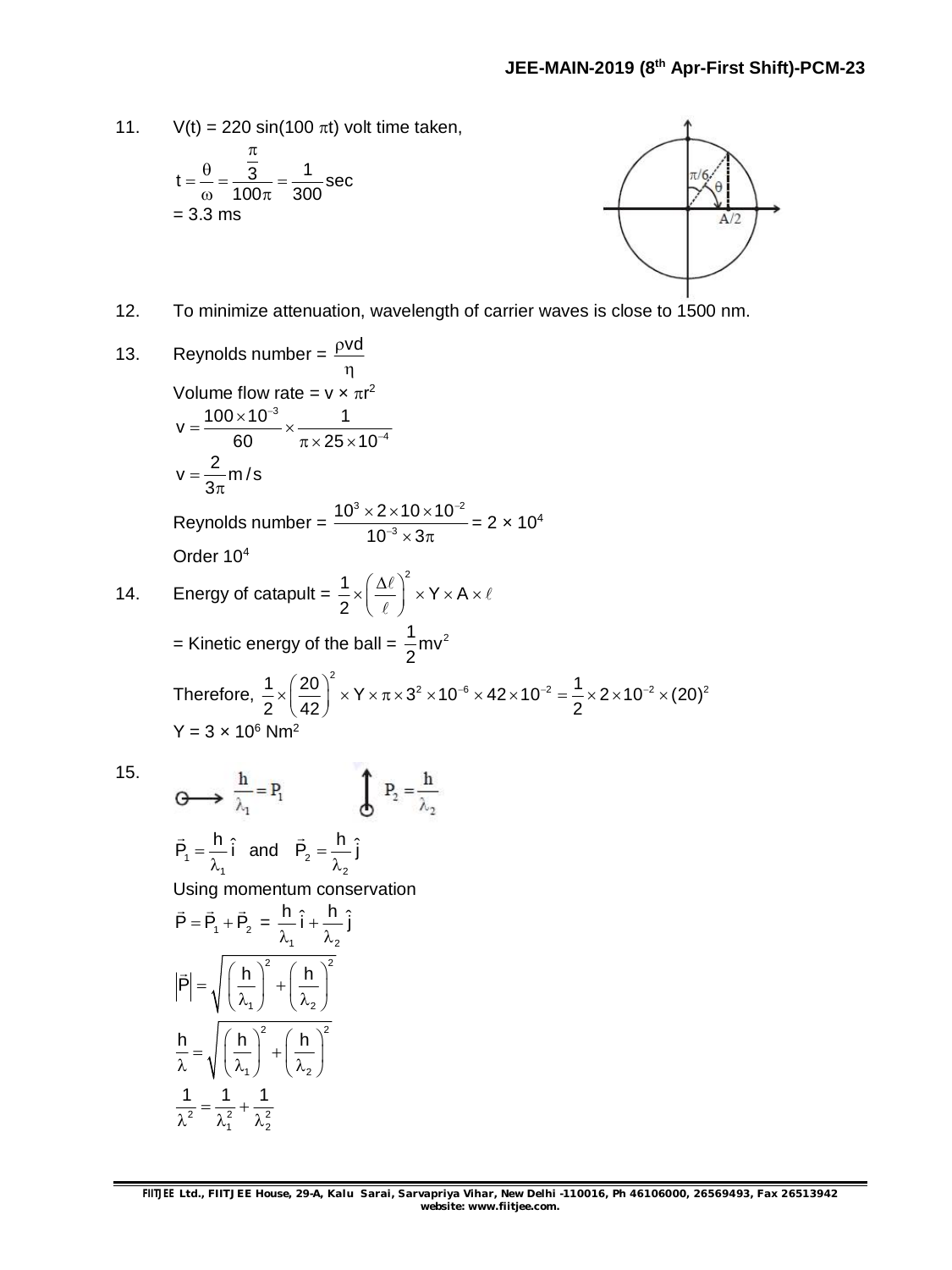#### **JEE-MAIN-2019 (8 th Apr-First Shift)-PCM-24**

16. Net force on particle towards centre of circle is

$$
F_c = \frac{GM^2}{2a^2} + \frac{GM^2}{a^2}\sqrt{2}
$$

$$
= \frac{GM^2}{a^2} \left(\frac{1}{2} + \sqrt{2}\right)
$$

This force will act as centripetal force. Distance of particle from centre of circle is

$$
\frac{a}{\sqrt{2}}.
$$
\n
$$
r = \frac{a}{\sqrt{2}}, F_c = \frac{mv^2}{r}
$$
\n
$$
\frac{mv^2}{\frac{a}{\sqrt{2}}} = \frac{GM^2}{a^2} \left(\frac{1}{2} + \sqrt{2}\right)
$$
\n
$$
v^2 = \frac{GM}{a} \left(\frac{1}{2\sqrt{2}} + 1\right)
$$
\n
$$
v^2 = \frac{GM}{a} (1.35) ; v = 1.16 \sqrt{\frac{GM}{a}}
$$



17. If we approximate the angle  $\theta_2$  as 30° initially then answer will be closer to 57000. but if we solve thoroughly, answer will be close to 55000.

So both the answers must be awarded. Detailed solution as following.

#### **Exact solution**

By Snell's law 1.sin 40° = (1.31) sin 
$$
\theta_2
$$
  
\nsin  $\theta_2 = \frac{.64}{1.31} = \frac{64}{131} \approx .49$   
\nNow tan  $\theta_2 = \frac{64}{\sqrt{(131)^2 - (64)^2}} = \frac{64}{\sqrt{13065}} \approx \frac{64}{114.3} = \frac{d}{x}$   
\nNow number of reflections

$$
=\frac{2\times64}{114.3\times20\times10^{-6}}=\frac{64\times10^{5}}{114.3}
$$
  
≈ 55991 ≈ 55000



**Approximate solution** By Snell's law 1.sin  $40^\circ$  = (1.31)sin  $\theta_2$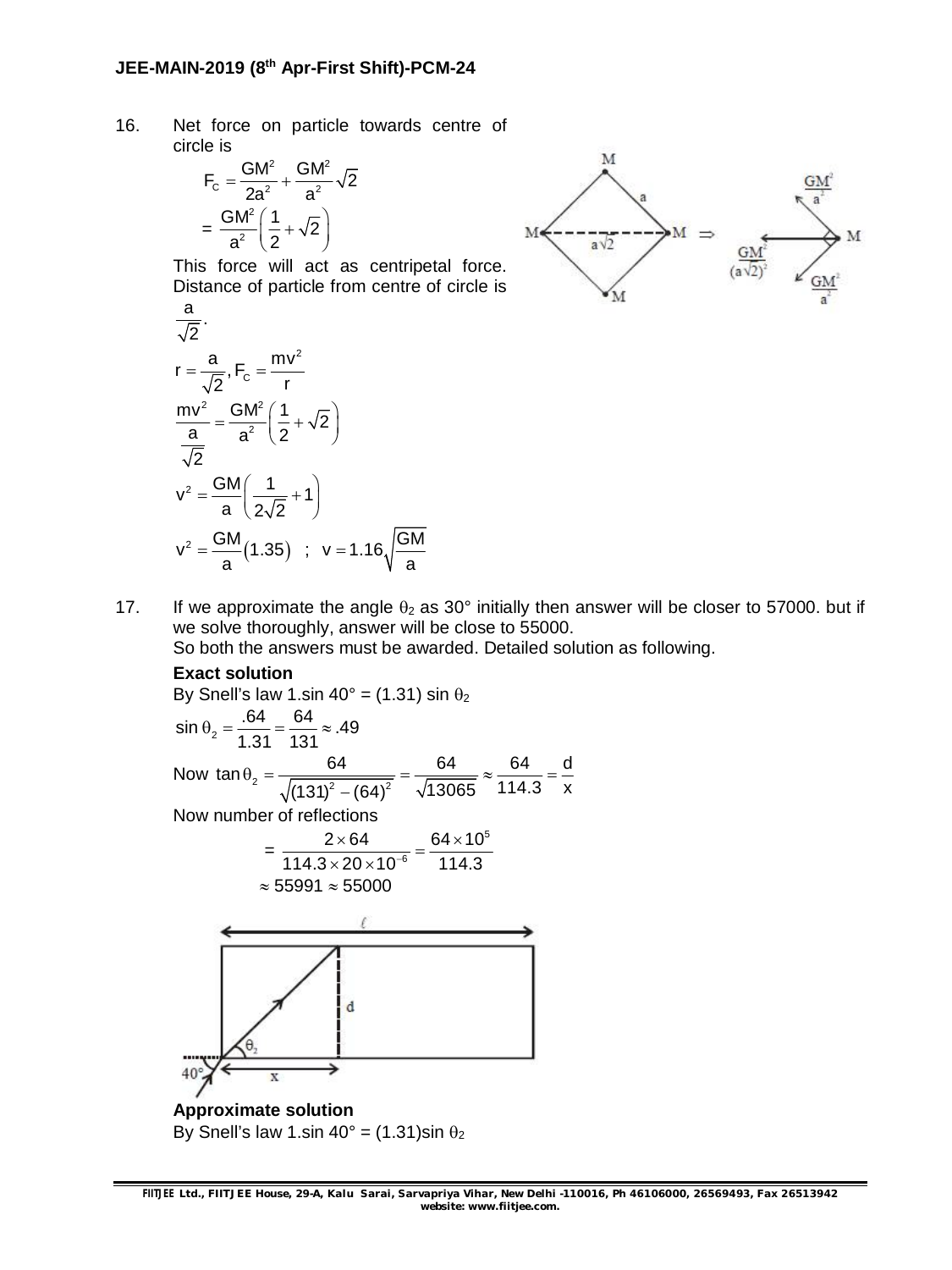$$
\sin \theta_2 = \frac{0.64}{1.31} = \frac{64}{131} \approx 0.49
$$
\nIf assume  $\Rightarrow \theta_2 \approx 30^\circ$   
\n
$$
\tan 30^\circ = \frac{d}{x} \Rightarrow x = \sqrt{3}d
$$
\nNow number of reflections  
\n
$$
= \frac{\ell}{\sqrt{3}d} = \frac{2}{\sqrt{3} \times 20 \times 10^{-6}} = \frac{10^5}{\sqrt{3}}
$$
\n $\approx 57735 \approx 57000$   
\n18. Magnetic moment of coil = NIA  $\hat{j}$   
\n
$$
= NI(\pi r^2) \hat{j}
$$
\nTorque on loop (coil) =  $\vec{M} \times \vec{B}$   
\n
$$
= NI(\pi r^2) B \sin 90^\circ (-\hat{k})
$$
\n
$$
= NI\pi r^2 B(-\hat{k})
$$

19. If we take the position of ship 'A' as origin then positions and velocities of both ships can be given as:

$$
\vec{v}_A = (30\hat{i} + 50\hat{j})km / hr
$$
  
\n
$$
\vec{v}_B = -10\hat{i} km / hr ; \vec{r}_A = 0\hat{i} + 0\hat{j}
$$
  
\n
$$
\vec{r}_B = (80\hat{i} + 150\hat{j}) km
$$

Time after which distance between them will be minimum<br>=

$$
t=-\frac{\vec{r}_{BA}\cdot\vec{v}_{BA}}{\left|\vec{v}_{BA}\right|^2};
$$

Where  $\vec{r}_{BA} = (80\hat{i} + 150\hat{j})$  km  $\vec{V}_{BA} = -10\hat{i} - (30\hat{i} + 50\hat{j})$  (-40 $\hat{i} - 50\hat{j}$ ) km / hr  $t = -\frac{(661 + 168)^{2}}{1}$  $(80\hat{i} + 150\hat{j}) \cdot (-40i - 50\hat{h})$  $40$ i  $-50\hat{h}$  $-\frac{(80i+150j)\cdot(-40i-\frac{6}{3})}{2}$ –40i – t  $=\frac{3200+7500}{1100}$  hr  $=\frac{10700}{1100}$  hr  $= 2.6$  hrs 4100 4100  $\frac{+7500}{100}$ hr =  $\frac{10700}{1100}$ hr = 2

20. The direction of propagation of an EM wave is direction of  $E \times B$ .  $\rightarrow$ 

$$
\hat{i} = \hat{j} \times \hat{B}
$$
  
\n
$$
\Rightarrow \hat{B} = \hat{k}
$$
  
\n
$$
C = \frac{E}{B} \Rightarrow B = \frac{E}{C} = \frac{6}{3 \times 10^8}
$$
  
\n
$$
B = 2 \times 10^{-8} \text{ T along z direction.}
$$



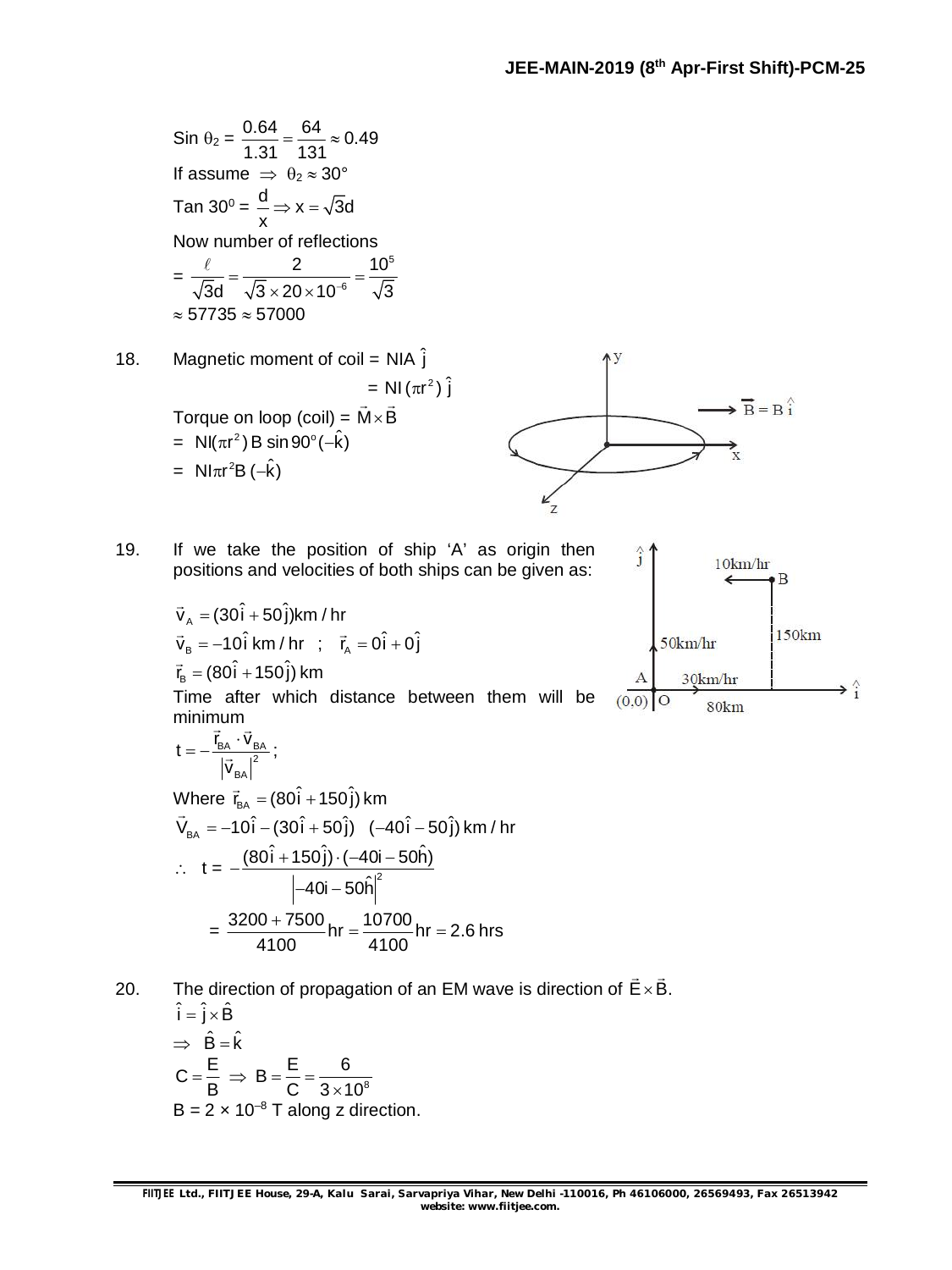### **JEE-MAIN-2019 (8 th Apr-First Shift)-PCM-26**

- 21. Suppose 'm' gram of water evaporates then, heat required  $\Delta Q_{\text{req}} = mL_v$ Mass that converts into ice =  $(150 - m)$ So, heat released in this process  $\Delta Q_{rel} = (150 - m) L_f$ Now,  $\Delta Q_{rel} = \Delta Q_{req}$  $(150 - m) L_f = mL_v$  $M(L_f + L_v) = 150 L_f$ f f v  $m = \frac{150L}{1}$  $\mathsf{L}_{\mathsf{f}}+\mathsf{L}_{\mathsf{v}}$  $=$  $\ddot{}$ ; m = 20 g
- 22. Energy released for tension  $n = 2$  to  $n = 1$  of hydrogen atom

$$
E = 13.6Z^{2} \left( \frac{1}{n_{1}^{2}} - \frac{1}{n_{2}^{2}} \right)
$$
  
\nZ = 1, n<sub>1</sub> = 1, n<sub>2</sub> = 2  
\nE = 13.6 × 1 ×  $\left( \frac{1}{1^{2}} - \frac{1}{2^{2}} \right)$   
\nE = 13.6 ×  $\frac{3}{4}$  eV  
\nFor He<sup>+</sup> ion z = 2  
\n(A) n = 1 to n = 4  
\nE = 13.6 × 2<sup>2</sup> ×  $\left( \frac{1}{1^{2}} - \frac{1}{4^{2}} \right)$  = 13.6 ×  $\frac{15}{4}$  eV  
\n(B) n = 2 to n = 4  
\nE = 13.6 × 2<sup>2</sup> ×  $\left( \frac{1}{1^{2}} - \frac{1}{4^{2}} \right)$  = 13.6 ×  $\frac{3}{4}$  eV  
\n(C) n = 2 to n = 5  
\nE = 13.6 × 2<sup>2</sup> ×  $\left( \frac{1}{2^{2}} - \frac{1}{5^{2}} \right)$  = 13.6 ×  $\frac{21}{25}$  eV  
\n(D) n = 2 to n = 5  
\nE = 13.6 × 2<sup>2</sup> ×  $\left( \frac{1}{2^{2}} - \frac{1}{3^{2}} \right)$  = 13.6 ×  $\frac{5}{9}$  eV

23. When red is replace with green 1<sup>st</sup> digit changes to 5 so new resistance will be 500  $\Omega$ .

24. 
$$
9 = V_z + V_{R_1}
$$
  
\n $V_Z = 5.6 V$   
\n $V_{R_1} = 9 - 5.6$   
\n $V_{R_1} = 3.4$   
\n $I_{R_1} = \frac{V_{R_1}}{R} = \frac{3.4}{200}$ ;  $I_{R_1} = 17$  mA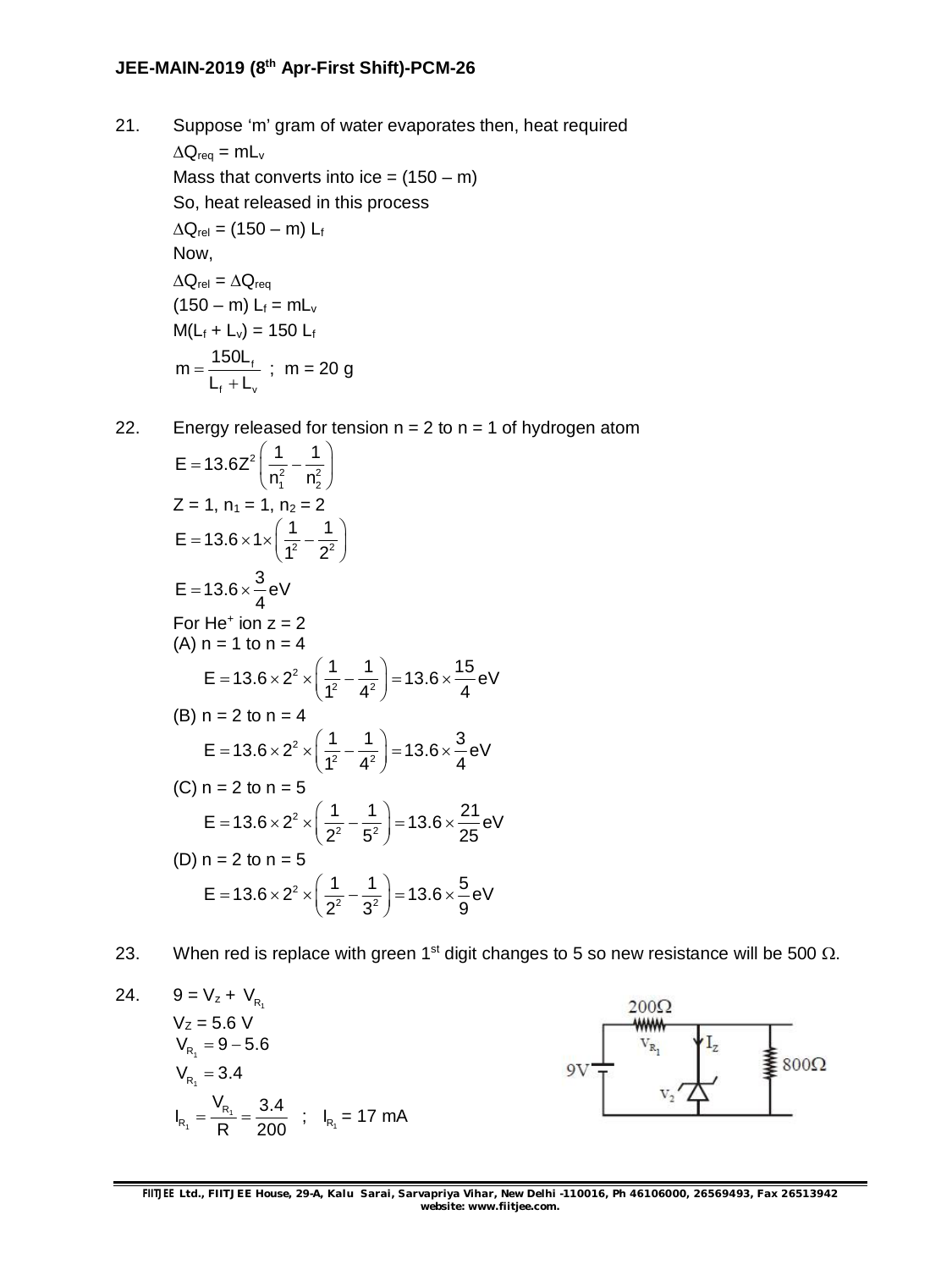$$
V_z = V_{R_2} = I_{R_2} (R_2)
$$
  
\n
$$
\frac{5.6}{800} = I_{R_2}; \quad I_{R_2} = 7 mA
$$
  
\n
$$
I_z = (17 - 7) mA = 10 mA
$$
  
\n25. M =  $\int_{0}^{R} \rho_0 r(2\pi r dr) = \frac{\rho_0 \times 2\pi \times R^3}{3}$   
\n
$$
I_0 = \int_{0}^{R} \rho_0 r(2\pi r dr) \times r^2 = \frac{\rho_0 \times 2\pi R^5}{5}
$$
  
\nBy parallel axis theorem  
\n
$$
I = I_0 + MR^2
$$
  
\n
$$
= \frac{\rho_0 \times 2\pi R^5}{5} + \frac{\rho_0 \times 2\pi R^3}{3} \times R^2 = \rho_0 2\pi R^5 \times \frac{8}{15}
$$
  
\n
$$
= MR^2 \times \frac{8}{5}
$$
  
\n26. Dimension of  $\sqrt{\frac{\epsilon_0}{\mu_0}}$   
\n
$$
[\epsilon_0] = [M^{-1}L^{-3}T^4A^2]
$$
  
\n[μ<sub>0</sub>] = [MLT<sup>-2</sup>A<sup>-2</sup>]  
\nDimension of  $\sqrt{\frac{\epsilon_0}{\mu_0}} = \left[\frac{M^{-1}L^{-3}T^4A^2}{MLT^{-2}A^{-2}}\right]^{\frac{1}{2}}$   
\n= [M<sup>-2</sup>L<sup>-4</sup>T<sup>6</sup>A<sup>4</sup>]<sup>1/2</sup>  
\n= [M<sup>-1</sup>L<sup>-2</sup>T<sup>3</sup>A<sup>2</sup>]  
\n27. E<sub>80</sub> =  $\frac{\frac{E_1}{2R_1} + \frac{E_2}{R_2} + \frac{E_3}{2R_1}}{2R_1} + \frac{1}{R_2} + \frac{1}{2R_1}$   
\n
$$
= \frac{\frac{2}{2} + \frac{4}{2} + \frac{4}{2}}{2R_1} = \frac{5}{3} = \frac{10}{3} = 3.3
$$

28. As given in the first condition:

 $+\frac{1}{2}+$ 

2 2 2 2

Both conducting spheres are shown.

$$
V_{in} - V_{out} = \left(\frac{kQ}{r_1}\right) - \left(\frac{kQ}{r_2}\right)
$$

$$
= kQ\left(\frac{1}{r_1} - \frac{1}{r_2}\right) = V
$$

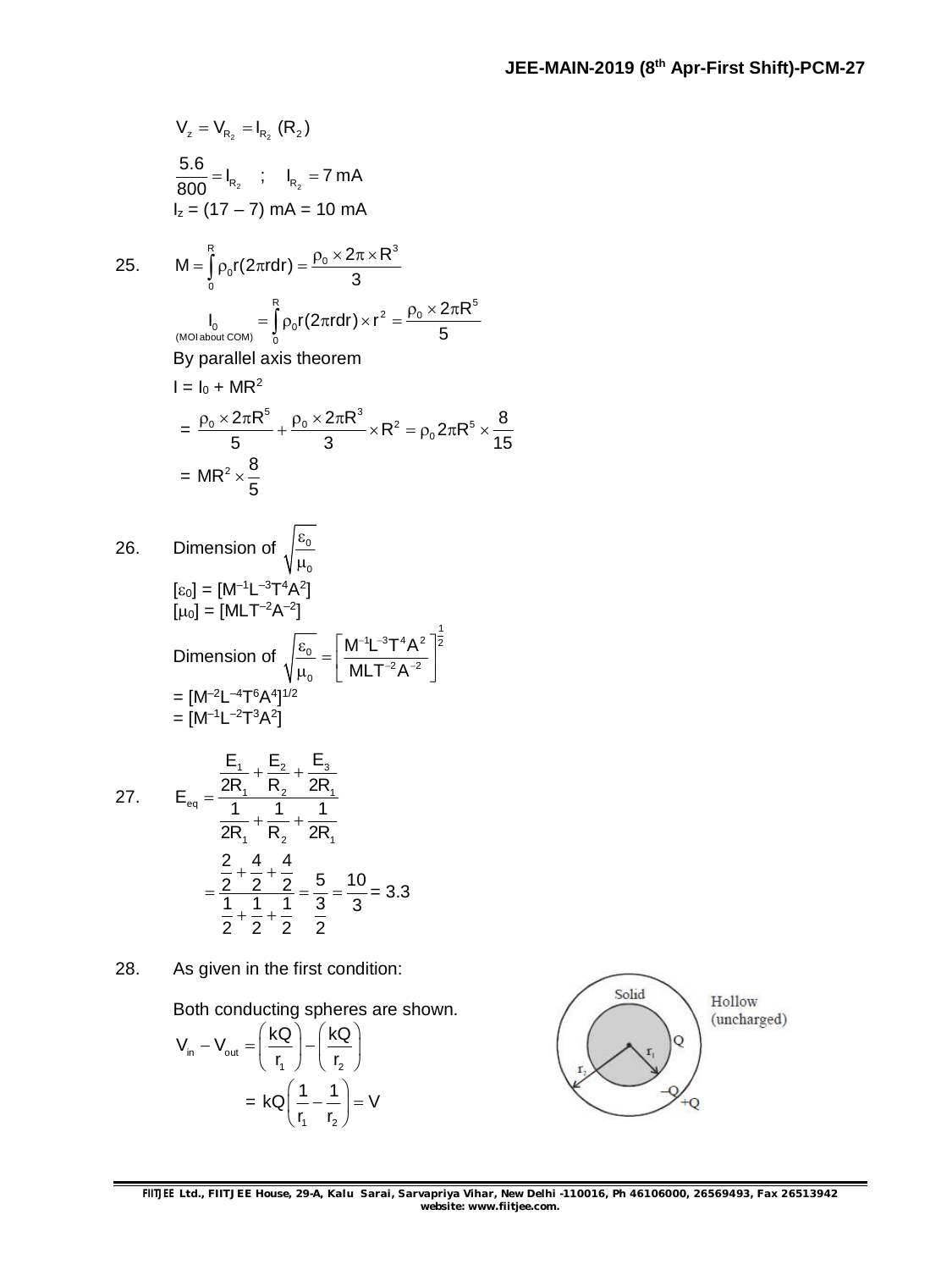In the second condition:

Shell is now given charge -4Q.  
\n
$$
V_{in} - V_{out} = \left(\frac{kQ}{r_1} - \frac{4kQ}{r_2}\right) - \left(\frac{kQ}{r_2} - \frac{4kQ}{r_2}\right)
$$
\n
$$
= \frac{kQ}{r_1} - \frac{kQ}{r_2}
$$
\n
$$
= kQ\left(\frac{1}{r_1} - \frac{1}{r_2}\right) = V
$$



Hence, we also obtain that potential difference does not depend on charge of outer sphere.

P. d. remains same.

 $(r_1 \t r_2)$ 

29. Given 
$$
\frac{a_1}{a_2} = \frac{1}{3}
$$

Ratio of intensities,  $1 - 1$   $-1$ 2  $\mathcal{L}_{2}$  $I_1$   $(a_1)$  1  $I, (a, 9)$  $=\left(\frac{a_1}{a_2}\right)^2 = \frac{1}{3}$ 

Now, 
$$
\frac{I_{\text{max}}}{I_{\text{min}}} = \left(\frac{\sqrt{I_1} + \sqrt{I_2}}{\sqrt{I_1} - \sqrt{I_2}}\right)^2 = \left(\frac{1+3}{1-3}\right)^2 = 4
$$



2

### **PART B – CHEMISTRY**

31. For cubic unit cell, only FCC has octahedral and tetrahedral voids.

$$
Z_B = 4
$$
,  $Z_A = 4 \times \frac{1}{4} = 2$ ,  $Z_o = 8$   
Formula =  $A_2B_2O_8 = AB_2O_4$ 

32. Electrophilic substitution reaction takes place.<br>OH PhN  $(1$ -naphthol)  $N=N$ orange red dye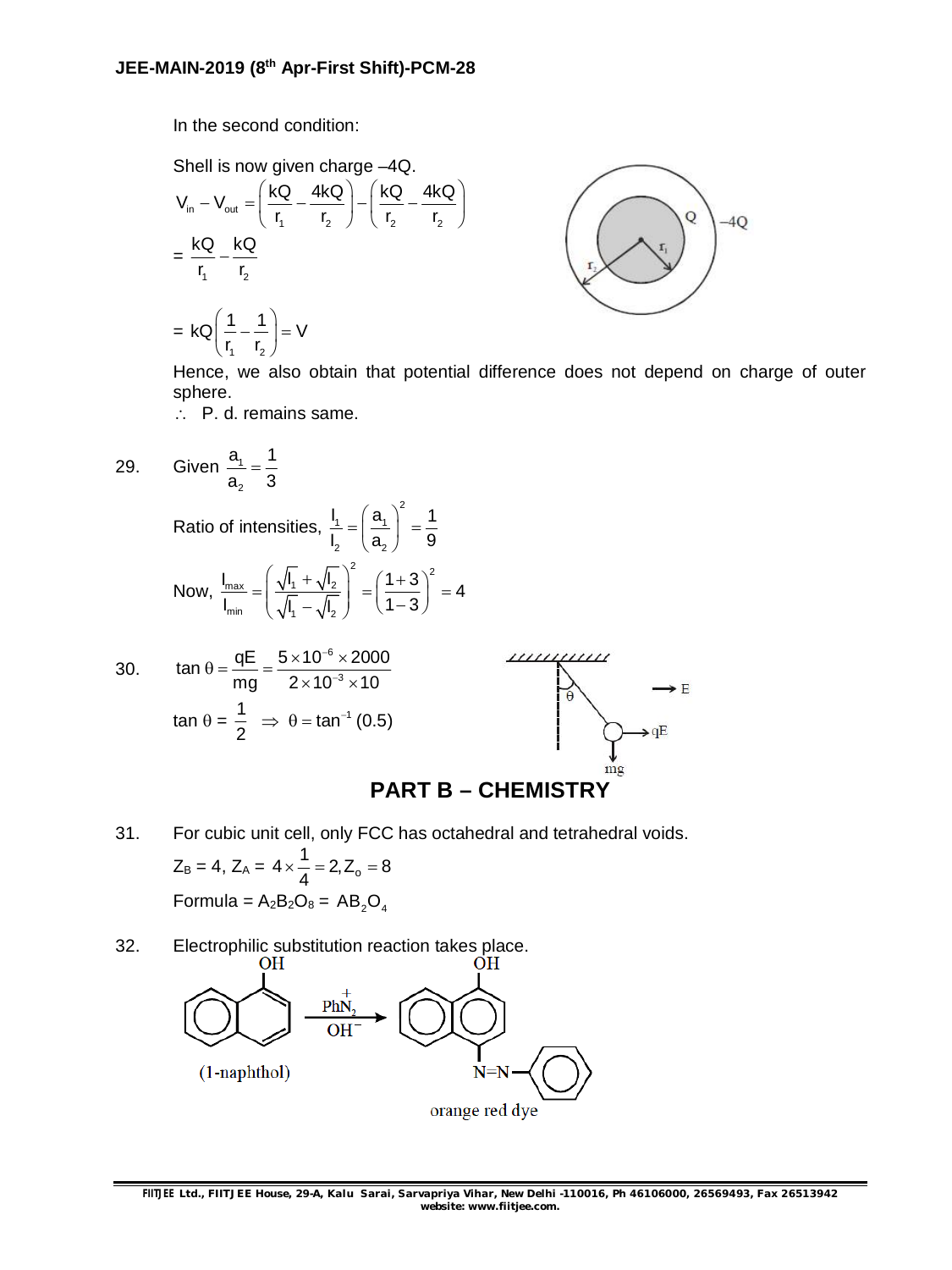33. For isoelectronic species the size is compared by nuclear charge.

(Nuclear Charge) 1 Size  $\alpha$ Z Nuclear Charge

- 34. Basic strength order  $(CH_3CH_2)_2NH > CH_3CH_2NH_2 > NH_3$ More the number of +I groups, higher is the basic strength.
- 35. Since CN<sup>-</sup> and NH<sub>3</sub> are strong field ligands, low spin complexes are formed.

| <b>Complex</b>      | Configuration                                                                | No. of unpaired electrons |
|---------------------|------------------------------------------------------------------------------|---------------------------|
| $[V(CN)_6]^{4-}$    | $t_{2g}^{3}e_{g}^{0}$                                                        |                           |
| $[Cr(NH_3)_6]^{2+}$ | $\mathsf{t}_{\mathsf{2g}}^{\mathsf{4}} \mathsf{e}_{\mathsf{g}}^{\mathsf{0}}$ |                           |
| $[Ru(NH_3)_6]^{3+}$ | $\mathfrak{t}_{\mathrm{2g}}^{5}\mathsf{e}_{\mathrm{g}}^{0}$                  |                           |
| $[Fe(CN)6]^{4-}$    | $\mathfrak{t}_{\mathrm{2g}}^6\mathsf{e}_{\mathrm{g}}^0$                      |                           |

Magnetic moment is directly proportional to number of unpaired electrons.



Oleic acid is also soluble in NaHCO<sub>3</sub> o-toluidine is not soluble in NaOH as well as NaHCO<sub>3</sub> Benzamide is also not soluble in NaOH & NaHCO<sub>3</sub>  $\therefore$  m-cresol is the right answer.

37.  $B_2H_6 + 3H_2O \longrightarrow 2H_3BO_3 + 3H_2$  $B_2H_6 + 3O_2 \longrightarrow B_2O_3 + 3H_2O$ 

36.

38. Sm<sup>3+</sup>(4f<sup>5</sup>) = yellow colour, other ions have stable electron configurations with half filled or full-filled electron configuration.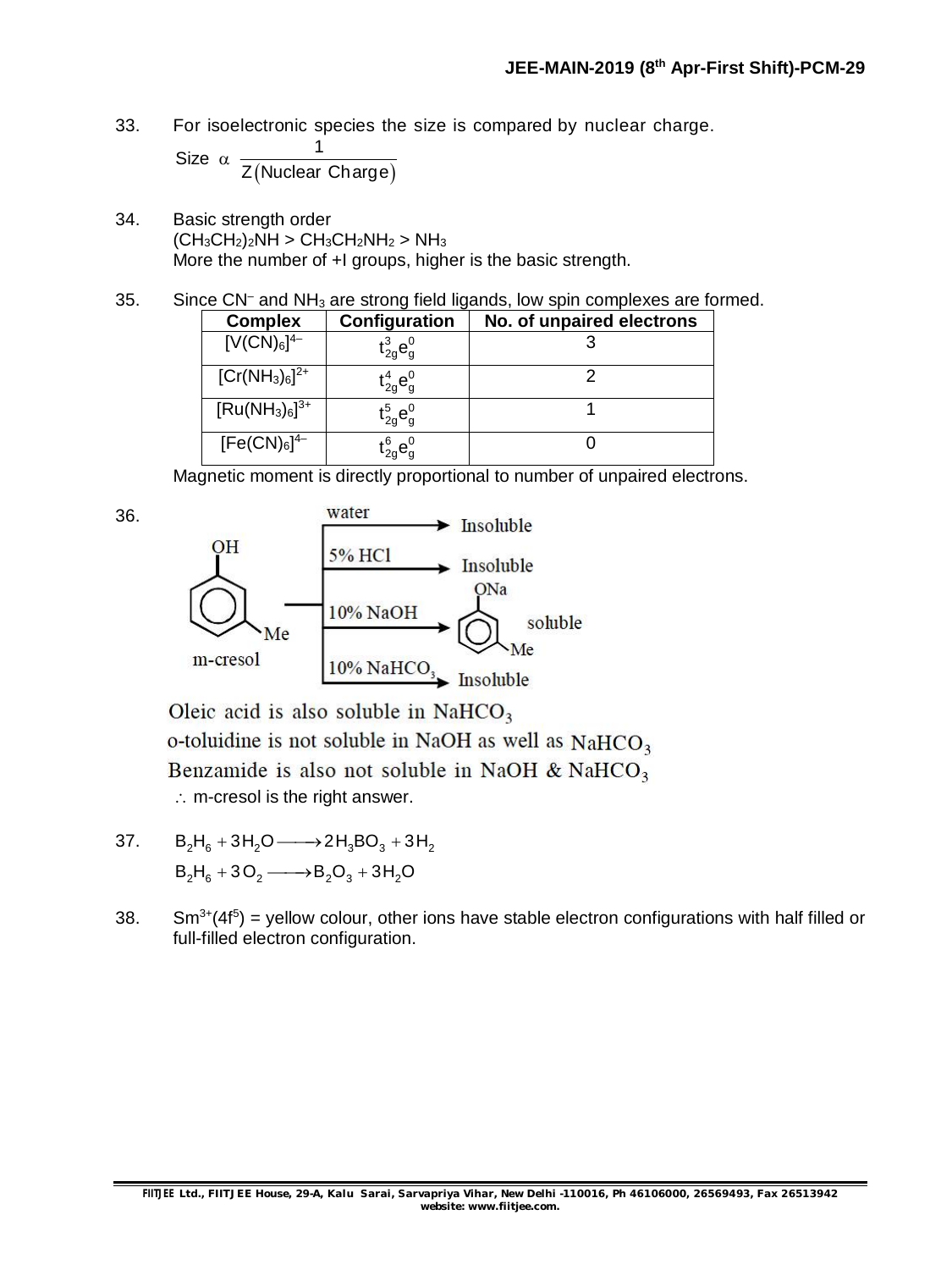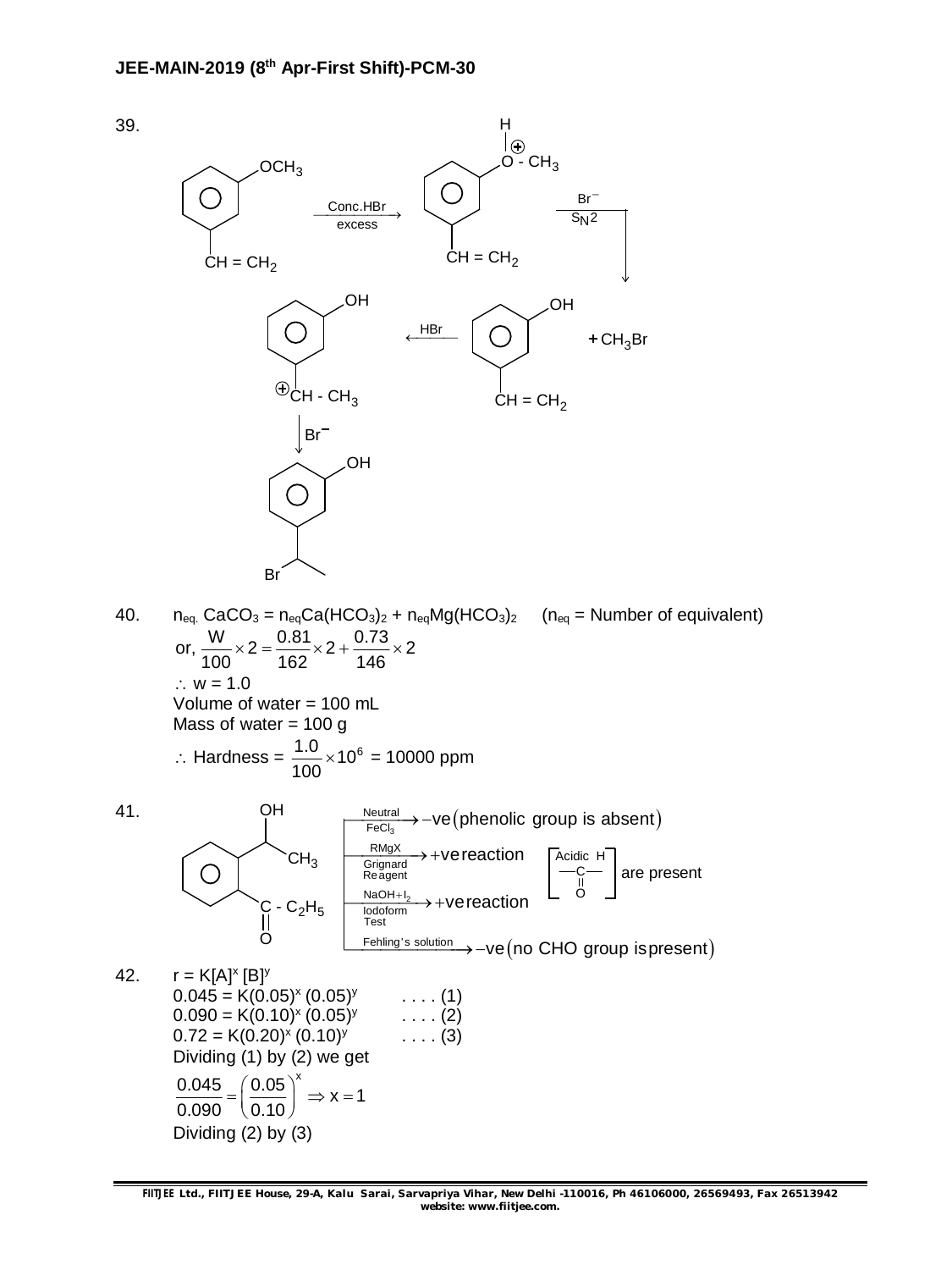$$
\frac{0.090}{0.720} = \left(\frac{0.10}{0.20}\right)^{x} \left(\frac{0.05}{0.10}\right)^{y} \Rightarrow y = 2
$$
  
Hence, r = K[A][B]<sup>2</sup>

43.



Fridel-craft acylation. –Cl group is an ortho & para directing

44. Plastics are non-biodegradable.





Reduction followed by substitution reaction

46. 
$$
\Delta H = n \int_{T_1}^{T_2} C_{p,m} dT = 3 \times \int_{300}^{1000} (23 + 0.01T) dT
$$

$$
= 3[23(1000 - 300)] + \frac{0.01}{2} [(1000)^2 - (300)^2]
$$

$$
= 61950 \text{ J} \approx 62 \text{ kJ}
$$

47. Hydration enthalpy depends upon ionic potential (charge/size). As ionic potential increases hydration enthalpy increases.

$$
\Delta_{\text{hyd}}H^0\,\alpha\,\frac{q}{r}
$$

48.  $\frac{x}{m} = Kp^{1/n}$ m  $=$ Taking log from both sides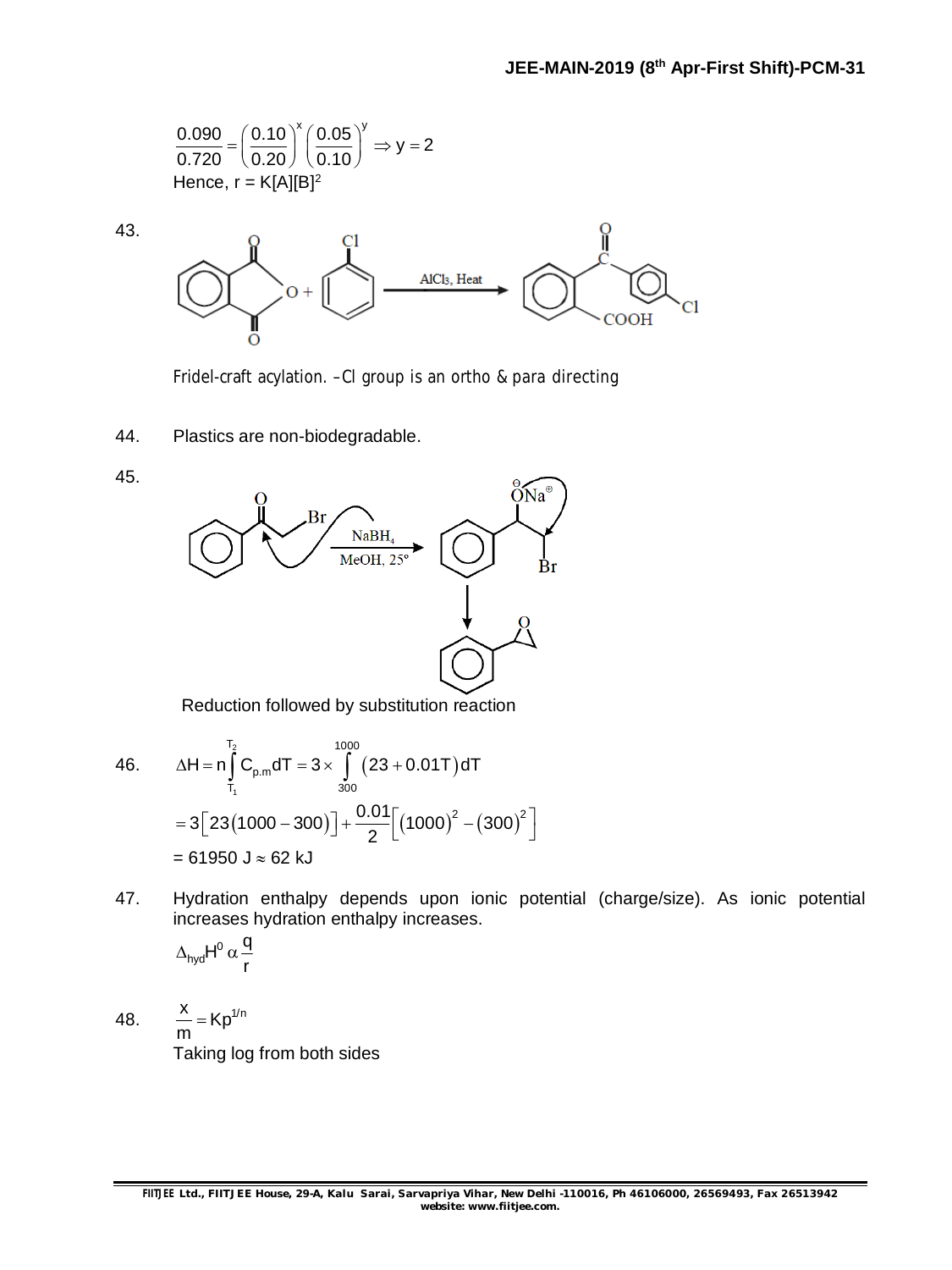$$
\therefore \log \frac{x}{m} = \log K + \frac{1}{n} \log P
$$
  
slope =  $\frac{1}{n} = \frac{2}{3}$   

$$
\therefore \frac{x}{m} = Kp^{2/3}
$$

49. 
$$
P_{\text{total}} = X_A P_A^0 + X_B P_B^0 = 0.5 \times 400 + 0.5 \times 600 = 500 \text{ mm Hg}
$$
  
\nNow, mole fraction of A in vapour  
\n
$$
Y_A = \frac{P_A}{P_{\text{total}}} = \frac{0.5 \times 400}{500} = 0.4 \text{ and mole fraction of B in vapour}
$$
\n
$$
Y_B = 1 - 0.4 = 0.6
$$

- 50. For strongest oxidising agent, standard reduction potential should be highest. Peroxy oxygen (-O - O-) is reduced to oxide (O<sup>2-</sup>) in the change
- 51. According to Aufbau principle, the energy sequence is  $3p < 3d < 4p < 4d$

52. 
$$
Zr_3(PO_4)_4(s) \xrightarrow{ } 3Zr^{4+}(aq.) + 4PO_4^{3-}(aq.)
$$

$$
3S \text{ M} \qquad 4S \text{ M}
$$
  

$$
K_{\text{SD}} = [Zr^{4+}]^{3} [PQ_4^{3-}]^{4} = (3S)^{3}.(4S)^{4} = 6912 S^{7}
$$

$$
\therefore S = \left(\frac{K_{sp}}{6912}\right)^{1/7}
$$

53. Gabriel phthalimide synthesis:



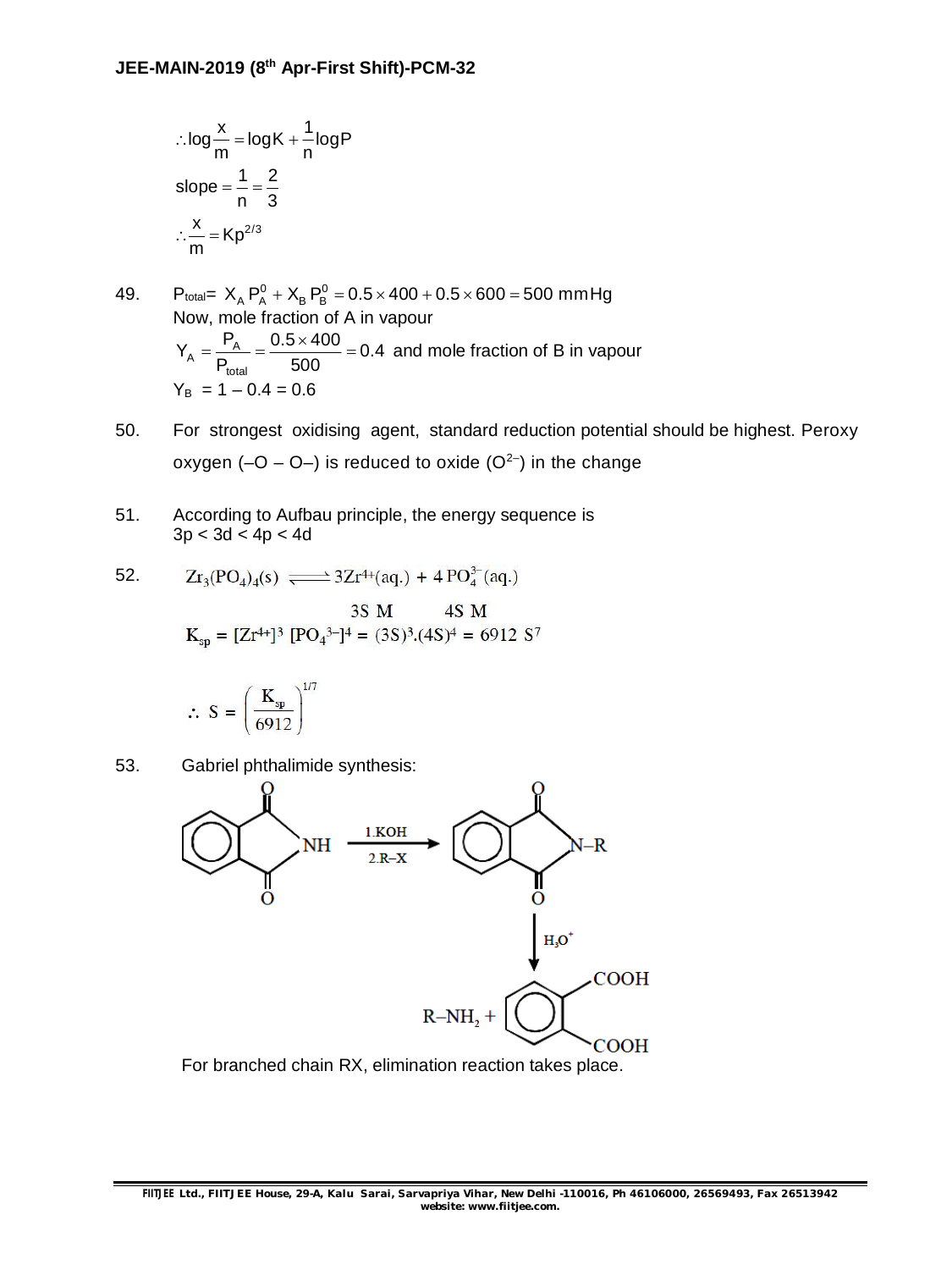- 54. According to the first law of thermodynamics  $q = \Delta U w$ <br>For cyclic process :  $\Delta U = 0 \implies q = -w$ For isothermal process :  $\Delta U = 0 \Rightarrow q = -w$ For adiabatic process :  $q = 0 \Rightarrow \Delta U = W$ For isochoric process :  $w = 0 \Rightarrow \Delta U = q$
- 55. Both nitrogen & oxygen are donating atoms.
- 56. The priority of COOH is higher that OH.  $\therefore$  COOH is the functional group.

CH<sub>3</sub>  
\n
$$
CH_3-CH - CH - CH_2-COOH
$$
\n
$$
OH
$$
\nUblubawa  
\n
$$
H_3
$$
\n
$$
OH
$$

3-Hydorxy-4-methylpentanoic acid

- 57. n-factors of  $K/MnO_4 = 5$ , n-factor of  $FeSO_4 = 1$ n-factors of  $FeC_2O_4 = 3$ ,  $Fe_2(SO_4)_3$  does not react n-factors of  $Fe<sub>2</sub>(C<sub>2</sub>O<sub>4</sub>)<sub>3</sub> = 6$ ,  $n_{eq}$  KMnO<sub>4</sub> =  $n_{eq}$ [FeC<sub>2</sub>O<sub>4</sub> + Fe<sub>2</sub>(C<sub>2</sub>O<sub>4</sub>)<sub>3</sub> + FeSO<sub>4</sub>] or,  $x \times 5 = 1 \times 3 + 1 \times 6 + 1 \times 1$  $x = 2$
- 58. The upper stratosphere consists of ozone  $(O_3)$ , which protect us from harmful ultraviolet (UV) radiations coming from sun. The layer get depleted by CFC's



60. Ellingham diagram which are the curves of the graph between  $\Delta G$  and T helps in predicting the feasibility of thermal reduction of ores.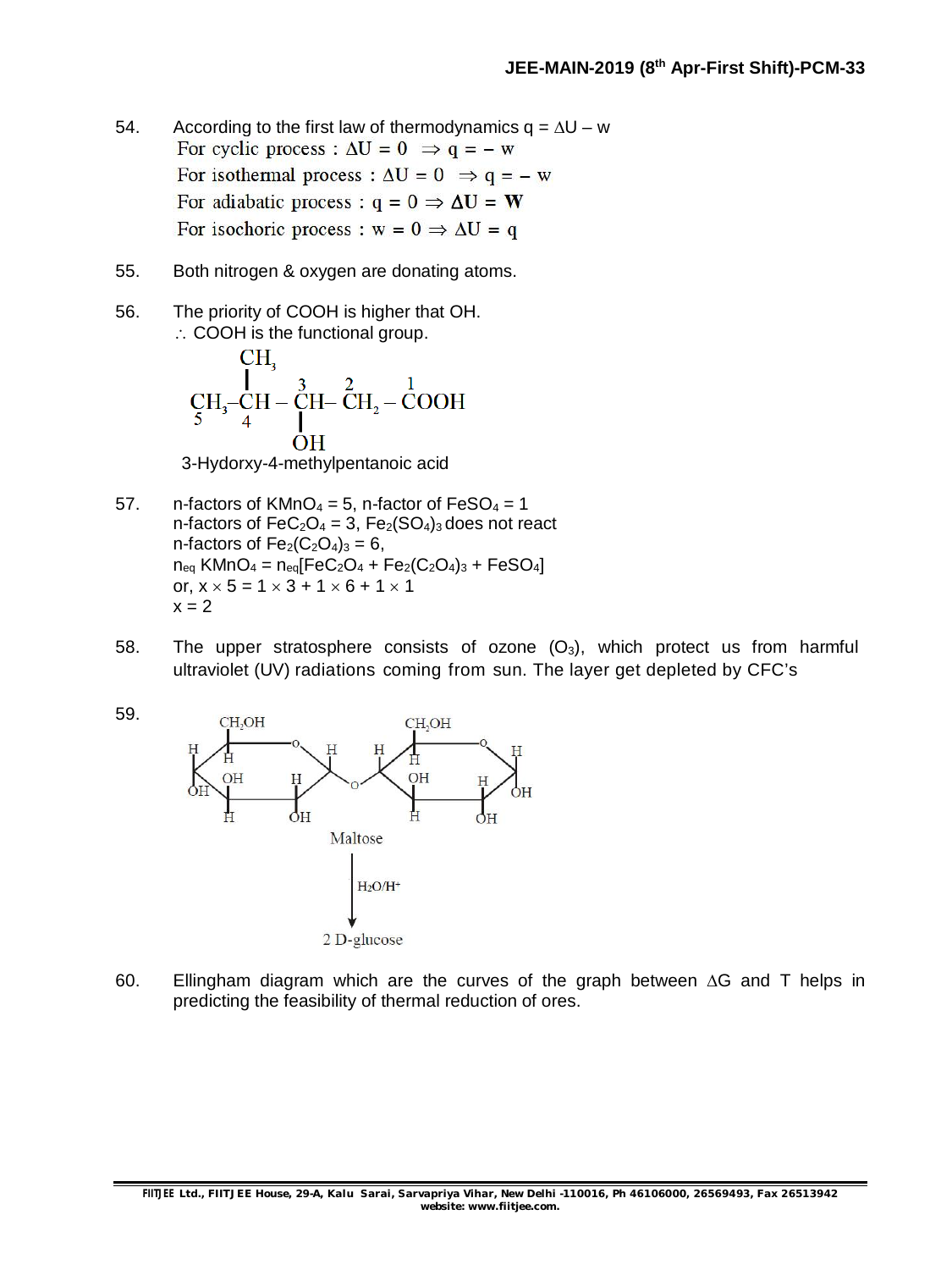### **PART C – MATHEMATICS**

61. Vector perpendicular to plane containing the vectors  $\hat{i} + \hat{j} + \hat{k} d \hat{i} + 2\hat{j} + 3\hat{k}$  is parallel to vector

$$
= \begin{vmatrix} \hat{i} & \hat{j} & \hat{k} \\ 1 & 1 & 1 \\ 1 & 2 & 3 \end{vmatrix} = \hat{i} - 2\hat{j} + \hat{k}
$$

Required magnitude of projection

$$
= \frac{\left| \left(2\hat{i} + 3\hat{j} + \hat{k}\right) \cdot \left(\hat{i} - 2\hat{j} + \hat{k}\right) \right|}{\left|\hat{i} - 2\hat{j} + \hat{k}\right|}
$$

$$
= \frac{\left|2 - 6 + 1\right|}{\left|\sqrt{6}\right|} = \frac{3}{\sqrt{6}} = \sqrt{\frac{3}{2}}
$$

We have  
\n
$$
2y \frac{dy}{dx} = 1 \Rightarrow \frac{dy}{dx}\Big|_{P(2+t^2, t)} = \frac{1}{2t} = 1
$$
\n
$$
\Rightarrow t = \frac{1}{2}
$$
\n
$$
\therefore P\left(\frac{9}{4}, \frac{1}{2}\right)
$$
\nSo, shortest distance  
\n
$$
= \frac{\left|\frac{9}{4} - \frac{2}{4}\right|}{\sqrt{2}} = \frac{7}{4\sqrt{2}}
$$



63. 
$$
(x-1)^2 + 1 = 0 \Rightarrow x = 1 + i, 1 - i
$$

$$
\therefore \left(\frac{\alpha}{\beta}\right)^n = 1 \Rightarrow (\pm i)^n = 1
$$

 $\therefore$  n (least natural number) = 4

64.

62.

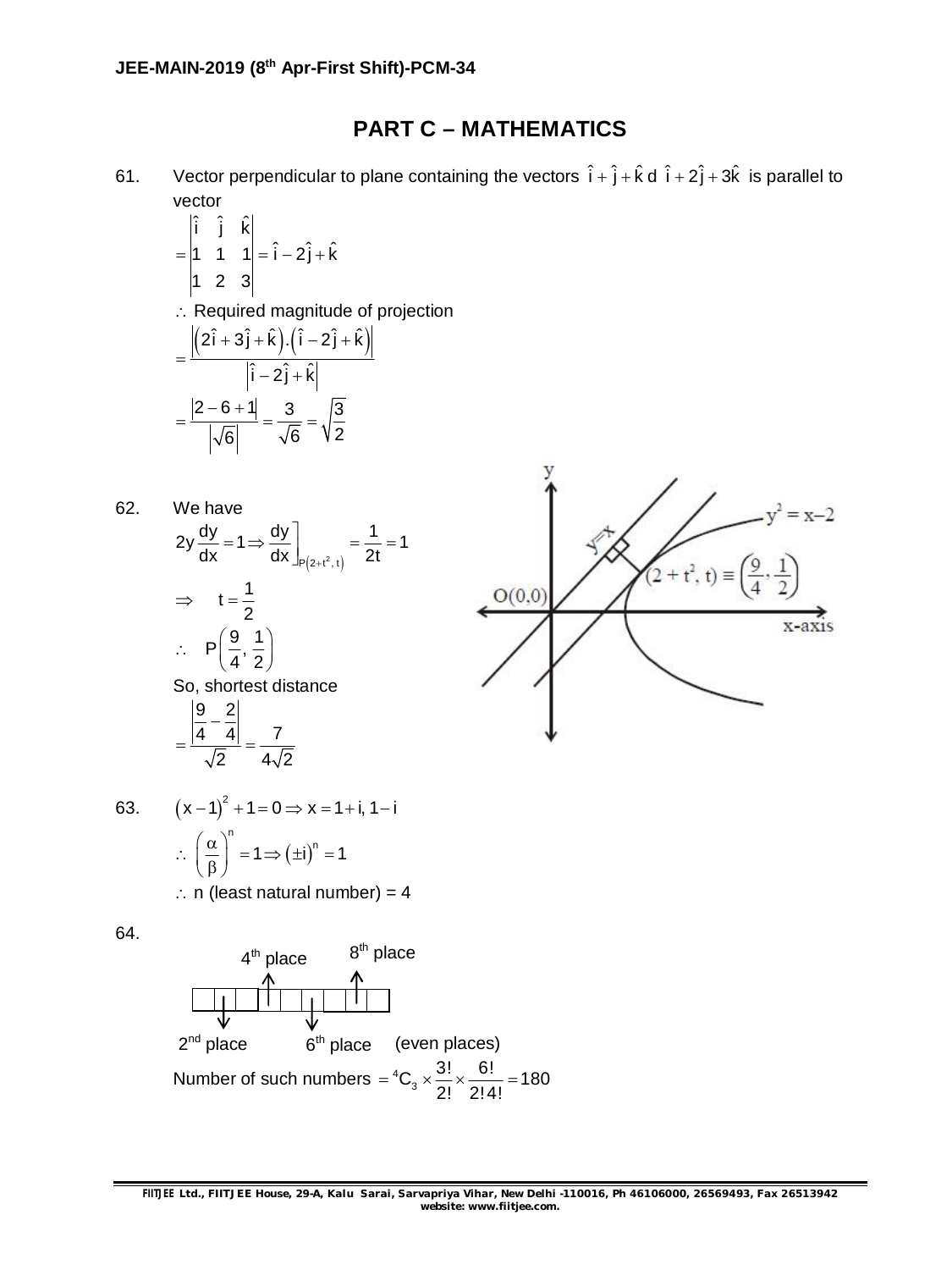65. 
$$
\int \frac{\sin \frac{5x}{2}}{\sin \frac{x}{2}} dx = \int \frac{2 \sin \frac{5x}{2} \cos \frac{x}{2}}{2 \sin \frac{x}{2} \cos \frac{x}{2}} dx
$$

$$
= \int \frac{\sin 3x + \sin 2x}{\sin x} dx
$$

$$
= \int \frac{3 \sin x - 4 \sin^3 x + 2 \sin x \cos x}{\sin x} dx
$$

$$
= \int (3 - 4 \sin^2 x + 2 \cos x) dx
$$

$$
= \int (3 - 2(1 - \cos 2x) + 2 \cos x) dx
$$

$$
= \int (1 + 2 \cos 2x + 2 \cos x) dx
$$

$$
= x + \sin 2x + 2 \sin x + c
$$

66.

$$
AP + OP + AO = 4
$$
\n
$$
\sqrt{h^2 + (k-1)^2} + \sqrt{h^2 + k^2} + 1 = 4
$$
\n
$$
\sqrt{h^2 + (k-1)^2} + \sqrt{h^2 + k^2} = 3
$$
\n
$$
h^2 + (k-1)^2 = 9 + h^2 + k^2 - 6\sqrt{h^2 + k^2}
$$
\n
$$
-2k - 8 = -6\sqrt{h^2 + k^2}
$$
\n
$$
k + 4 = 3\sqrt{h^2 + k^2}
$$
\n
$$
k^2 + 16 + 8k = 9(h^2 + k^2)
$$
\n
$$
9h^2 + 8k^2 - 8k - 16 = 0
$$
\nLocus of P is  $9x^2 + 8y^2 - 8y - 16 = 0$ 



67. 
$$
0 < \alpha + \beta = \frac{\pi}{2}
$$
 and  $\frac{-\pi}{4} < \alpha - \beta < \frac{\pi}{4}$   
\nIf  $\cos(\alpha + \beta) = \frac{3}{5}$  then  $\tan(\alpha + \beta) = \frac{4}{3}$  and if  $\sin(\alpha - \beta) = \frac{5}{13}$  then  $\tan(\alpha - \beta) = \frac{5}{12}$   
\n(since  $\alpha - \beta$  here lies in the first quadrant)  
\nNow  $\tan(2\alpha) = \tan\{( \alpha + \beta) + (\alpha - \beta) \}$   
\n
$$
= \frac{\tan(\alpha + \beta) + \tan(\alpha - \beta)}{1 - \tan(\alpha + \beta) \cdot \tan(\alpha - \beta)} = \frac{\frac{4}{3} + \frac{5}{12}}{1 - \frac{4}{3} \cdot \frac{5}{12}} = \frac{63}{16}
$$
  
\n68.  $A = \begin{bmatrix} \cos \alpha & -\sin \alpha \\ \sin \alpha & \cos \alpha \end{bmatrix}$   
\n $A^2 = \begin{bmatrix} \cos \alpha & -\sin \alpha \\ \sin \alpha & \cos \alpha \end{bmatrix} \begin{bmatrix} \cos \alpha & -\sin \alpha \\ \sin \alpha & \cos \alpha \end{bmatrix} \begin{bmatrix} \cos \alpha & -\sin \alpha \\ \sin \alpha & \cos \alpha \end{bmatrix}$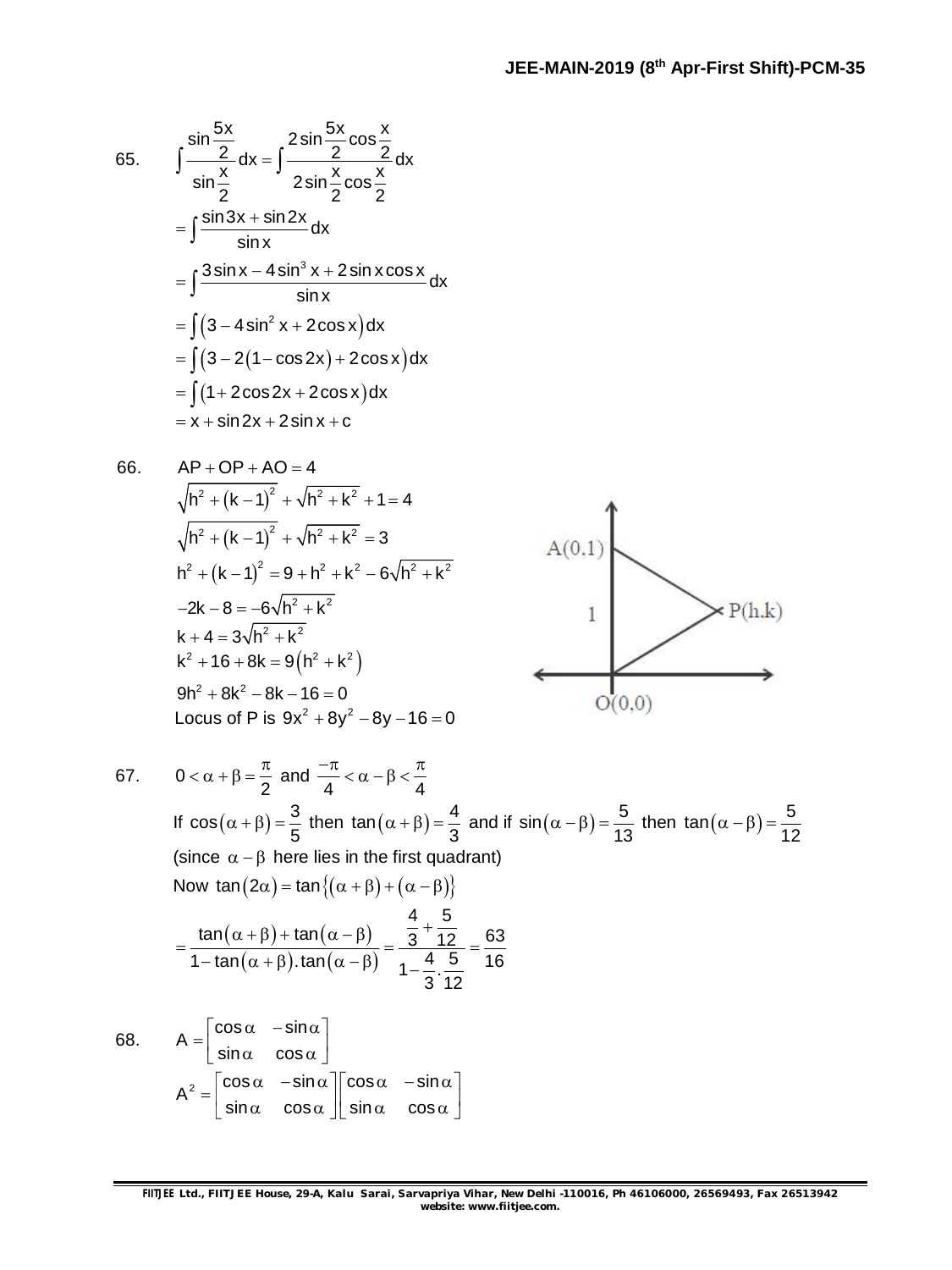$$
\begin{aligned}\n&= \begin{bmatrix} \cos 2\alpha & -\sin 2\alpha \\ \sin 2\alpha & \cos 2\alpha \end{bmatrix} \\
A^3 &= \begin{bmatrix} \cos 2\alpha & -\sin 2\alpha \\ \sin 2\alpha & \cos 2\alpha \end{bmatrix} \begin{bmatrix} \cos \alpha & -\sin \alpha \\ \sin \alpha & \cos \alpha \end{bmatrix} \\
&= \begin{bmatrix} \cos 3\alpha & -\sin 3\alpha \\ \sin 3\alpha & \cos 3\alpha \end{bmatrix} \\
Similarly A^{32} &= \begin{bmatrix} \cos 32\alpha & -\sin 32\alpha \\ \sin 32\alpha & \cos 32\alpha \end{bmatrix} = \begin{bmatrix} 0 & -1 \\ 1 & 0 \end{bmatrix} \\
&\Rightarrow \cos 32\alpha &= 0 \text{ and } \sin 32\alpha = 1 \\
&\Rightarrow 32\alpha &= (4n + 1)\frac{\pi}{2}, n \in I \\
\alpha &= (4n + 1)\frac{\pi}{64}, n \in I \\
\alpha &= \frac{\pi}{64} \text{ for } n = 0\n\end{aligned}
$$

69. 
$$
f(x) = log_e \left( \frac{1-x}{1+x} \right), |x| < 1
$$
  

$$
f\left( \frac{2x}{1+x^2} \right) = \ln \left( \frac{1 - \frac{2x}{1+2x^2}}{1 + \frac{2x}{1+x^2}} \right)
$$

$$
= \ln \left( \frac{(x-1)^2}{(x+1)^2} \right) = 2\ln \left| \frac{1-x}{1+x} \right| = 2f(x)
$$

70. Consider 
$$
\cot^{-1}\left(\frac{\sqrt{3}}{2}\cos x + \frac{1}{2}\sin x\right)
$$
  
\n
$$
= \cot^{-1}\left(\frac{\sin\left(x + \frac{\pi}{3}\right)}{\cos\left(x + \frac{\pi}{3}\right)}\right)
$$
\n
$$
= \cot^{-1}\left(\tan\left(x + \frac{\pi}{3}\right)\right) = \frac{\pi}{2} - \tan^{-1}\left(\tan\left(x + \frac{\pi}{3}\right)\right)
$$
\n
$$
\int \frac{\pi}{2} - \left(x + \frac{\pi}{3}\right) = \left(\frac{\pi}{6} - x\right); \quad 0 < x < \frac{\pi}{6}
$$
\n
$$
\frac{\pi}{2} - \left(\left(x - \frac{\pi}{3}\right) - \pi\right) = \left(\frac{7\pi}{6} - x\right); \quad \frac{\pi}{6} < x < \frac{\pi}{2}
$$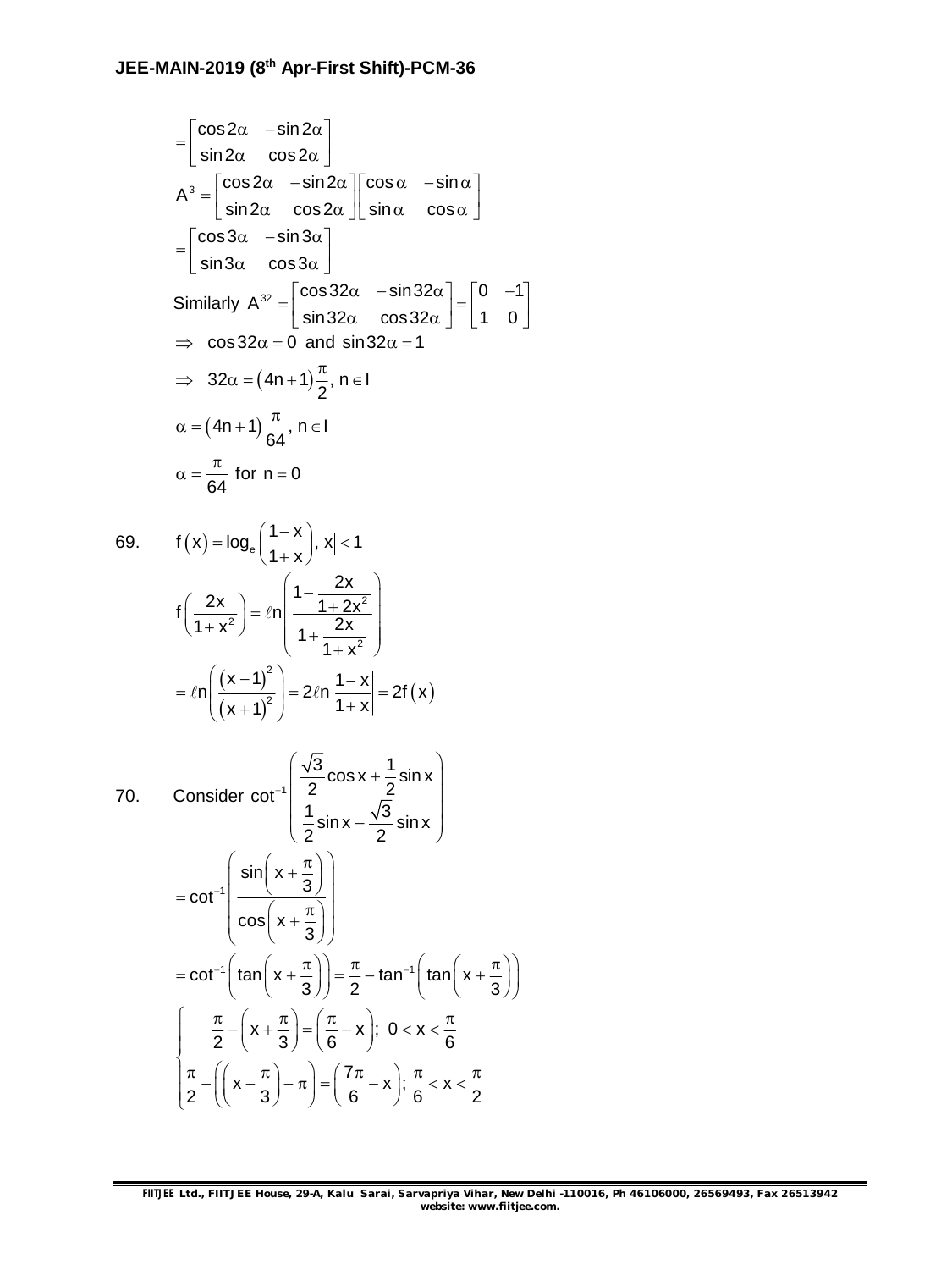$$
\therefore 2y = \begin{cases} \left(\frac{\pi}{6} - x\right)^2; & 0 < x < \frac{\pi}{6} \\ \left(\frac{7\pi}{6} - x\right)^2; & \frac{\pi}{6} < x < \frac{\pi}{2} \end{cases}
$$

$$
\therefore 2\frac{dy}{dx} = \begin{cases} 2\left(\frac{\pi}{6} - x\right).(-1); & 0 < x < \frac{\pi}{6} \\ 2\left(\frac{7\pi}{6} - x\right).(-1); & \frac{\pi}{6} < x < \frac{\pi}{2} \end{cases}
$$

71. 
$$
\left|\sqrt{x} - 2\right| + \sqrt{x} \left(\sqrt{x} - 4\right) + 2 = 0
$$
  
\n $\left|\sqrt{x} - 2\right| + \left(\sqrt{x}\right)^2 - 4\sqrt{x} + 2 = 0$   
\n $\left|\sqrt{x} - 2\right|^2 + \left|\sqrt{x} - 2\right| - 2 = 0$   
\n $\left|\sqrt{x} - 2\right| = -2$  (not possible) or  $\left|\sqrt{x} - 2\right| = 1$   
\n $\sqrt{x} - 2 = 1, -1$   
\n $\sqrt{x} = 3, 1$   
\n $x = 9, 1$   
\nSum = 10

72. 
$$
\lim_{x \to 0} \frac{\left(\frac{\sin^2 x}{x^2}\right) \left(\sqrt{2} + \sqrt{1 + \cos x}\right)}{\left(\frac{1 - \cos x}{x^2}\right)}
$$

$$
= \frac{(1)^2 \cdot (2\sqrt{2})}{\frac{1}{2}} = 4\sqrt{2}
$$

73. 2. 
$$
{}^{20}C_0 + 5. {}^{20}C_1 + 8. {}^{20}C_2 + 11. {}^{20}C_3 + \dots + 62. {}^{20}C_{20} 2
$$
  
\n
$$
= \sum_{r=0}^{20} (3r + 2) {}^{20}C_r
$$
\n
$$
= 3 \sum_{r=0}^{20} r. {}^{20}C_r + 2 \sum_{r=0}^{20} {}^{20}C_r
$$
\n
$$
= 3 \sum_{r=0}^{20} r \left( \frac{20}{r} \right) {}^{19}C_{r-1} + 2.2 {}^{20}
$$
\n
$$
= 60.2 {}^{19} + 2.2 {}^{20} = 2 {}^{25}
$$

74.  $( x^2 + 1)^2$   $( x^2 + 1)^2$  $\frac{dy}{dx} + \left(\frac{2x}{2} \right)y = \frac{1}{2}$ dx  $(x^2 + 1)$   $(x^2 + 1)$  $+\left(\frac{2x}{x^2+1}\right)y=\frac{1}{\left(x^2+1\right)}$ 

(Linear differential equation)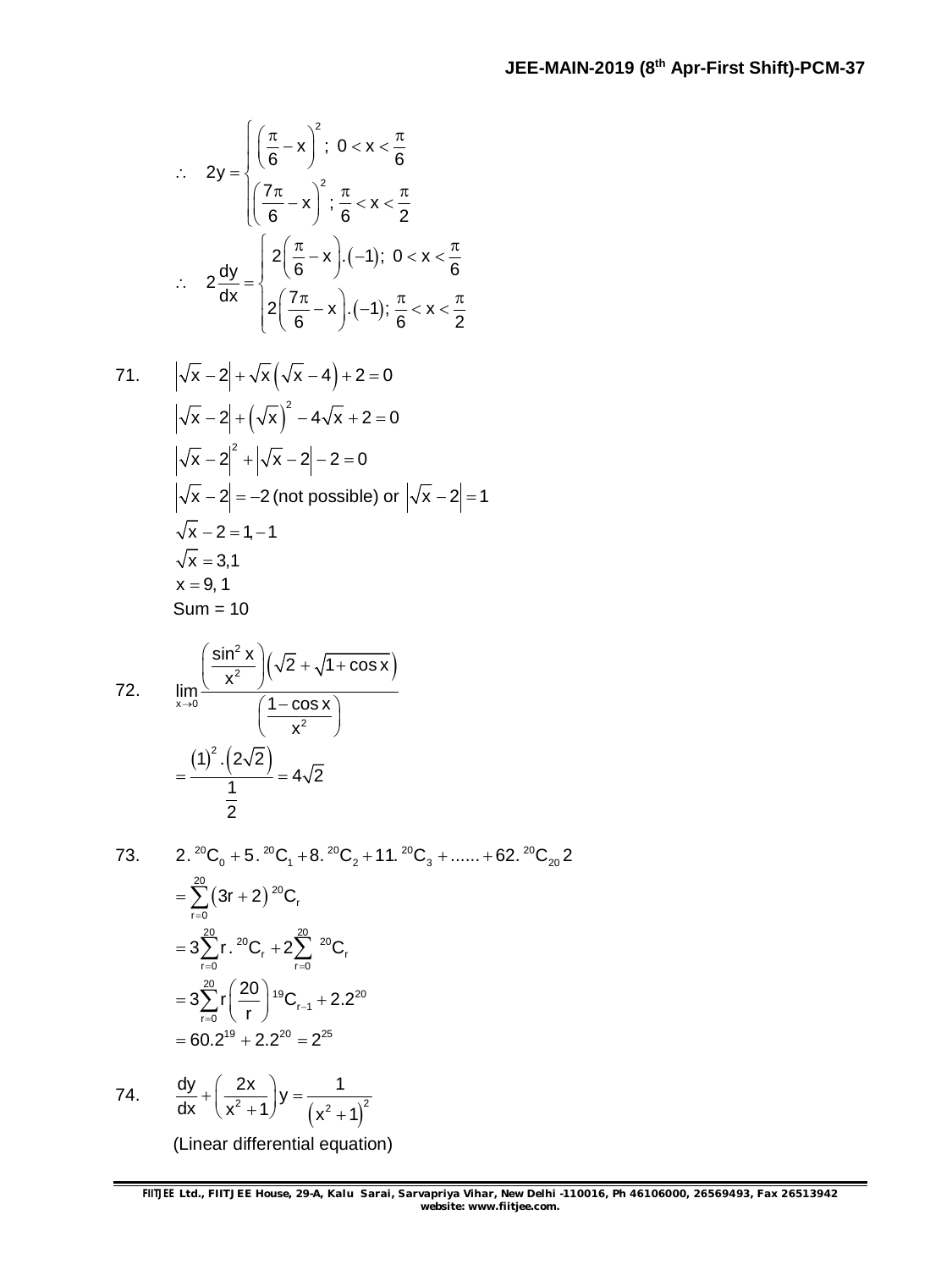$$
\therefore \text{ I.F.} = e^{ln(x^2+1)} = (x^2 + 1)
$$
  
So, general solution is y.(x<sup>2</sup> + 1) = tan<sup>-1</sup> x + c  
As y(0) = 0  $\implies$  c = 0  
 $\therefore$  y(x) =  $\frac{\tan^{-1} x}{x^2 + 1}$   
As,  $\sqrt{a}$ , y(1) =  $\frac{\pi}{32}$   
 $\implies \sqrt{a} = \frac{1}{4} \implies a = \frac{1}{16}$ 

75. 
$$
g(f(x)) = \ln(f(x)) = \ln\left(\frac{2 - x \cdot \cos x}{2 + x \cdot \cos x}\right)
$$

$$
\therefore I = \int_{0}^{\pi/4} \left(\ln\left(\frac{2 - x \cdot \cos x}{2 + x \cdot \cos x}\right) + \ln\left(\frac{2 + x \cdot \cos x}{2 - x \cdot \cos x}\right)\right) dx
$$

$$
= \int_{0}^{\pi/2} (0) dx = 0 = \log_e(1)
$$

76. Required Area

Required Area  
\n
$$
= \int_{0}^{1} (x^{2} + 3x) dx + \text{ Area of}
$$
\n
$$
= \frac{11}{6} + 8 = \frac{59}{6}
$$
\n
$$
x' = \sqrt{\frac{(0,0)}{8} + 24}
$$
\n
$$
y = 4
$$
\n
$$
y = 4
$$
\n
$$
y = 4
$$
\n
$$
y = 4
$$
\n
$$
y = 4
$$
\n
$$
y = 4
$$
\n
$$
y = 4
$$
\n
$$
y = 4
$$
\n
$$
y = 4
$$
\n
$$
y = 4
$$

77. Let 7 observations be 
$$
x_1, x_2, x_3, x_4, x_5, x_6, x_7
$$
  
\n $\bar{x} = 8 \Rightarrow \sum_{i=1}^{7} x_i = 56$  .........(1)  
\nAlso  $\sigma^2 = 16$   
\n $\Rightarrow 16 = \frac{1}{7} (\sum_{i=1}^{7} x_i^2) - (\bar{x})^2$   
\n $\Rightarrow 16 = \frac{1}{7} (\sum_{i=1}^{7} x_i^2) - 64$   
\n $\Rightarrow (\sum_{i=1}^{7} x_i^2) = 560$  .........(2)  
\nNow,  $x_1 = 2$ ,  $x_2 = 4$ ,  $x_3 = 10$ ,  $x_4 = 12$ ,  $x_5 = 14$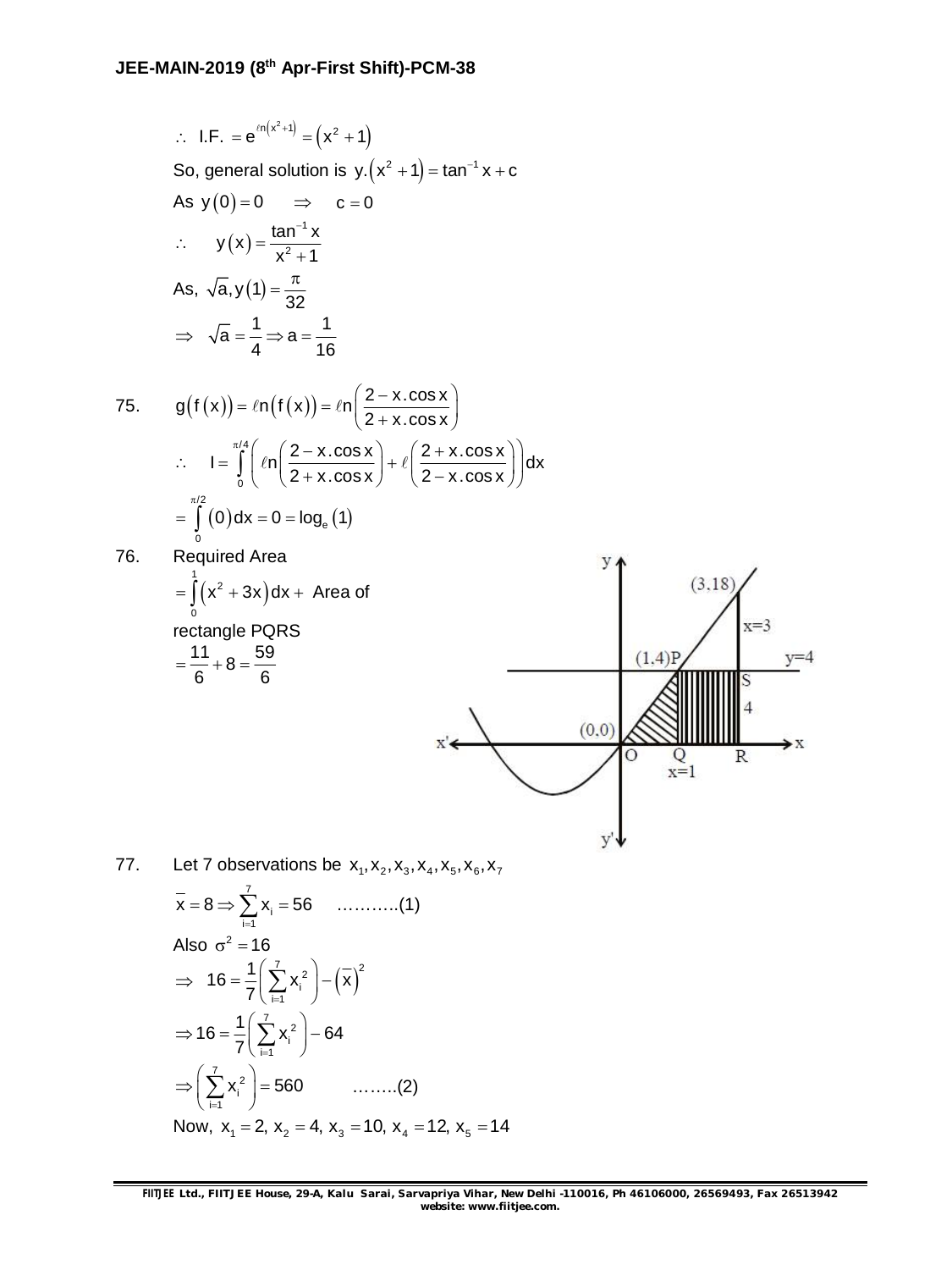⇒ 
$$
x_6 + x_7 = 14
$$
, (from (1)) and  $x_6^2 + x_7^2 = 100$  (from (2))  
∴  $x_6^2 + x_7^2 = (x_6 + x_7)^2 - 2x_6x_7$  ⇒  $x_6x_7 = 48$ 

78. Now, 
$$
\overrightarrow{MP} \cdot (10\hat{i} - 7\hat{j} + \hat{k}) = 0
$$
  
\n
$$
\Rightarrow \lambda = \frac{1}{2}
$$
\n
$$
\therefore \text{ Length of perpendicular}
$$
\n
$$
(\text{P-M}) = \sqrt{0 + \frac{1}{4} + \frac{49}{4}}
$$
\n
$$
= \sqrt{\frac{50}{4}} = \sqrt{\frac{25}{4}} = \frac{5}{\sqrt{2}},
$$
\nwhich is greater than 3 but less than 4.

79. The contrapositive of a statement  $p \rightarrow q$  is  $\sim q \rightarrow \sim p$ Here, p : your are born in India q : you are citizen of India

So, contrapositive of above statement is "If you are not a citizen of India, then you are not born in India".

80.  $S_A =$  sum of numbers between 100 and 200 which are divisible by 7.  $\Rightarrow$  S<sub>A</sub> = 105 + 112 + ..... + 196

$$
S_A = \frac{14}{2} [105 + 196] = 2107
$$
  
\n
$$
S_B = \text{Sum of numbers between 100 and 200 which are divisible by 13.}
$$
  
\n
$$
S_B = 104 + 117 + \dots + 195 = \frac{8}{2} [104 + 195] = 1196
$$
  
\n
$$
S_C = \text{Sum of numbers between 100 and 200 which are divisible by 7 and 13.}
$$
  
\n
$$
S = 182
$$

$$
G_C - T0Z
$$
  
\n⇒ H.C. F. (91, n) > 1 = S<sub>A</sub> + S<sub>B</sub> - S<sub>C</sub> = 3121

81.  $f(x) = 9x^4 + 12x^3 - 36x^2 + 25$  $f(x) = 36x^3 + 36x^2 - 72x$  $= 36x(x^2 + x - 2)$  $=36x(x-1)(x+2)$ Point of minima  $=$  {-2, 1} = S<sub>1</sub> Point of maxima  $= \{0\} = S_2$ 



82. 
$$
\left(x + \sqrt{x^3 - 1}\right)^6 + \left(x - \sqrt{x^3 - 1}\right)^6
$$

$$
= 2\left[ {}^6C_0x^6 + {}^6C_2x^4\left(x^3 - 1\right) + {}^6C_4x^2\left(x^3 - 1\right)^2 + {}^6C_6\left(x^3 - 1\right)^3\right]
$$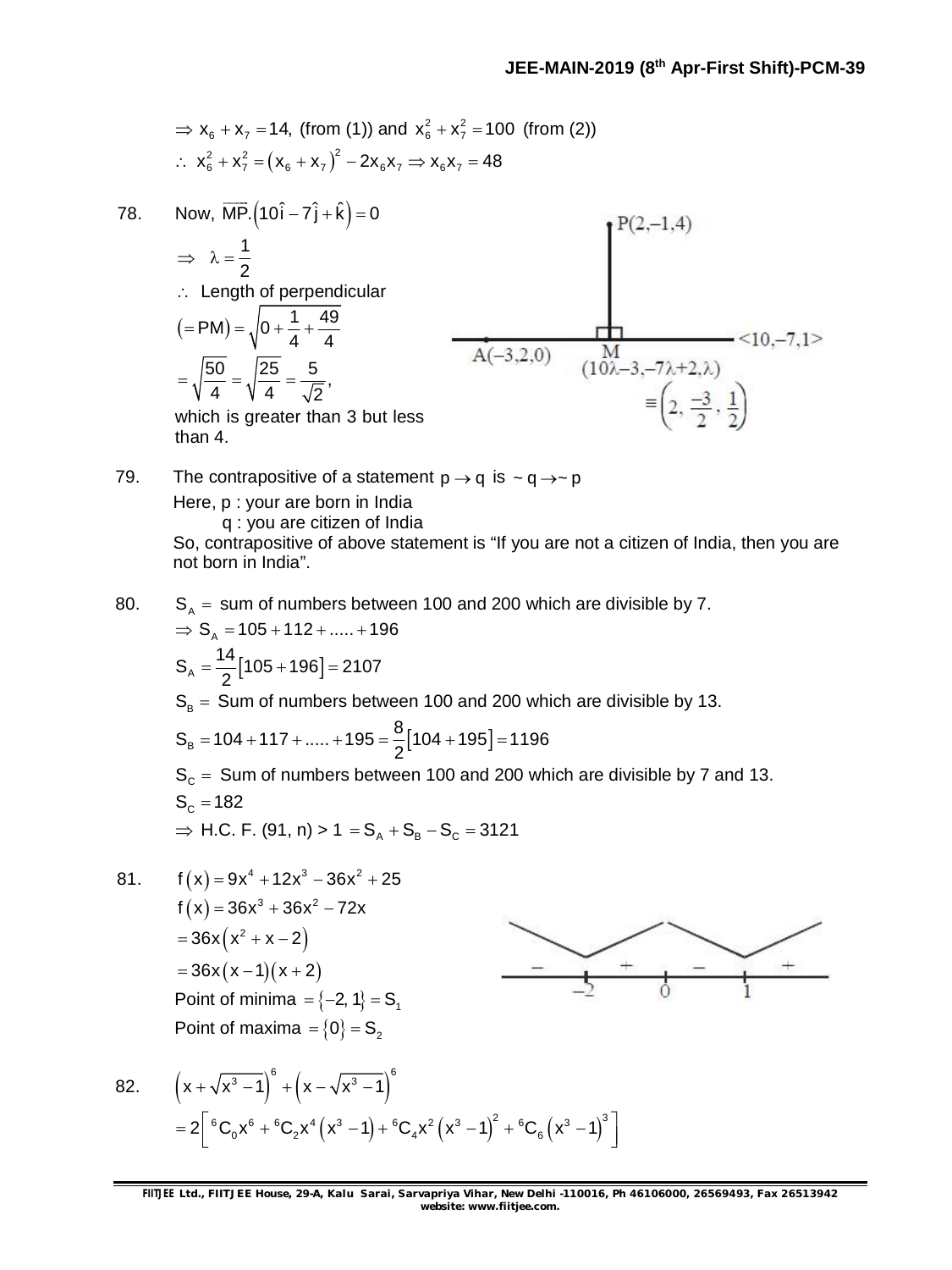$$
= 2\left[ {}^{6}C_{0}x^{6} + {}^{6}C_{2}x^{7} - {}^{6}C_{2}x^{4} + {}^{6}C_{4}x^{8} + {}^{6}C_{4}x^{2} - 2 {}^{6}C_{4}x^{5} + (x^{9} - 1 - 3x^{6} + 3x^{3}) \right]
$$
  
\n⇒ Sum of coefficient of even powers of x  
\n= 2[1-15+15+15-1-3] = 24

83. Now,  $\left| \frac{15 - 3t}{5} \right| = |t|$ 

$$
\Rightarrow \frac{15 - 3t}{5} = t \text{ or } \frac{15 - 3t}{5} = -t
$$
  
\n
$$
\therefore t = \frac{15}{8} \text{ or } t = \frac{-15}{2}
$$
  
\nSo, P $\left(\frac{15}{8}, \frac{15}{8}\right) \in 1^{st}$  quadrant  
\nor P $\left(\frac{-15}{2}, \frac{15}{2}\right) \in II^{nd}$  Quadrant

5  $\left| \frac{-3t}{-} \right| =$ 

84. 
$$
4a^2 + b^2 = 8
$$
 .........(1)  
\n
$$
\frac{dy}{dx}\Big|_{(1,2)} = -\frac{4x}{y} = -2
$$
\n
$$
\Rightarrow -\frac{4a}{b} = \frac{1}{2}
$$
\n
$$
b = -8a
$$
\n
$$
\Rightarrow b^2 = 64a^2
$$
\n
$$
68a^2 = 8, a^2 = \frac{2}{17}
$$

85. 
$$
\cos \alpha = \frac{3}{5}, \tan \beta = \frac{1}{3}
$$

$$
\Rightarrow \tan \alpha = \frac{4}{3}
$$

$$
\Rightarrow \tan (\alpha - \beta) = \frac{\frac{4}{3} - \frac{1}{3}}{1 + \frac{4}{3} \cdot \frac{1}{3}} = \frac{9}{13}
$$

$$
\Rightarrow \sin (\alpha - \beta) = \frac{9}{5\sqrt{10}}
$$

$$
\Rightarrow \alpha - \beta = \sin^{-1} \left(\frac{9}{5\sqrt{10}}\right)
$$

86. The required plane is  $(2x - y - 4) + \lambda (y + 2z - 4) = 0$  it passes through (1, 1, 0)  $\Rightarrow$   $(2 - 1 - 4) + \lambda (1 - 4) = 0$  $\Rightarrow -3 - 3\lambda = 0 \Rightarrow \lambda = -1$  $\Rightarrow$  x - y - z = 0